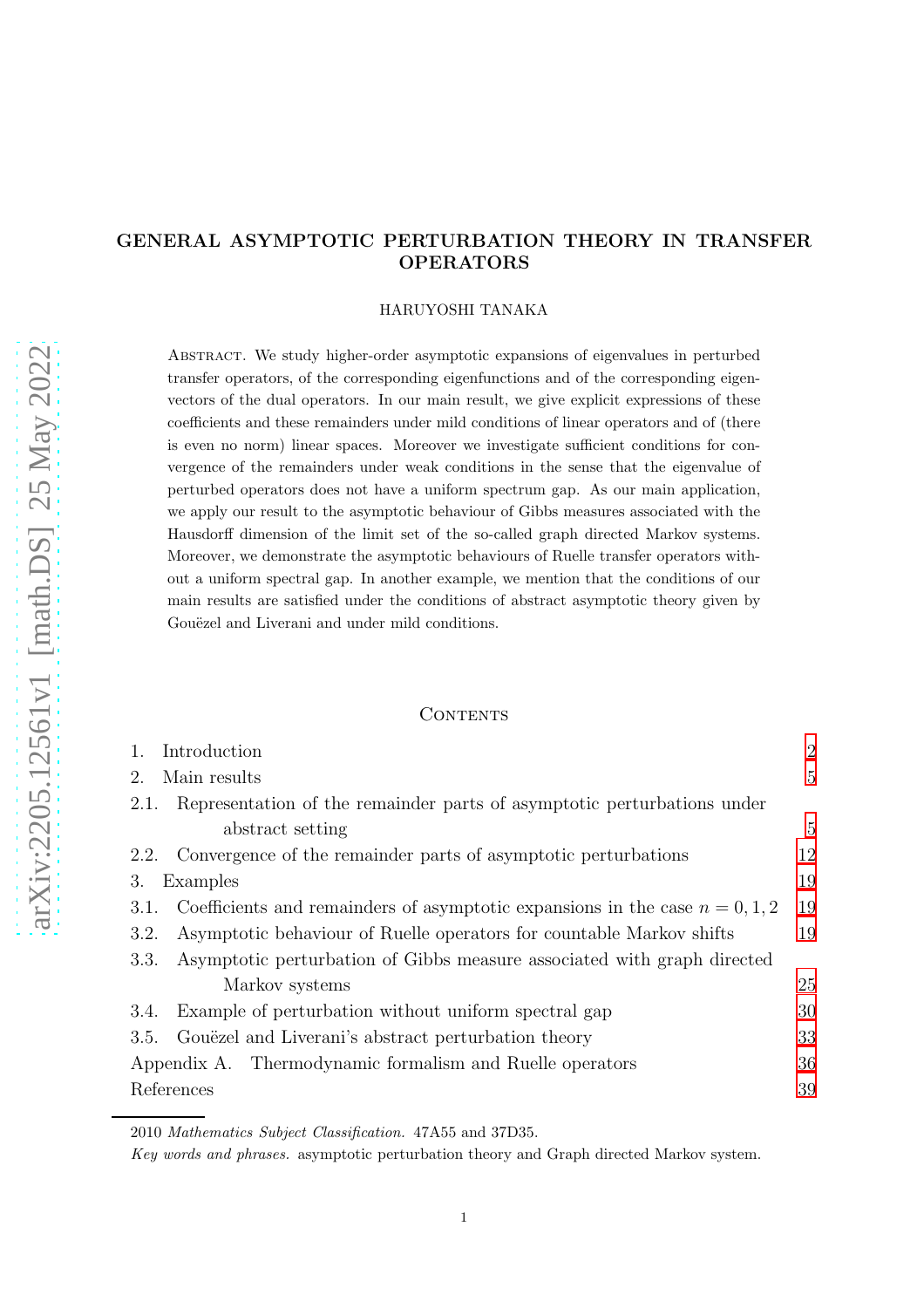# 1. INTRODUCTION

<span id="page-1-0"></span>Fix a nonnegative integer n. Put  $\mathbb{K} = \mathbb{R}$  or  $\mathbb{C}$ . Let  $\mathcal{B}^0, \mathcal{B}^1, \ldots, \mathcal{B}^{n+1}$  be linear spaces over K with  $\mathcal{B}^0$  ⊃  $\mathcal{B}^1$  ⊃  $\cdots$  ⊃  $\mathcal{B}^{n+1}$  as linear subspaces. We consider an *n*-order asymptotic expansion of a perturbed linear operator  $\mathcal{L}(\epsilon, \cdot)$  :  $\mathcal{B}^0 \to \mathcal{B}^0$  with a small parameter  $\epsilon \in (0,1)$ :

$$
\mathcal{L}(\epsilon,\cdot) = \mathcal{L}_0 + \mathcal{L}_1 \epsilon + \cdots + \mathcal{L}_n \epsilon^n + \tilde{\mathcal{L}}_n (\epsilon,\cdot) \epsilon^n \text{ on } \mathcal{B}^{n+1},
$$

where the linear operator  $\tilde{\mathcal{L}}_n(\epsilon, \cdot)$  is referred to as the remainder part of this expansion. Here we assume that each  $\mathcal{L}_k$  is a linear operator from  $\mathcal{B}^i$  to  $\mathcal{B}^{i-j}$  for each  $0 \leq j \leq n$  and  $i = j, j + 1, \ldots, n$  (see the condition (I) in Section [2.1\)](#page-4-1). Such a sequence of linear spaces and a sequence of linear operators are originally introduced by Gouëzel and Liverani  $[6]$ . We also consider the case that the operators  $\mathcal L$  and  $\mathcal L(\epsilon, \cdot)$  possess triplets  $(\lambda, h, \nu)$  and  $(\lambda(\epsilon), h(\epsilon, \cdot), \nu(\epsilon, \cdot))$  in  $\mathbb{K} \times \mathcal{B}^{n+1} \times (\mathcal{B}^0)^*$  so that

$$
\mathcal{L}h = \lambda h, \quad \mathcal{L}^*\nu = \lambda \nu, \quad \nu(h) = 1
$$
  

$$
\mathcal{L}(\epsilon, \cdot)h(\epsilon, \cdot) = \lambda(\epsilon)h(\epsilon, \cdot), \quad \mathcal{L}(\epsilon, \cdot)^*\nu(\epsilon, \cdot) = \lambda(\epsilon)\nu(\epsilon, \cdot), \quad \nu(\epsilon, h) \neq 0, \quad \nu(h(\epsilon, \cdot)) \neq 0
$$

and  $\lambda$  is not an eigenvalue of the operator  $\mathcal{R} := \mathcal{L} - \lambda(h \otimes \nu)$  acting on  $\mathcal{B}^i$  for  $1 \leq i \leq n$ (see the conditions (II), (III), (IV) in Section [2.1](#page-4-1) for detail).

One of our main results is as follows: we give explicit expressions of each coefficients  $\lambda_k, \kappa_k, g_k$  and of the remainders  $\tilde{\lambda}_n(\epsilon), \tilde{\kappa}_n(\epsilon, \cdot), \tilde{g}_n(\epsilon, \cdot)$  of the expansions

$$
\lambda(\epsilon) = \lambda + \lambda_1 \epsilon + \dots + \lambda_n \epsilon^n + \tilde{\lambda}_n(\epsilon) \epsilon^n
$$

$$
\frac{\nu(\epsilon, f)}{\nu(\epsilon, h)} = \nu(f) + \kappa_1(f)\epsilon + \dots + \kappa_n(f)\epsilon^n + \tilde{\kappa}_n(\epsilon, f)\epsilon^n
$$

$$
\frac{h(\epsilon, \cdot)}{\nu(h(\epsilon, \cdot))} = h + g_1 \epsilon + \dots + g_n \epsilon^n + \tilde{g}_n(\epsilon, \cdot)\epsilon^n
$$

(Theorem [2.2](#page-4-2) and Theorem [2.4\)](#page-7-0). Note that the existence of  $h(\epsilon, \cdot)$  is unnecessary to obtain the expansion of  $\nu(\epsilon, \cdot)/\nu(\epsilon, h)$  and the converse is similar. In order to show the asymptotic behaviours of these expansions (in a word, the remainder parts  $\tilde{\lambda}_n(\epsilon)$ ,  $\tilde{\kappa}_n(\epsilon, f)$ ,  $\tilde{g}_n(\epsilon, \cdot)$  vanish as  $\epsilon \to 0$ , we only have to give suitable norms and suitable conditions for vanishing the remainders of  $\mathcal{L}(\epsilon, \cdot)$ . Consequently, we obtain sufficient conditions for  $\tilde{\lambda}_n(\epsilon) \to 0$  and  $\tilde{\kappa}_n(\epsilon, f) \to 0$  for each f (Theorem [2.8\)](#page-11-1), for  $\tilde{\kappa}_n(\epsilon, \cdot) \to 0$  in a norm (Theorem [2.10\)](#page-12-0) and for  $\tilde{g}_n(\epsilon, \cdot) \to 0$  (Theorem [2.14](#page-14-0) and Theorem [2.16\)](#page-15-0). We note that in Theorem [2.16,](#page-15-0) we treat a sequence of Banach spaces depending on  $\epsilon$ . We also stress that in Theorem [2.8](#page-11-1) and Theorem [2.16,](#page-15-0) we do not demand that the perturbed operator  $\mathcal{L}(\epsilon, \cdot)$  has a uniform spectral gap for  $\lambda$ . Here we say that a perturbed operator  $\mathcal{L}(\epsilon, \cdot)$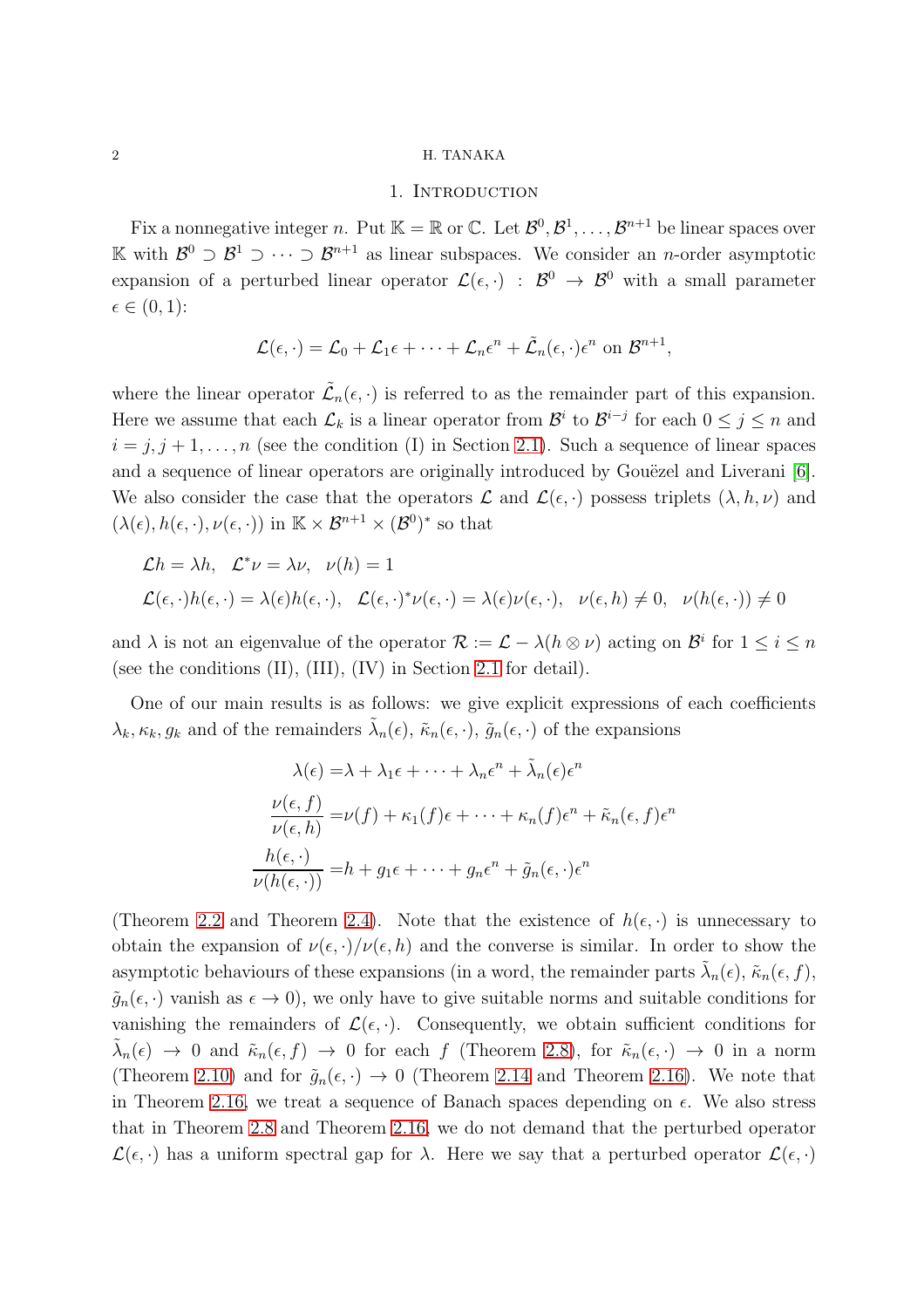has a uniform spectral gap for  $\lambda$  if the spectrum of  $\mathcal{L}(\epsilon, \cdot)$  in a fixed small open ball at  $\lambda$ consists only of  $\lambda(\epsilon)$  for any small  $\epsilon > 0$ .

The main motivation for the present work is to extend the result of asymptotic behaviour of the Gibbs measure associated with the Hausdorff dimension of the limit set of graph iterated function systems in the finite graph case [\[23,](#page-39-0) [24\]](#page-39-1) to in the infinite graph case (Theorem [3.11\)](#page-27-0). We note that the Gibbs measure is displayed by using the corresponding eigenfunction and the corresponding eigenvector of the maximal positive eigenvalue of a suitable Ruelle transfer operator. Therefore our convergence results are useful for convergence of Gibbs measures. A second motivation is to remove the condition for the so-called uniform Lasota-Yorke type inequality in the perturbation theory of Ruelle transfer operators (see (GL.3) in Section [3.5](#page-32-0) for such a inequality). This inequality is important in the perturbation theory as the condition to provide with a uniform spectral gap. On the other hand, this inequality is not always necessary to obtain asymptotic behaviours of the topological pressure and the Gibbs measure for a perturbed potential. We will demonstrate asymptotically of the Gibbs measure for a suitable perturbed potential without a uniform spectral gap (therefore without a uniform Lasota-Yorke type inequality) (Theorem [3.7](#page-24-1) and Theorem [3.17\)](#page-30-0).

To obtain asymptotic behaviours of eigenvalues and the corresponding eigenprojections, the asymptotic perturbation theory in [\[7\]](#page-38-2) is the most famous tool. The stability of spectrum of transfer operators (i.e. the case  $n = 0$ ) is also treated in [\[8,](#page-38-3) [9\]](#page-38-4). Moreover, [\[6\]](#page-38-1) gives an abstract asymptotic perturbation theory using a sequence of Banach spaces and applies this result to a perturbed Anosov diffeomorphism on smooth manifold. In these, a uniform spectral gap property of perturbed operators is imposed. This property yields the stability of the eigenprojection displayed by using the integration of the resolvent and consequently the isolated simple eigenvalue and the corresponding eigenvector continuously (or asymptotically) change. On the other hand, the spectral gap property is not always necessary to obtain asymptotic behaviours of the eigenvalue  $\lambda(\epsilon)$  and of the corresponding eigenvector  $\nu(\epsilon, \cdot)$ . In fact, we gave in [\[23\]](#page-39-0) the asymptotic behaviour of the Perron eigenvalue and of the Perron eigenvector of a perturbed Ruelle operator for subshift of finite type without a spectral gap property. However, it was not found in the previous work whether the asymptotical behavior of the corresponding eigenfunction  $h(\epsilon, \cdot)$  is obtained without such a gap property. The main results (Theorem [2.2](#page-4-2) and Theorem [2.4\)](#page-7-0) of the present work are proved by generalizing the technique for inductively giving coefficients of expansions of the Ruelle operator in [\[23\]](#page-39-0). By investigating conditions for vanishing remainders  $\tilde{\lambda}_n(\epsilon)$ ,  $\tilde{\kappa}_n(\epsilon, \cdot)$  and  $\tilde{g}_n(\epsilon, \cdot)$ , it turn out that the result of the asymptotical behaviour can be applied to a wide class of bounded linear operators (including Ruelle operator with countable state space). In particular, we obtain a sufficient conditions for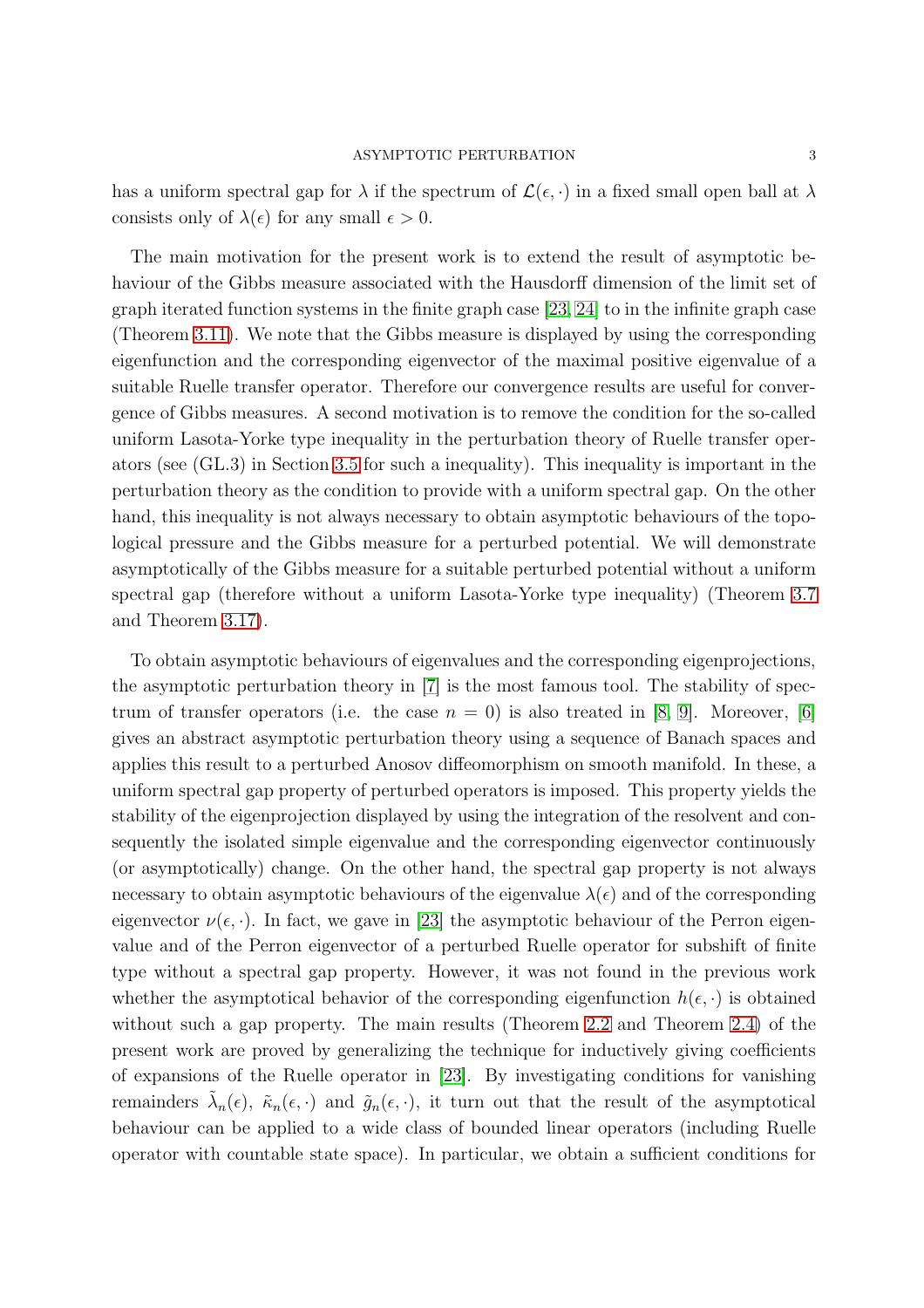these vanishing without a spectral gap property (Theorem [2.8](#page-11-1) and Theorem [2.16\)](#page-15-0). Note that our method has the characteristic of avoiding a perturbation of resolvent, but it is a simpler technique. The formulation for main results is inspired by [\[6\]](#page-38-1).

In application, we extend the previous results [\[23,](#page-39-0) [24\]](#page-39-1) of the asymptotic behaviours of the thermodynamical features (the topological pressure and the Gibbs measure) for a perturbed potential defined on subshift of finite type to on countable Markov shift (Theorem [3.3,](#page-20-0) Theorem [3.5\)](#page-21-0). Furthermore, we apply the behaviour of the Gibbs measure associated with the dimension of the limit set of a perturbed graph directed Markov system to these results (Theorem [3.11\)](#page-27-0). This result shall be important in a future work for the multifractal analysis of such a system using the asymptotic analysis. On the other hand, in the study of the perturbed Gibbs measure, Theorem [3.7](#page-24-1) enables the perturbed potential  $\varphi(\epsilon, \cdot)$  such that the spectral gap of the Ruelle operator  $\varphi(\epsilon, \cdot)$  vanishes (Section [3.4](#page-29-0) for example). In another application, we mention that the conditions of our main results are satisfied under the conditions of abstract asymptotic theory given by [\[6\]](#page-38-1) and under mild conditions (Theorem [3.20\)](#page-34-0). As a result, it is found to be able to apply the present study to the perturbation problems of various dynamical systems (e.g. [\[2,](#page-38-5) [4\]](#page-38-6)).

In Section [2.1,](#page-4-1) we state and prove our main results for asymptotic expansions of the eigenvalue  $\lambda(\epsilon)$ , of the corresponding eigenfunction  $h(\epsilon, \cdot)$ , and of the corresponding eigenvector  $\nu(\epsilon, \cdot)$  of the dual operators. Additionally, we give in Section [2.2](#page-11-0) sufficient conditions for vanishing the remainder parts of  $\lambda(\epsilon)$ , of  $\nu(\epsilon, f)/\nu(\epsilon, h)$  and of  $h(\epsilon, \cdot)/\nu(h(\epsilon, \cdot))$ . In particular, we introduce a notion of weak boundedness in Definition [2.11](#page-13-0) which is a generalization of a properly of the unperturbed resolvent given in [\[8,](#page-38-3) [6\]](#page-38-1) and which is used in convergence of eigenfunction (Theorem [2.14\)](#page-14-0). We will give in Proposition [2.13](#page-13-1) useful necessary and sufficient conditions for weak boundedness. On one hand, Theorem [2.16](#page-15-0) treats the case that each Banach space depends on the parameter  $\epsilon > 0$ . This enables us to deal with perturbations of eigenfunctions without a uniform spectral gap. In Sec-tion [3.1,](#page-18-1) we examine the coefficients and the remainders under the cases  $n = 0, 1, 2$  of expansions given in Section [2.1.](#page-4-1) As application in Section [3.2,](#page-18-2) we describe asymptotic expansions and give sufficient conditions for vanishing remainder parts for thermodynamic features of perturbed potentials defined on countable Markov shift. In Section [3.3,](#page-24-0) we apply asymptotic perturbations of graph directed Markov systems to the results of Section [3.2.](#page-18-2) The section [3.4](#page-29-0) presents behaviours of thermodynamic features without a uniform spectral gap of Ruelle operators with subshift of finite type. We mention in Section [3.5](#page-32-0) a relation between the abstract perturbation theory of [\[6\]](#page-38-1) and our results. In appendix [A,](#page-35-0) we recall the notions of countable Markov shifts, of thermodynamic formalism, and of Ruelle operators which are needed in Section [3.2.](#page-18-2)

Acknowledgment. This study was supported by JSPS KAKENHI Grant Number 20K03636.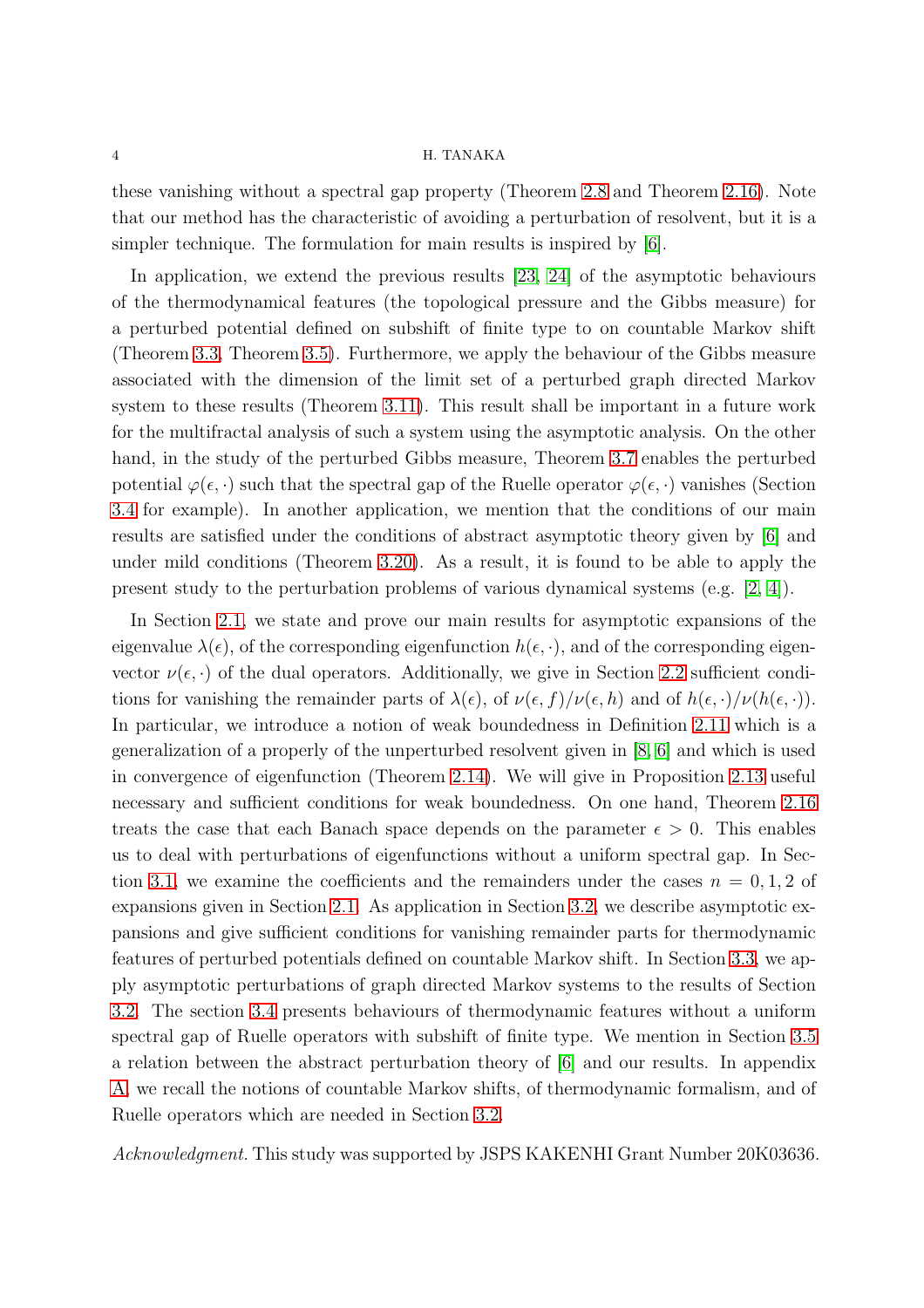#### ASYMPTOTIC PERTURBATION 5

## 2. Main results

<span id="page-4-0"></span>In the former subsection, we formulate asymptotic perturbations of linear operators acting on linear spaces and give exact expressions of coefficients and remainders of expansions of eigenvalues, eigenfunctions, and eigenvectors of the dual operator. In the later subsection, by using the expressions of remainders, we will introduce sufficient conditions for convergence of the remainders which are useful to prove our applications.

<span id="page-4-1"></span>2.1. Representation of the remainder parts of asymptotic perturbations under abstract setting. Fix a nonnegative integer n. Put  $\mathbb{K} = \mathbb{R}$  or  $\mathbb{C}$ . Let  $\mathcal{B}^0, \mathcal{B}^1, \ldots, \mathcal{B}^{n+1}$ be linear spaces over K with  $\mathcal{B}^0 \supset \mathcal{B}^1 \supset \cdots \supset \mathcal{B}^{n+1}$  as linear subspaces. At first we introduce linear operators  $\mathcal{L} = \mathcal{L}_0, \mathcal{L}_1, \ldots, \mathcal{L}_n, \mathcal{L}(\epsilon, \cdot)$  satisfying the following (I)-(III):

- (I) Each  $\mathcal{L}_j$  is a linear operator from  $\mathcal{B}^i$  to  $\mathcal{B}^{i-j}$  for each  $j = 0, 1, ..., n$  and  $i = j, j +$  $1, \ldots, n$ .
- (II) The operator  $\mathcal{L}: \mathcal{B}^0 \to \mathcal{B}^0$  has the decomposition  $\mathcal{L} = \lambda(h \otimes \nu) + \mathcal{R}$  such that (i)  $(\lambda, h, \nu) \in \mathbb{K} \times \mathcal{B}^{n+1} \times (\mathcal{B}^0)^*$  satisfies  $\lambda \neq 0$ ,  $\mathcal{L}^* \nu = \lambda \nu$ ,  $\mathcal{L} h = \lambda h$  and  $\nu(h) = 1$ , (ii) there exists a linear subspace  $\mathcal{D}^0$  with  $\mathcal{B}^1 \subset \mathcal{D}^0 \subset \mathcal{B}^0$  such that the inverse  $(\mathcal{R} - \lambda \mathcal{I})^{-1}$ from  $\mathcal{D}^0$  to  $\mathcal{B}^0$  is well-defined and  $(\mathcal{R} - \lambda \mathcal{I})^{-1} \mathcal{B}^i \subset \mathcal{B}^i$  for each  $1 \leq i \leq n+1$ .
- (III) The parametrized linear operator  $\mathcal{L}(\epsilon, \cdot) : \mathcal{B}^0 \to \mathcal{B}^0$  with parameter  $\epsilon \in (0, 1)$  has a pair  $(\lambda(\epsilon), \nu(\epsilon, \cdot)) \in \mathbb{K} \times (\mathcal{B}^0)^*$  satisfying that  $\mathcal{L}(\epsilon, \cdot)^* \nu(\epsilon, \cdot) = \lambda(\epsilon) \nu(\epsilon, \cdot)$  and  $\nu(\epsilon, h) \neq$ 0.

Here the operator  $h \otimes \nu : \mathcal{B}^0 \to \mathcal{B}^{n+1}$  is given by  $h \otimes \nu(f) = \nu(f)h$ .

**Remark 2.1.** If  $\lambda$  is not eigenvalue of  $\mathcal{R} : \mathcal{B}^0 \to \mathcal{B}^0$ , then we may put  $\mathcal{D}^0 = (\mathcal{R} - \lambda \mathcal{I}) \mathcal{B}^0$ . In general,  $\mathcal{B}^1 \subsetneq \mathcal{D}^0 \subsetneq \mathcal{B}^0$  is satisfied (see [\[23,](#page-39-0) Proposition 3.3] for example).

For later convenience, we put

(2.1)  $\tilde{\mathcal{L}}_j(\epsilon, \cdot) := (\mathcal{L}(\epsilon, \cdot) - \mathcal{L} - \mathcal{L}_1 \epsilon - \cdots - \mathcal{L}_j \epsilon^j) / \epsilon^j \quad (j = 0, 1, \ldots, n)$ (2.2)  $\mathcal{P} := h \otimes \nu$ ,  $\mathcal{R}_{\lambda} := (\mathcal{R} - \lambda \mathcal{I})^{-1}$ ,  $\mathcal{Q}(\epsilon, \cdot) := h \otimes \kappa(\epsilon, \cdot) - \mathcal{I}$ ,  $\kappa(\epsilon, \cdot) := \nu(\epsilon, \cdot)/\nu(\epsilon, h)$ (2.3)  $\mathcal{D}^k := \{f \in \mathcal{D}^0 : \mathcal{R}_{\lambda} f \in \mathcal{B}^{k+1}, \ (\lambda_l \mathcal{I} - \mathcal{L}_l) \mathcal{R}_{\lambda} f \in \mathcal{D}^{n-l} \ (l = 1, \dots, k)\}.$ 

<span id="page-4-5"></span>Note that  $\mathcal{D}^k$  is defined by induction and includes  $\mathcal{B}^{k+1}$ . We give explicit formulations of asymptotic expansions of  $\lambda(\epsilon)$ ,  $g(\epsilon, \cdot)$  and  $\kappa(\epsilon, \cdot)$ :

<span id="page-4-2"></span>**Theorem 2.2.** Assume that the conditions  $(I)$ - $(III)$  are satisfied. Then we have the asymptotic expansions

<span id="page-4-3"></span>(2.4) 
$$
\lambda(\epsilon) = \lambda + \lambda_1 \epsilon + \dots + \lambda_n \epsilon^n + \tilde{\lambda}_n(\epsilon) \epsilon^n
$$

<span id="page-4-4"></span>(2.5) 
$$
\kappa(\epsilon, f) = \nu(f) + \kappa_1(f)\epsilon + \cdots + \kappa_n(f)\epsilon^n + \tilde{\kappa}_n(\epsilon, f)\epsilon^n \quad \text{for } f \in \mathcal{D}^n
$$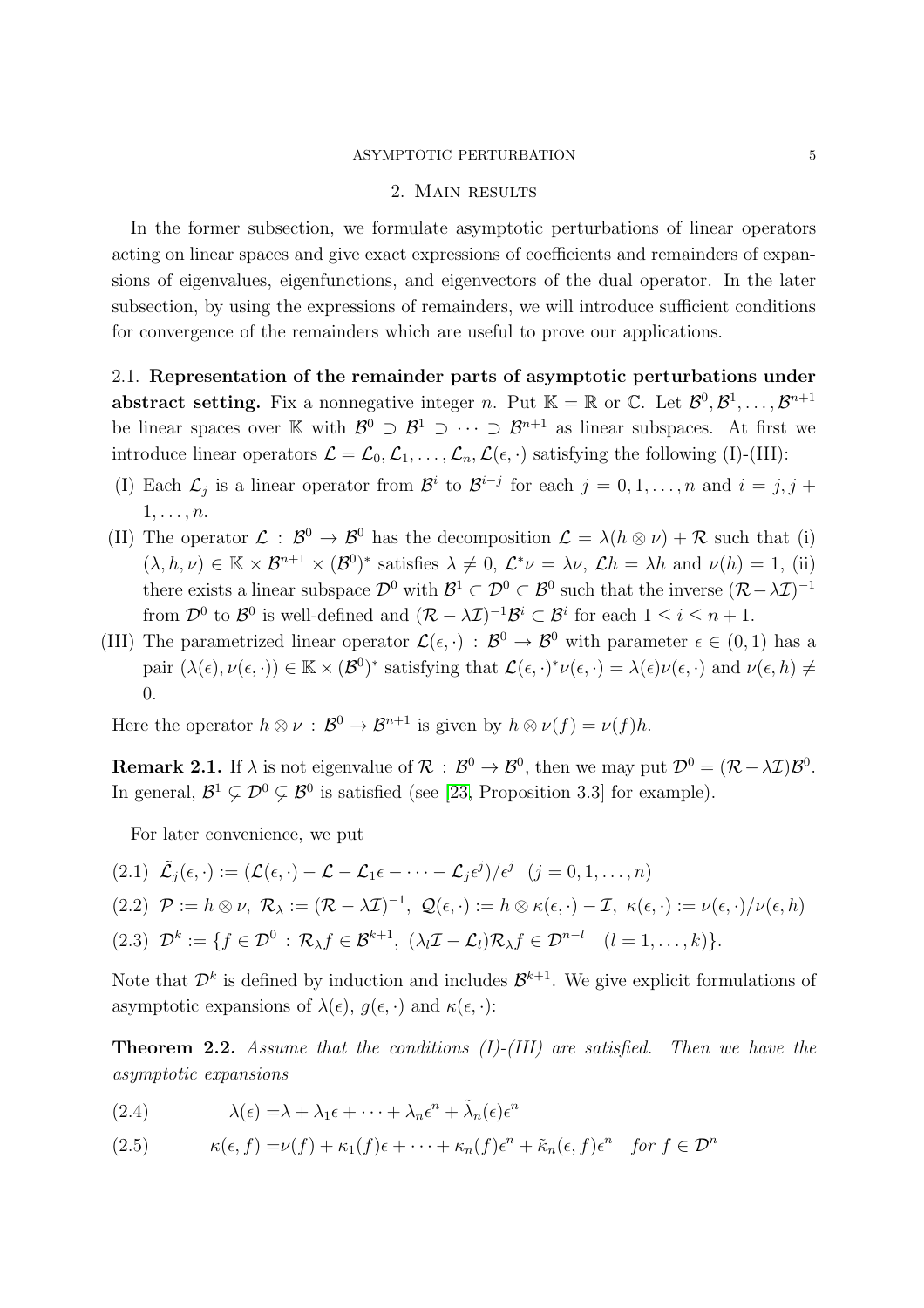by putting

<span id="page-5-0"></span>(2.6) 
$$
\lambda_k = \nu(\mathcal{L}_k h) + \sum_{j=2}^k \sum_{\substack{i_1,\ldots,i_j \geq 1 \\ i_1 + \cdots + i_j = k}} \nu((\lambda_{i_1} \mathcal{I} - \mathcal{L}_{i_1}) \mathcal{R}_{\lambda} \cdots (\lambda_{i_{j-1}} \mathcal{I} - \mathcal{L}_{i_{j-1}}) \mathcal{R}_{\lambda} \mathcal{L}_{i_j} h)
$$

<span id="page-5-6"></span>
$$
(2.7) \qquad \kappa_k(f) = \sum_{j=1}^k \sum_{\substack{i_1,\dots,i_j \geq 1:\\i_1+\dots+i_j=k}} \nu((\lambda_{i_1} \mathcal{I} - \mathcal{L}_{i_1}) \mathcal{R}_{\lambda} \cdots (\lambda_{i_j} \mathcal{I} - \mathcal{L}_{i_j}) \mathcal{R}_{\lambda} f)
$$

<span id="page-5-4"></span>for each  $1 \leq k \leq n$ . Moreover, the remainders  $\tilde{\lambda}_k(\epsilon)$ ,  $\tilde{\kappa}_k(\epsilon, \cdot)$  and  $\tilde{g}_k(\epsilon, \cdot)$  have the forms  $\tilde{\lambda}_k(\epsilon) = \kappa(\epsilon, \tilde{\mathcal{L}}_k(\epsilon, h)) + \sum$ (2.8)  $\tilde{\lambda}_k(\epsilon) = \kappa(\epsilon, \tilde{\mathcal{L}}_k(\epsilon, h)) + \sum_{\kappa(\epsilon, \tilde{\mathcal{L}}_{i_1}(\epsilon, \cdot) \mathcal{Q}(\epsilon, \cdot) \mathcal{R}_{\lambda} \mathcal{L}_{i_2} h)$ 

$$
+\sum_{p=3}^{k+1}\sum_{\stackrel{i_1\ge 0,i_2,\dots,i_p\ge 1}{i_1+\dots+i_p=k}}\kappa(\epsilon,\tilde{\mathcal{L}}_{i_1}(\epsilon,\cdot)\mathcal{Q}(\epsilon,\cdot)\mathcal{R}_{\lambda}(\prod_{j=1}^{p-1}(\mathcal{L}_{i_j}\mathcal{Q}(\epsilon,\cdot)\mathcal{R}_{\lambda}+\lambda_{i_j}\mathcal{R}_{\lambda}))\mathcal{L}_{i_p}h)
$$

<span id="page-5-1"></span>
$$
(2.9) \tilde{\kappa}_{k}(\epsilon, f) = \kappa(\epsilon, \tilde{\mathcal{L}}_{k}(\epsilon, \cdot) \mathcal{Q}(\epsilon, \cdot) \mathcal{R}_{\lambda} f) + \sum_{p=2}^{k+1} \sum_{\substack{i_1 \geq 0, i_2, \dots, i_p \geq 1: \\ i_1 + \dots + i_p = k}} \kappa(\epsilon, \tilde{\mathcal{L}}_{i_1}(\epsilon, \cdot) \mathcal{Q}(\epsilon, \cdot) \mathcal{R}_{\lambda} \prod_{j=2}^p (\mathcal{L}_{i_j} \mathcal{Q}(\epsilon, \cdot) \mathcal{R}_{\lambda} + \lambda_{i_j} \mathcal{R}_{\lambda}) f)
$$

for each  $0 \leq k \leq n$  and  $\epsilon > 0$ .

Remark 2.3. Assume that the conditions (I)-(III) are satisfied. The following inductive definitions of coefficients and remainders are useful in our applications:

<span id="page-5-2"></span>(2.10) 
$$
\lambda_k = \sum_{j=1}^k \kappa_{k-j}(\mathcal{L}_j h), \qquad \kappa_k(f) = \sum_{j=1}^k \kappa_{k-j}((\lambda_j \mathcal{I} - \mathcal{L}_j) \mathcal{R}_{\lambda} f)
$$

for each  $k = 1, 2, ..., n$  inductively, where  $\kappa_0 = \nu$  and  $g_0 = h$ , and

<span id="page-5-3"></span>(2.11) 
$$
\tilde{\lambda}_k(\epsilon) = \kappa(\epsilon, \tilde{\mathcal{L}}_k(\epsilon, h)) + \sum_{l=1}^k \tilde{\kappa}_{k-l}(\epsilon, \mathcal{L}_l h)
$$

<span id="page-5-5"></span>(2.12) 
$$
\tilde{\kappa}_k(\epsilon, f) = \kappa(\epsilon, \tilde{\mathcal{L}}_k(\epsilon, \cdot) \mathcal{Q}(\epsilon, \cdot) \mathcal{R}_{\lambda} f) + \sum_{l=1}^k \tilde{\kappa}_{k-l}(\epsilon, (\mathcal{L}_l \mathcal{Q}(\epsilon, \cdot) \mathcal{R}_{\lambda} + \lambda_l \mathcal{R}_{\lambda}) f)
$$

for each  $0 \le k \le n$ . Note that these inductive definitions imply the equations  $(2.6)-(2.9)$  $(2.6)-(2.9)$ .

*Proof.* We define  $\lambda_k$  and  $\kappa_k$  by [\(2.10\)](#page-5-2). These are well-defined by  $h \in \mathcal{B}^{n+1} \subset \mathcal{B}^{k+1}$ ,  $\mathcal{L}_j h \in \mathcal{B}^{k+1-j} \subset \mathcal{D}^{k-j}$  for  $1 \leq j \leq k$ , and by  $(\lambda_j \mathcal{I} - \mathcal{L}_j) \mathcal{R}_{\lambda} \mathcal{D}^{k} \subset (\lambda_j \mathcal{I} - \mathcal{L}_j) \mathcal{B}^{k+1} \subset$  $\mathcal{B}^{k+1}\cap\mathcal{B}^{k+1-j}=\mathcal{B}^{k+1-j}\subset\mathcal{D}^{k-j}$ . Similarity,  $\mathcal{Q}(\epsilon,\cdot)\mathcal{R}_{\lambda}$  is well-defined on  $\mathcal{D}^0$ . We start with the following:

Claim 1.  $\mathcal{I} - \mathcal{P} = (\mathcal{L} - \lambda \mathcal{I}) \mathcal{R}_{\lambda}$  on  $\mathcal{D}^{0}$ .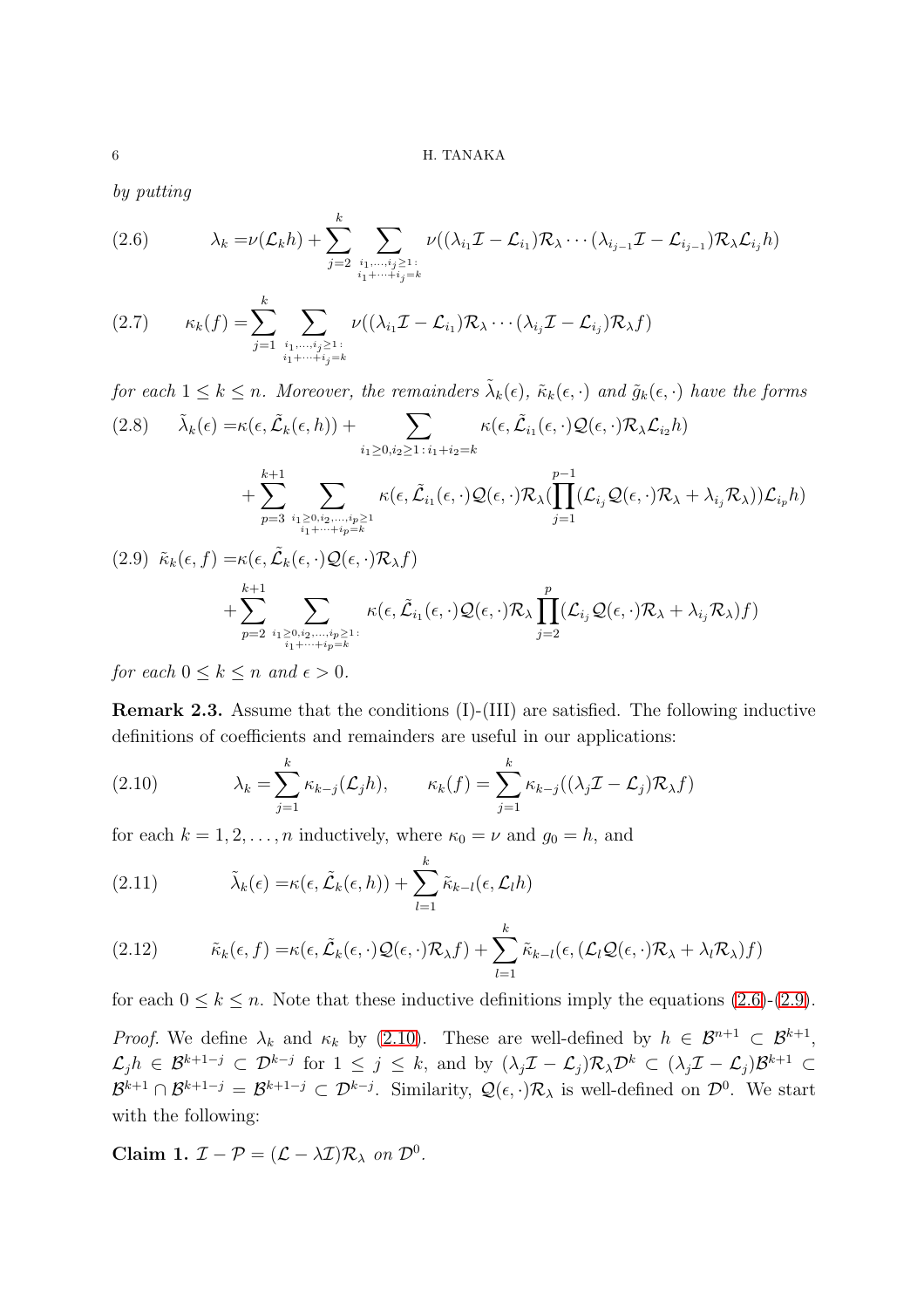Indeed, let  $x \in \mathcal{D}^0$  and take  $y \in \mathcal{R}_{\lambda} \mathcal{D}^0$  satisfying  $x = (\mathcal{R} - \lambda \mathcal{I})y$ . We have

$$
(\mathcal{I} - \mathcal{P})x = (\mathcal{I} - \mathcal{P})(\mathcal{R} - \lambda \mathcal{I})y = (\mathcal{L} - \lambda \mathcal{I})y = (\mathcal{L} - \lambda \mathcal{I})\mathcal{R}_{\lambda}x.
$$

Claim 2. The equations [\(2.4\)](#page-4-3) and [\(2.5\)](#page-4-4) hold for  $k = 0$ .

Indeed, consider the equation

$$
\nu(\epsilon,(\lambda(\epsilon)-\lambda)h)=\nu(\epsilon,(\mathcal{L}(\epsilon,\cdot)-\mathcal{L})h)
$$

using  $\lambda(\epsilon)\nu(\epsilon, h) = \nu(\epsilon, \mathcal{L}(\epsilon, h))$  and  $\mathcal{L}h = \lambda h$ . Then we have  $\lambda(\epsilon) - \lambda = \kappa(\epsilon, (\mathcal{L}(\epsilon, \cdot) - \lambda))$  $\mathcal{L}(h) = \kappa(\epsilon, \tilde{\mathcal{L}}_0(\epsilon, h)) = \tilde{\lambda}_0(\epsilon)$ . Moreover, we obtain that for  $f \in \mathcal{D}^0$ 

$$
\kappa(\epsilon, f) - \nu(f) = \kappa(\epsilon, f - h\nu(f)) \qquad (\because \kappa(\epsilon, h) \equiv 1)
$$
  
\n
$$
= \kappa(\epsilon, (\mathcal{I} - \mathcal{P})f)
$$
  
\n
$$
= \kappa(\epsilon, (\mathcal{L} - \lambda \mathcal{I})\mathcal{R}_{\lambda}f) \qquad (\because \text{Claim 1})
$$
  
\n
$$
= \kappa(\epsilon, (\tilde{\lambda}_{0}(\epsilon)\mathcal{I} - \tilde{\mathcal{L}}_{0}(\epsilon, \cdot))\mathcal{R}_{\lambda}f)
$$
  
\n
$$
= \kappa(\epsilon, \cdot)\tilde{\mathcal{L}}_{0}(\epsilon, \cdot)\mathcal{Q}(\epsilon, \cdot)\mathcal{R}_{\lambda}f = \tilde{\kappa}_{0}(\epsilon, f).
$$

Thus we obtain the claim.

**Claim 3.** If the equations [\(2.4\)](#page-4-3) and [\(2.5\)](#page-4-4) hold for  $k' = 0, 1, ..., k - 1$  with  $k \ge 1$ , then so do for  $k' = k$ .

We have

$$
\frac{\lambda(\epsilon) - \lambda - \sum_{i=1}^{k} \lambda_i \epsilon^i}{\epsilon^k} = \kappa(\epsilon, \frac{\lambda(\epsilon) - \lambda}{\epsilon^k} h) - \sum_{i=1}^{k} \frac{\lambda_i \epsilon^i}{\epsilon^k}
$$
\n
$$
= \kappa(\epsilon, \frac{\mathcal{L}(\epsilon, \cdot) - \mathcal{L} - \sum_{l=1}^{k} \mathcal{L}_l \epsilon^l}{\epsilon^k} h) + \kappa(\epsilon, \sum_{l=1}^{k} \frac{\mathcal{L}_l \epsilon^l}{\epsilon^k} h) - \sum_{i=1}^{k} \frac{\lambda_i \epsilon^i}{\epsilon^k}
$$
\n
$$
= \kappa(\epsilon, \tilde{\mathcal{L}}_k(\epsilon, h)) + \sum_{l=1}^{k} \kappa(\epsilon, \mathcal{L}_l h) \epsilon^{l-k} - \sum_{i=1}^{k} \sum_{j=1}^{i} \kappa_{i-j} (\mathcal{L}_j h) \epsilon^{i-k}
$$
\n
$$
= \kappa(\epsilon, \tilde{\mathcal{L}}_k(\epsilon, h)) + \sum_{l=1}^{k} \kappa(\epsilon, \mathcal{L}_l h) \epsilon^{l-k} - \sum_{j=1}^{k} \sum_{i=0}^{k-j} \kappa_i (\mathcal{L}_j h) \epsilon^{i+j-k} = \tilde{\lambda}_k(\epsilon),
$$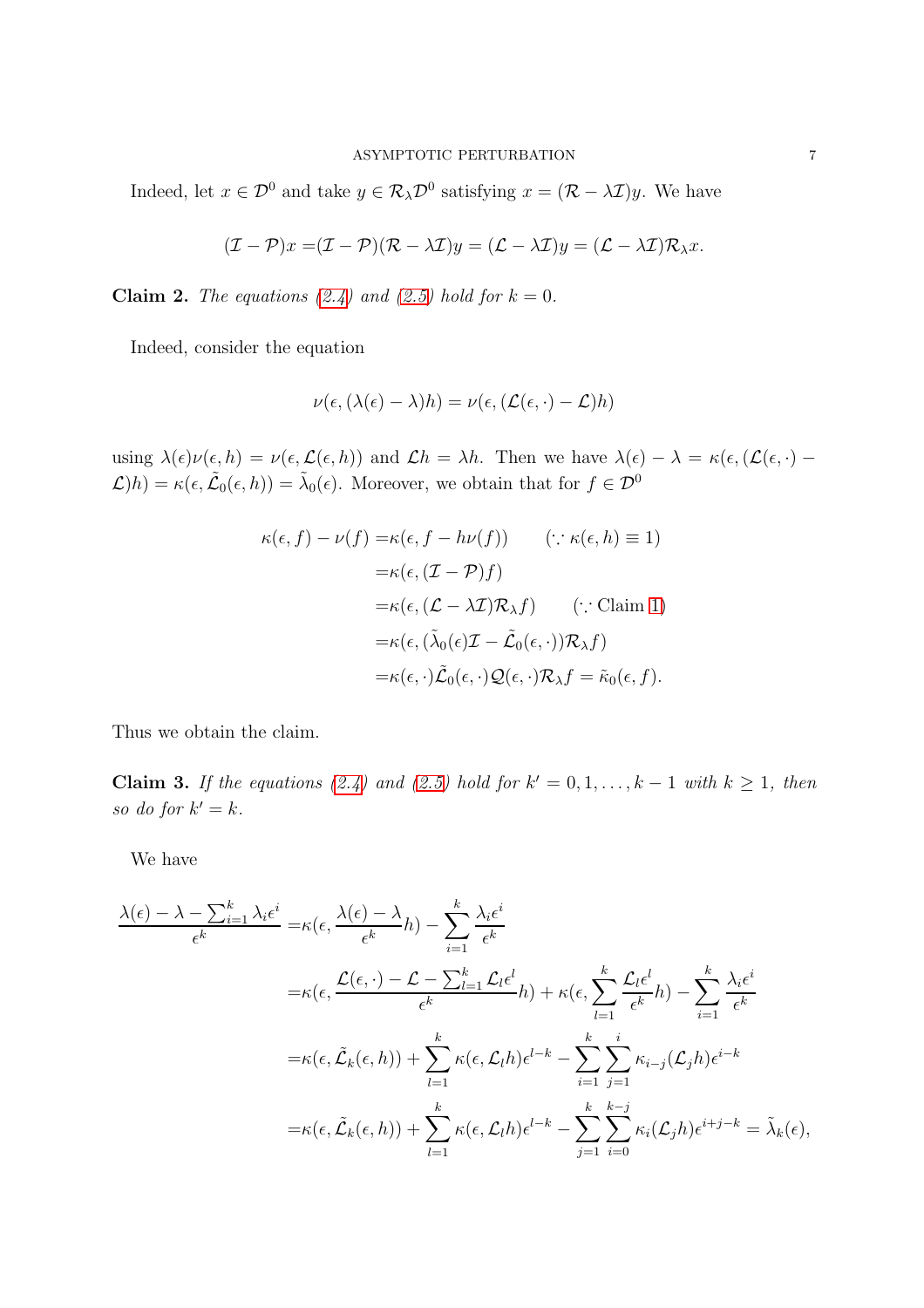where the last equation uses [\(2.11\)](#page-5-3), Moreover,

$$
\frac{\kappa(\epsilon, f) - \nu(f) - \sum_{i=1}^{k} \kappa_i(f)\epsilon^i}{\epsilon^k}
$$
\n
$$
= \frac{\kappa(\epsilon, (\mathcal{I} - \mathcal{P})f)}{\epsilon^k} - \sum_{i=1}^{k} \frac{\kappa_i(f)\epsilon^i}{\epsilon^k}
$$
\n
$$
= \frac{\kappa(\epsilon, (\mathcal{L} - \mathcal{L}(\epsilon, \cdot) + \lambda(\epsilon)\mathcal{I} - \lambda\mathcal{I})\mathcal{R}_{\lambda}f)}{\epsilon^k} - \sum_{i=1}^{k} \sum_{j=1}^{i} \kappa_{i-j}((\lambda_j\mathcal{I} - \mathcal{L}_j)\mathcal{R}_{\lambda}f)\epsilon^{i-k}
$$
\n
$$
= \frac{\lambda(\epsilon) - \lambda - \sum_{l=1}^{k} \lambda_l \epsilon^l}{\epsilon^k} \kappa(\epsilon, \mathcal{R}_{\lambda}f) - \kappa(\epsilon, \frac{\mathcal{L}(\epsilon, \cdot) - \mathcal{L} - \sum_{l=1}^{k} \mathcal{L}_l \epsilon^l}{\epsilon^k} \mathcal{R}_{\lambda}f)
$$
\n
$$
+ \sum_{l=1}^{k} \kappa(\epsilon, (\lambda_l \mathcal{I} - \mathcal{L}_l)\mathcal{R}_{\lambda}f)\epsilon^{l-k} - \sum_{j=1}^{k} \sum_{i=j}^{k} \kappa_{i-j}((\lambda_j \mathcal{I} - \mathcal{L}_j)\mathcal{R}_{\lambda}f)\epsilon^{i-k}
$$
\n
$$
= \kappa(\epsilon, (\tilde{\lambda}_k(\epsilon) - \tilde{\mathcal{L}}_k(\epsilon, \cdot))\mathcal{R}_{\lambda}f) + \sum_{l=1}^{k} \tilde{\kappa}_{k-l}(\epsilon, (\lambda_l \mathcal{I} - \mathcal{L}_l)\mathcal{R}_{\lambda}f)
$$
\n
$$
= \kappa(\epsilon, \cdot)\tilde{\mathcal{L}}_k(\epsilon, \cdot)\mathcal{Q}(\epsilon, \cdot)\mathcal{R}_{\lambda}f + \sum_{l=1}^{k} \tilde{\kappa}_{k-l}(\epsilon, \cdot)(\mathcal{L}_l\mathcal{Q}(\epsilon, \cdot)\mathcal{R}_{\lambda} + \lambda_l \mathcal{R}_{\lambda})f = \tilde{\kappa}_k(\epsilon, f).
$$

Hence the proof is complete.  $\Box$ 

We next state the asymptotic expansions of eigenfunctions. We introduce the following condition:

(IV) The linear operator  $\mathcal{L}(\epsilon, \cdot) : \mathcal{B}^{n+1} \to \mathcal{B}^0$  has a pair  $(\lambda(\epsilon), h(\epsilon, \cdot)) \in \mathbb{K} \times \mathcal{B}^{n+1}$  satisfying that  $\mathcal{L}(\epsilon, h(\epsilon, \cdot)) = \lambda(\epsilon)h(\epsilon, \cdot)$  and  $\nu(h(\epsilon, \cdot)) \neq 0$ .

We set

<span id="page-7-3"></span>(2.13) 
$$
g(\epsilon, \cdot) := h(\epsilon, \cdot) / \nu(h(\epsilon, \cdot)), \quad \mathcal{S} := \mathcal{R}_{\lambda}(\mathcal{I} - \mathcal{P}), \quad \mathcal{T}(\epsilon, \cdot) = g(\epsilon, \cdot) \otimes \nu - \mathcal{I}.
$$

We obtain the next result:

<span id="page-7-0"></span>**Theorem 2.4.** Assume that the conditions  $(I), (II)$  and  $(IV)$  are satisfied. Then we have the asymptotic expansions

<span id="page-7-1"></span> $\lambda(\epsilon) = \lambda + \lambda_1 \epsilon + \cdots + \lambda_n \epsilon^n + \tilde{\lambda}_n(\epsilon) \epsilon^n$ (2.14)

<span id="page-7-2"></span>(2.15) 
$$
g(\epsilon, \cdot) = h + g_1 \epsilon + \dots + g_n \epsilon^n + \tilde{g}_n(\epsilon) \epsilon^n
$$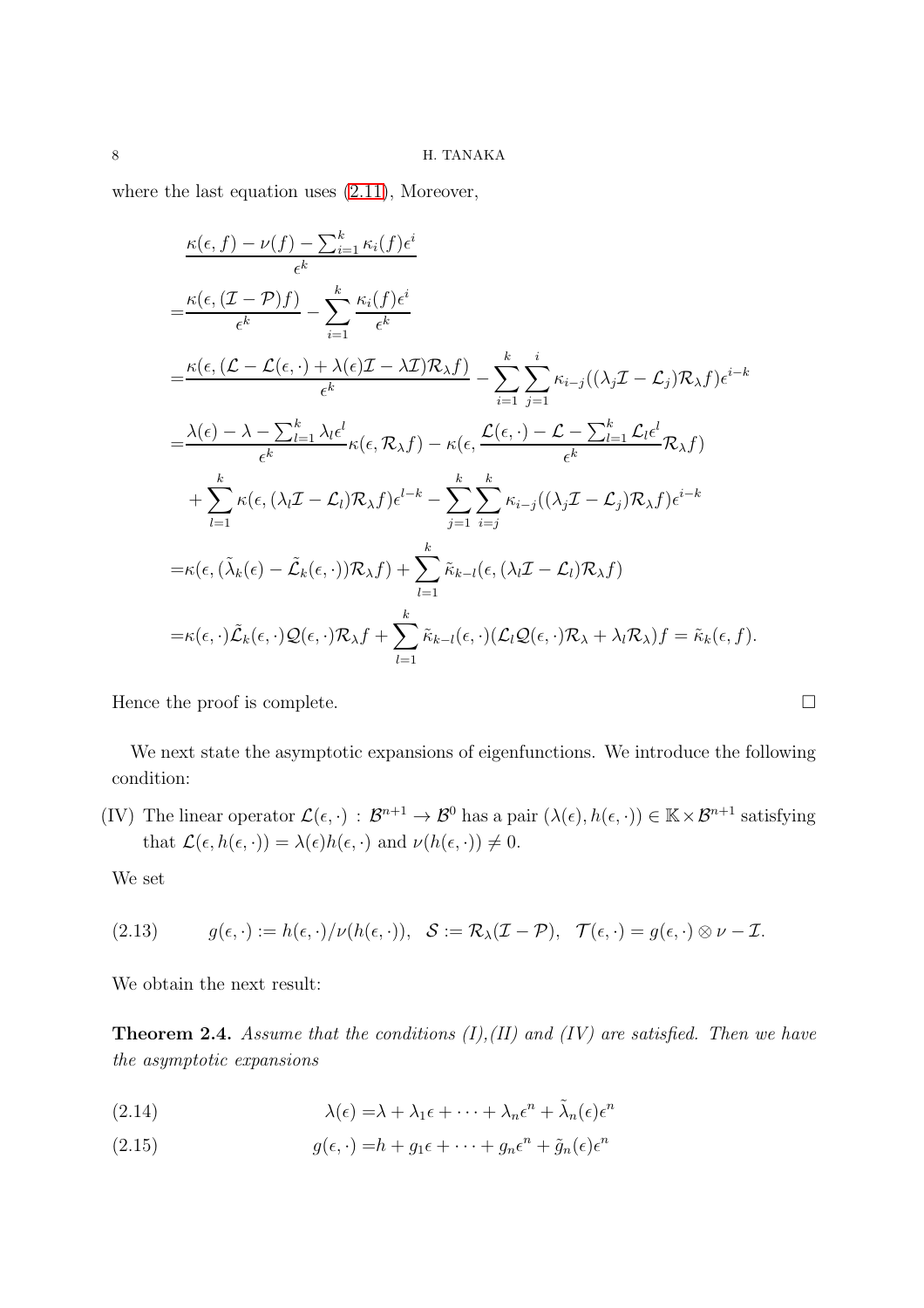by putting

<span id="page-8-1"></span>
$$
(2.16) \qquad \lambda_k = \nu(\mathcal{L}_k h) + \sum_{j=2}^k \sum_{\substack{i_1,\ldots,i_j \geq 1:\\i_1+\cdots+i_j=k}} \nu(\mathcal{L}_{i_1} \mathcal{S}(\lambda_{i_2} \mathcal{I} - \mathcal{L}_{i_2}) \cdots \mathcal{S}(\lambda_{i_j} \mathcal{I} - \mathcal{L}_{i_j}) h)
$$

<span id="page-8-5"></span>
$$
(2.17) \t g_k = \sum_{j=1}^k \sum_{\substack{i_1,\ldots,i_j \geq 1:\\i_1+\cdots+i_j=k}} S(\lambda_{i_1} \mathcal{I} - \mathcal{L}_{i_1}) \cdots S(\lambda_{i_j} \mathcal{I} - \mathcal{L}_{i_j}) h
$$

 $i_1 + \cdots + i_p = k$ 

<span id="page-8-0"></span>
$$
(2.18) \quad \tilde{\lambda}_{k}(\epsilon) = \nu(\tilde{\mathcal{L}}_{k}(\epsilon, g(\epsilon, \cdot))) + \sum_{i_{1} \geq 1, i_{2} \geq 0 \colon i_{1} + i_{2} = k} \nu(\mathcal{L}_{i_{1}} \mathcal{ST}(\epsilon, \cdot) \tilde{\mathcal{L}}_{i_{2}}(\epsilon, g(\epsilon, \cdot))) + \sum_{p=3}^{k+1} \sum_{i_{1}, \dots, i_{p-1} \geq 1, i_{p} \geq 0 \colon i_{p-1} \geq 0} \nu(\mathcal{L}_{i_{1}}(\prod_{j=2}^{p-1} (\mathcal{ST}(\epsilon, \cdot) \mathcal{L}_{i_{j}} + \lambda_{i_{j}} \mathcal{S})) \mathcal{ST}(\epsilon, \cdot) \tilde{\mathcal{L}}_{i_{p}}(\epsilon, g(\epsilon, \cdot)))
$$

<span id="page-8-2"></span>
$$
(2.19) \tilde{g}_k(\epsilon, \cdot) = S\mathcal{T}(\epsilon, \cdot) \tilde{\mathcal{L}}_k(\epsilon, g(\epsilon, \cdot)) + \sum_{p=2}^{k+1} \sum_{\substack{i_1, \dots, i_{p-1} \ge 1, i_p \ge 0 \\ i_1 + \dots + i_p = k}} \left( \prod_{j=1}^{p-1} (\mathcal{ST}(\epsilon, \cdot) \mathcal{L}_{i_j} + \lambda_{i_j} \mathcal{S}) \right) S\mathcal{T}(\epsilon, \cdot) \tilde{\mathcal{L}}_{i_p}(\epsilon, g(\epsilon, \cdot))
$$

for each  $0 \leq k \leq n$  and  $\epsilon > 0$ .

**Remark 2.5.** The representations [\(2.8\)](#page-5-4) and [\(2.18\)](#page-8-0) of  $\tilde{\lambda}_k(\epsilon)$  are different.

**Remark 2.6.** Assume that the conditions  $(I), (II)$  and  $(IV)$  are satisfied. We see

<span id="page-8-3"></span>(2.20) 
$$
\lambda_k = \sum_{j=1}^k \nu(\mathcal{L}_j g_{k-j}), \qquad g_k = \sum_{j=1}^k \mathcal{S}(\lambda_j \mathcal{I} - \mathcal{L}_j) g_{k-j}
$$

for each  $k = 1, 2, \ldots, n$  inductively, where  $g_0 = h$ , and

(2.21) 
$$
\tilde{\lambda}_{k}(\epsilon) = \nu(\tilde{\mathcal{L}}_{k}(\epsilon, g(\epsilon, \cdot))) + \sum_{l=1}^{k} \nu(\mathcal{L}_{l} \tilde{g}_{k-l}(\epsilon, \cdot))
$$

<span id="page-8-4"></span>(2.22) 
$$
\tilde{g}_k(\epsilon, \cdot) = \mathcal{ST}(\epsilon, \cdot) \tilde{\mathcal{L}}_k(\epsilon, g(\epsilon, \cdot)) + \sum_{l=1}^k (\mathcal{ST}(\epsilon, \cdot) \mathcal{L}_l + \mathcal{S} \lambda_l) \tilde{g}_{k-l}(\epsilon, \cdot)
$$

for each  $0 \le k \le n$ . We remark that The inductive definitions yield [\(2.16\)](#page-8-1)-[\(2.19\)](#page-8-2).

*Proof.* We define  $\lambda_k$  and  $g_k$  by [\(2.20\)](#page-8-3). These are well-defined by  $h \in \mathcal{B}^{n+1} \subset \mathcal{B}^{k+1}$ ,  $\mathcal{L}_j h$  ∈  $\mathcal{B}^{k+1-j}$  ⊂  $\mathcal{D}^{k-j}$  for  $1 \leq j \leq k$ , and by  $(\lambda_j \mathcal{I} - \mathcal{L}_j) \mathcal{R}_{\lambda} \mathcal{D}^{k}$  ⊂  $(\lambda_j \mathcal{I} - \mathcal{L}_j) \mathcal{B}^{k+1}$  ⊂  $\mathcal{B}^{k+1} \cap \mathcal{B}^{k+1-j} = \mathcal{B}^{k+1-j} \subset \mathcal{D}^{k-j}$ . We also remark that the operator S is well-defined on  $\mathcal{D}^0$  and  $\mathcal{SB}^i \subset \mathcal{B}^i$  for  $1 \leq i \leq n+1$ . Similarity,  $\mathcal{Q}(\epsilon, \cdot)\mathcal{R}_\lambda$  and  $\mathcal{ST}(\epsilon, \cdot)$  are well-defined on  $\mathcal{D}^0$ . We start with the following: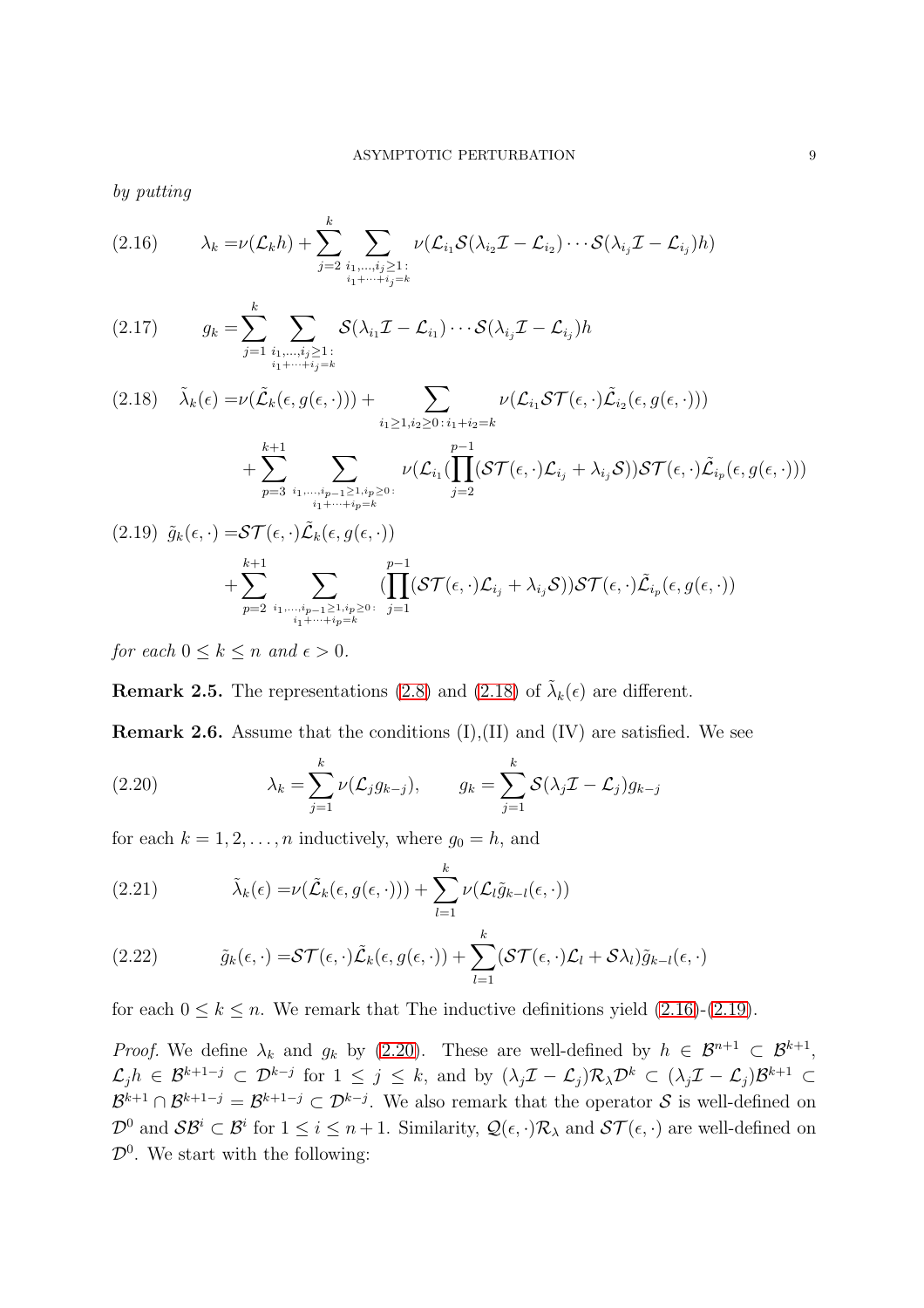Claim 1.  $\mathcal{I} - \mathcal{P} = \mathcal{S}(\mathcal{L} - \lambda \mathcal{I})$  on  $\mathcal{R}_{\lambda} \mathcal{D}^{0}$ .

Choose any  $x \in \mathcal{R}_{\lambda} \mathcal{D}^0$ . By  $h \in \mathcal{B}^1 \subset \mathcal{R}_{\lambda} \mathcal{D}^0$ , we see  $\mathcal{P}x \in \mathcal{R}_{\lambda} \mathcal{D}^0$  and then  $y =$  $(\mathcal{R} - \mathcal{I}\lambda)(\mathcal{I} - \mathcal{P})x$  is in  $\mathcal{D}^0$ . We obtain

$$
(\mathcal{I} - \mathcal{P})(\mathcal{L} - \lambda \mathcal{I})x = (\mathcal{I} - \mathcal{P})(\mathcal{R} - \lambda \mathcal{I})x = y \in \mathcal{D}^0.
$$

Thus we see  $\mathcal{S}(\mathcal{L} - \lambda \mathcal{I})x = (\mathcal{R} - \lambda \mathcal{I})^{-1}y = (\mathcal{I} - \mathcal{P})x$ .

Claim 2. The equations [\(2.14\)](#page-7-1) and [\(2.15\)](#page-7-2) hold for  $k = 0$ .

Indeed, the equation  $\nu((\lambda(\epsilon)-\lambda)g(\epsilon,\cdot)) = \nu((\mathcal{L}(\epsilon,\cdot)-\mathcal{L})g(\epsilon,\cdot))$  implies  $\lambda(\epsilon)-\lambda =$  $\nu(\tilde{\mathcal{L}}_0(\epsilon, g(\epsilon, \cdot))) = \tilde{\lambda}_0(\epsilon)$ . Furthermore,

<span id="page-9-0"></span>(2.23) 
$$
g(\epsilon, \cdot) - h = (\mathcal{I} - \mathcal{P})g(\epsilon, \cdot) \quad (\because \nu(g(\epsilon, \cdot)) \equiv 1) = \mathcal{S}(\mathcal{L} - \lambda \mathcal{I})g(\epsilon, \cdot) \quad (\because g(\epsilon, \cdot) \in \mathcal{B}^1 \subset \mathcal{R}_{\lambda} \mathcal{D}^0) = \mathcal{S}(-\tilde{\mathcal{L}}_0(\epsilon, \cdot) + \tilde{\lambda}_0(\epsilon)\mathcal{I})g(\epsilon, \cdot) = \tilde{g}_0(\epsilon, \cdot).
$$

Therefore we obtain the claim.

**Claim 3.** If The equations [\(2.14\)](#page-7-1) and [\(2.15\)](#page-7-2) hold for  $k' = 0, 1, ..., k-1$  with  $k \ge 1$ , then so do for  $k' = k$ .

The equation [\(2.14\)](#page-7-1) follows from a similar argument of Claim [3](#page-23-0) in Theorem [2.2.](#page-4-2) We have

$$
\frac{g(\epsilon, \cdot) - \sum_{i=0}^{k} g_i \epsilon^i}{\epsilon^k} = \frac{(\mathcal{I} - \mathcal{P})g(\epsilon, \cdot)}{\epsilon^k} - \sum_{i=1}^{k} g_i \epsilon^{i-k}
$$
\n
$$
= S\left(\frac{\lambda(\epsilon) - \lambda}{\epsilon^k} - \frac{\mathcal{L}(\epsilon, \cdot) - \mathcal{L}}{\epsilon^k}\right)g(\epsilon, \cdot) - \sum_{i=1}^{k} g_i \epsilon^{i-k}
$$
\n
$$
= S\left((\tilde{\lambda}_k(\epsilon)\mathcal{I} - \tilde{\mathcal{L}}_k(\epsilon, \cdot))g(\epsilon, \cdot)\right)
$$
\n
$$
+ S\left(\sum_{l=1}^k \lambda_l \epsilon^{l-k} g(\epsilon, \cdot) - \sum_{l=1}^k \mathcal{L}_l g(\epsilon, \cdot) \epsilon^{l-k} - \sum_{j=1}^k \sum_{i=j}^k (\lambda_j \mathcal{I} - \mathcal{L}_j)g_{i-j}\epsilon^{i-k}\right)
$$
\n
$$
= S(\tilde{\lambda}_k(\epsilon)\mathcal{I} - \tilde{\mathcal{L}}_k(\epsilon, \cdot))g(\epsilon, \cdot) + \sum_{l=1}^k S(\lambda_l \mathcal{I} - \mathcal{L}_l)\tilde{g}_{k-l}(\epsilon, \cdot)
$$
\n
$$
= S\mathcal{T}(\epsilon, \cdot)\tilde{\mathcal{L}}_k(\epsilon, g(\epsilon, \cdot)) + \sum_{l=1}^k S\mathcal{T}(\epsilon, \cdot)\mathcal{L}_l\tilde{g}_{k-l}(\epsilon, \cdot) + \sum_{l=1}^k S(\lambda_l \tilde{g}_{k-l}(\epsilon, \cdot))
$$
\n
$$
= \tilde{g}_k(\epsilon, \cdot).
$$

Thus we get  $(2.15)$ . Hence the proof is obtained.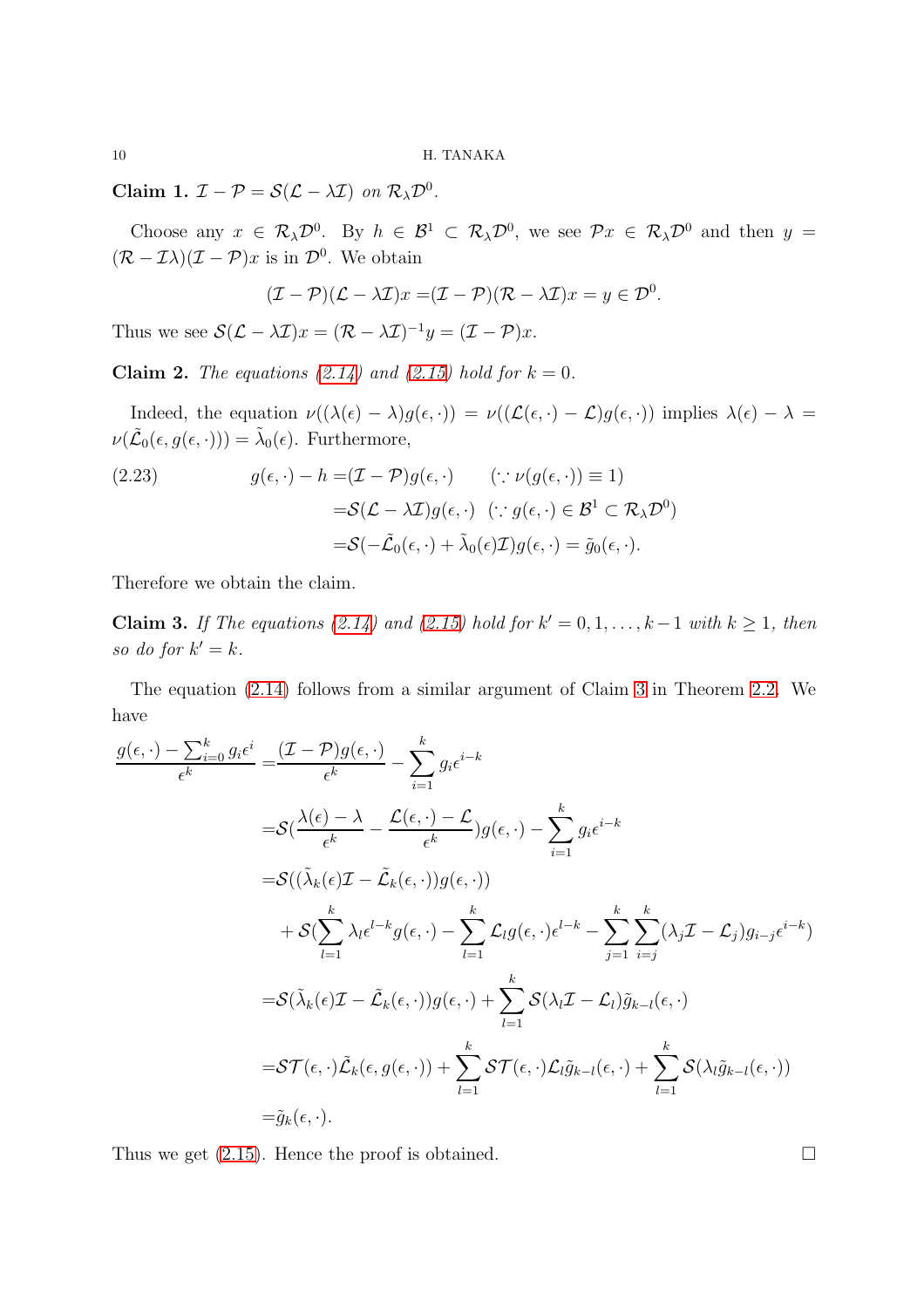Finally we give asymptotic expansions of  $\nu(\epsilon, \cdot)$  and  $h(\epsilon, \cdot)$ . In addition to the conditions  $(I)$ - $(IV)$ , we impose the following:

(V) There exists an element  $1_B \in \mathcal{B}^{n+1}$  such that  $\nu(1_B) = \nu(\epsilon, 1_B) = 1$  for any  $\epsilon > 0$ . (VI)  $\nu(\epsilon, h(\epsilon, \cdot)) = 1$  for any  $\epsilon > 0$ .

We have the following:

**Corollary 2.7.** Assume that the conditions  $(I)$ - $(VI)$  are satisfied. Then

<span id="page-10-0"></span>(2.24) 
$$
\nu(\epsilon, \cdot) = \nu + \nu_1 \epsilon + \dots + \nu_n \epsilon^n + \tilde{\nu}_n(\epsilon, \cdot) \epsilon^n
$$

<span id="page-10-1"></span>(2.25) 
$$
h(\epsilon, \cdot) = h + h_1 \epsilon + \dots + h_n \epsilon^n + \tilde{h}_n(\epsilon, \cdot) \epsilon^n
$$

by putting

<span id="page-10-4"></span>(2.26) 
$$
\nu_{k} = \kappa_{k} + \sum_{i=1}^{k} \Big( \sum_{l=1}^{i} \sum_{\substack{j_{1}, \dots, j_{l} \geq 1: \\ j_{1} + \dots + j_{l} = i}} (-1)^{l} \kappa_{j_{1}}(1_{\mathcal{B}}) \cdots \kappa_{j_{l}}(1_{\mathcal{B}}) \Big) \kappa_{k-i},
$$

(2.27) 
$$
h_k = g_k + \sum_{i=1}^k \Big( \sum_{l=1}^i \sum_{\substack{j_1, \dots, j_l \geq 1: \\ j_1 + \dots + j_l = i}} (-1)^l c(j_1) \cdots c(j_i) \Big) g_{k-i}
$$

(2.28) 
$$
\tilde{\nu}_n(\epsilon, \cdot) = \sum_{k=1}^n \tilde{a}_{n-k}(\epsilon) \kappa_k + \nu(\epsilon, h) \tilde{\kappa}_n(\epsilon, \cdot)
$$

<span id="page-10-2"></span>(2.29) 
$$
\tilde{h}_n(\epsilon, \cdot) = \sum_{i=1}^n g_i \tilde{c}_{n-i}(\epsilon) + \tilde{g}_n(\epsilon, \cdot) \nu(h(\epsilon, \cdot)),
$$

where  $c(k) = \sum_{i=1}^{k} \nu_i(g_{k-i}),$  $\tilde{a}_n(\epsilon) = \sum^n$  $_{k=2}$  $\sum$ k  $_{p=1}$  $\sum$  $j_1,...,j_{p-1} \geq 1, j_p \geq 0$ :  $j_1 + \cdots + j_p = n$ (2.30)  $\tilde{a}_n(\epsilon) = \sum \sum$   $\sum$   $(-1)^k \kappa_{j_1}(1_\mathcal{B}) \cdots \kappa_{j_{p-1}}(1_\mathcal{B}) \tilde{\kappa}_{j_p}(\epsilon, 1) \tilde{\kappa}_0(\epsilon, 1_\mathcal{B})^{k-p}$  and

<span id="page-10-3"></span>(2.31) 
$$
\tilde{c}_n(\epsilon) = \sum_{k=1}^n \nu_k(\tilde{g}_{n-k}(\epsilon, \cdot)) + \tilde{\nu}_n(\epsilon, g(\epsilon, \cdot))
$$

<span id="page-10-5"></span>(2.32) 
$$
= \sum_{k=0}^{n} \tilde{\nu}_{n-k}(\epsilon, g_k) + \nu(\epsilon, \tilde{g}_n(\epsilon, \cdot)).
$$

In particular,  $1/\nu(h(\epsilon, \cdot)) = \sum_{k=0}^{n} c(k)\epsilon^{k} + \tilde{c}_{n}(\epsilon)\epsilon^{n}$  holds.

*Proof.* When we put  $f = 1_B$  in the expansion [\(2.5\)](#page-4-4) of  $\kappa(\epsilon, f)$ , we have the expression  $1/\nu(\epsilon, h) = 1 + \sum_{k=1}^n \kappa_k(1_B) \epsilon^k + \tilde{\kappa}_n(\epsilon, 1_B) \epsilon^n$  and  $\nu(1_B) = 1$ . By using the Taylor expansion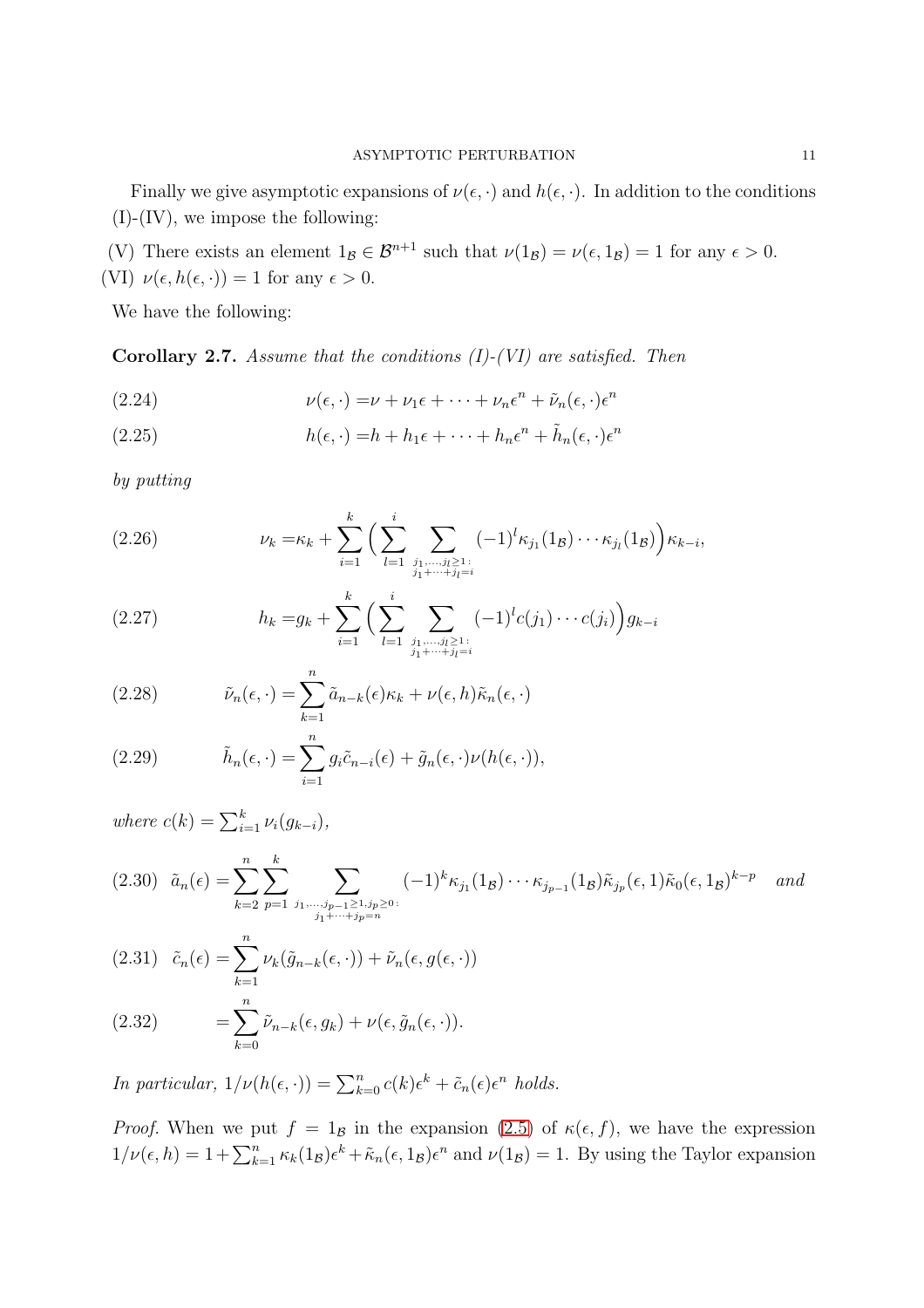of the map  $F : x \mapsto 1/x$  at  $x = 1$ ,

$$
\nu(\epsilon, h) = \frac{1}{1/\nu(\epsilon, h)} = 1 + \sum_{i=1}^{n} a_i \epsilon^i + \tilde{a}_n(\epsilon) \epsilon^n,
$$
  
where  $a_i = \sum_{j_1, \dots, j_k \ge 1}^{i} (-1)^k \kappa_{j_1}(1) \cdots \kappa_{j_k}(1)$ . Thus we have  

$$
\nu(\epsilon, f) = \kappa(\epsilon, h)\nu(\epsilon, h)
$$

$$
= (\sum_{k=0}^{n} \kappa_k(f)\epsilon^k + \tilde{\kappa}_n(\epsilon, f)\epsilon^n)\nu(\epsilon, h)
$$

$$
= \sum_{k=0}^{n} \sum_{i=0}^{n-k} a_i \kappa_k \epsilon^{i+k} + \sum_{k=1}^{n} \kappa_k(f)\tilde{a}_{n-k}(\epsilon) \epsilon^n + \nu(\epsilon, h)\tilde{\kappa}_n(\epsilon, f)\epsilon^n
$$

and [\(2.24\)](#page-10-0) is fulfilled. On the other hand, we remark the expansion

$$
\nu\left(\epsilon, \frac{h(\epsilon, \cdot)}{\nu(h(\epsilon, \cdot))}\right) = \frac{1}{\nu(h(\epsilon, \cdot))}
$$
  
=1 +  $\sum_{k=1}^{n} \sum_{i,j \ge 0 \colon i+j=k} \nu_i(g_j) \epsilon^k + \left(\sum_{k=1}^{n} \nu_k(\tilde{g}_{n-k}(\epsilon, \cdot)) + \tilde{\nu}_n(\epsilon, \frac{h(\epsilon, \cdot)}{\nu(h(\epsilon, \cdot))})\right) \epsilon^n$   
=1 +  $\sum_{k=1}^{n} c_k \epsilon^k + \tilde{c}_n(\epsilon) \epsilon^n$ .

Thus

$$
\nu(h(\epsilon, \cdot)) = 1 + \sum_{k=1}^{n} d_k \epsilon^k + \tilde{d}_n(\epsilon) \epsilon^n
$$

with  $d_i = \sum_{k=1}^i \sum_{\substack{j_1,\dots,j_k\geq 1:\j_1+\cdots+j_k=i}} (-1)^k c_{j_1}\cdots c_{j_k}$ . Consequently we obtain the expansion [\(2.25\)](#page-10-1) of  $h(\epsilon, \cdot) = \nu(h(\epsilon, \cdot))q(\epsilon, \cdot).$ 

<span id="page-11-0"></span>2.2. Convergence of the remainder parts of asymptotic perturbations. For Banach spaces  $\mathcal{X}, \mathcal{Y}$ , denoted by  $\mathcal{L}(\mathcal{X}, \mathcal{Y})$  the set of all bounded linear operators from  $\mathcal{X}$  to y endowed with the operator norm  $||\mathcal{L}||_{\mathcal{X}\to\mathcal{Y}} = \sup_{f\in\mathcal{X}} \sum_{\|f\|_{\mathcal{X}}\leq 1} ||\mathcal{L}f||_{\mathcal{Y}}$  for  $\mathcal{L} \in \mathcal{L}(\mathcal{X}, \mathcal{Y})$ . If  $\mathcal{X} = \mathcal{Y}$  then we may write  $\|\cdot\|_{\mathcal{X}\to\mathcal{X}} = \|\cdot\|_{\mathcal{X}}$  for simple. We begin with the sufficient condition for convergence of the remainder of eigenvector  $\nu(\epsilon, \cdot)$ .

<span id="page-11-1"></span>Theorem 2.8. Assume that the conditions (I)-(III) are satisfied. We also assume that  $(a)$  lim sup  $\max_{\epsilon \to 0} |\kappa(\epsilon, f)| < +\infty$  for any  $f \in \mathcal{B}^0$  and; (b)  $\kappa(\epsilon, \tilde{\mathcal{L}}_j(\epsilon, f)) \to 0$  as  $\epsilon \to 0$  for any  $f \in \mathcal{D}^j$  for  $j = 0, 1, \ldots, n$ . Then  $\tilde{\lambda}_n(\epsilon) \to 0$  and  $\tilde{\kappa}_n(\epsilon, f) \to 0$  for each  $f \in \mathcal{D}^n$ . Moreover, if the condition (V) is also satisfied and  $\sup_{\epsilon>0} |\nu(\epsilon, h)| < \infty$ , then  $\tilde{\nu}_n(\epsilon, f) \to 0$  for each  $f \in \mathcal{D}^n$ .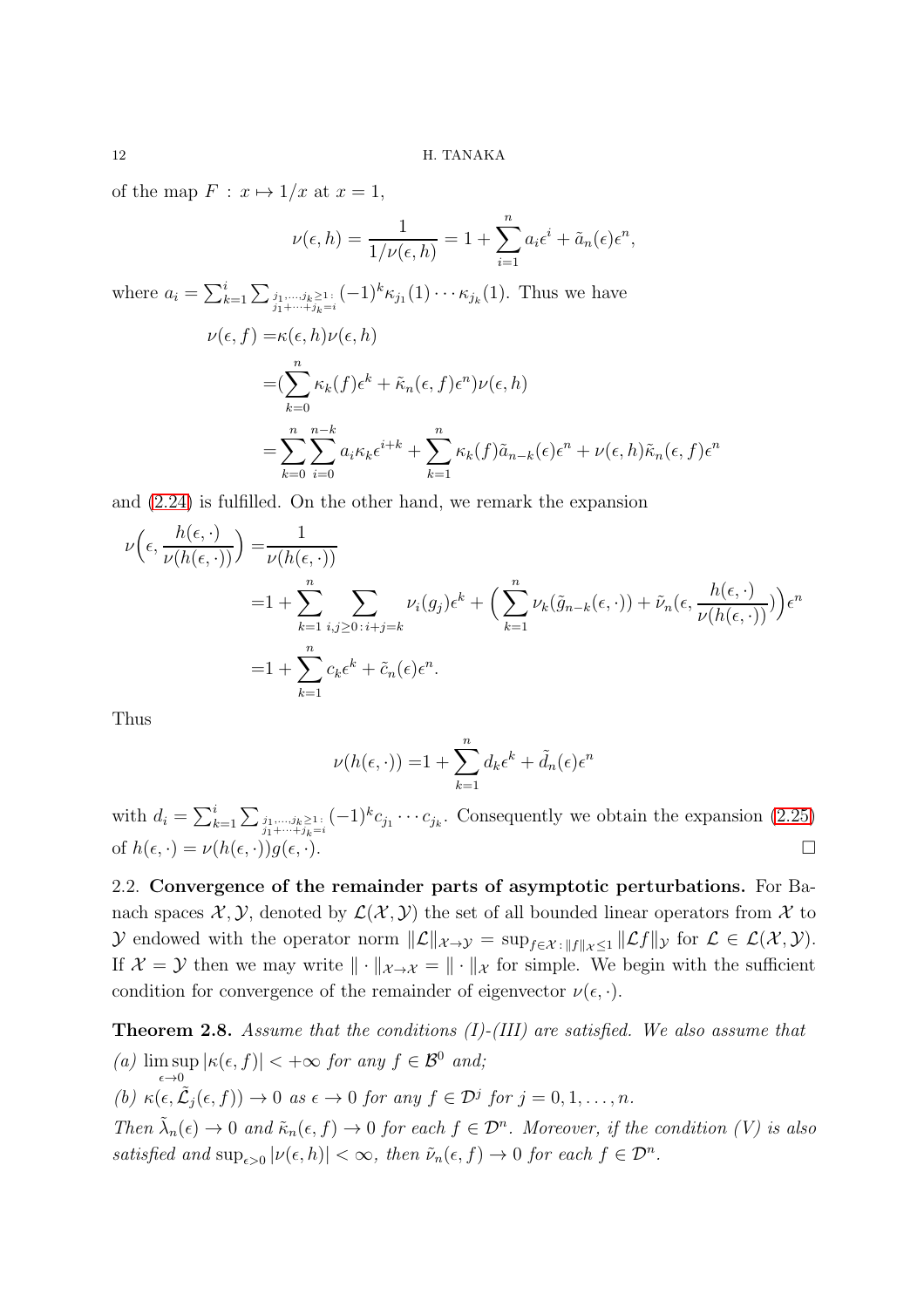*Proof.* Recall the forms  $(2.11)$  and  $(2.12)$ . First we consider the case  $k = 0$ . We have  $\tilde{\lambda}_0(\epsilon) = \kappa(\epsilon, \tilde{\mathcal{L}}_0(\epsilon, h)) \to 0$  by the assumption (b). Moreover,

$$
|\tilde{\kappa}_0(\epsilon, f)| = |\kappa(\epsilon, \tilde{\mathcal{L}}_0(\epsilon, \cdot) \mathcal{Q}(\epsilon, \cdot) \mathcal{R}_{\lambda} f)|
$$
  
\$\leq |\kappa(\epsilon, \mathcal{R}\_{\lambda} f)| |\kappa(\epsilon, \tilde{\mathcal{L}}\_0(\epsilon, \cdot) h)| + |\kappa(\epsilon, \tilde{\mathcal{L}}\_0(\epsilon, \cdot) f)| \to 0

for  $f \in \mathcal{D}^0$  by the conditions (a)(b) and by the fact  $\mathcal{R}_{\lambda} f \in \mathcal{B}^1$ . Next we check convergence in general case. To do this, we assume that  $\tilde{\lambda}_i(\epsilon) \to 0$  and  $\tilde{\kappa}_i(\epsilon, f) \to 0$  for each  $f \in$  $\mathcal{D}^i$  for  $i = 0, 1, \ldots, k - 1$ . In the form  $(2.11)$  of  $\tilde{\lambda}_k(\epsilon)$ , we obtain  $\tilde{\lambda}_n(\epsilon) \to 0$  by the condition (b) with  $\mathcal{L}_l h \in \mathcal{B}^{n+1-l}$ . Furthermore, a similar argument yields convergence of  $\kappa(\epsilon, \tilde{\mathcal{L}}_0(\epsilon, \cdot) \mathcal{Q}(\epsilon, \cdot) \mathcal{R}_{\lambda} f) \to 0$ . The assertion follows from  $(\lambda_l \mathcal{I} - \mathcal{L}_l) \mathcal{R}_{\lambda} f \in \mathcal{B}^{n-l}$  for  $f \in \mathcal{D}^n$ that

$$
|\tilde{\kappa}_{k-l}(\epsilon,(\mathcal{L}_l\mathcal{Q}(\epsilon,\cdot)\mathcal{R}_\lambda+\lambda_l\mathcal{R}_\lambda)f)| \leq |\kappa(\epsilon,\mathcal{R}_\lambda f)||\tilde{\kappa}_{k-l}(\epsilon,(\mathcal{L}_lh))| + |\tilde{\kappa}_{k-l}(\epsilon,\lambda_l\mathcal{R}_\lambda f - \mathcal{L}_l\mathcal{R}_\lambda f)|
$$
  

$$
\to 0
$$

as  $\epsilon \to 0$ . The last assertion follows from the form of the remainder  $\tilde{\nu}(\epsilon, \cdot)$  of  $\nu(\epsilon, \cdot)$ . Hence the proof is complete.  $\Box$ 

Remark 2.9. Theorem [2.8](#page-11-1) is a generalization of [\[23,](#page-39-0) Theorem 2.1].

The following is used for showing the asymptotic expansions of Gibbs measures (see the proof of Theorem [3.5\)](#page-21-0).

<span id="page-12-0"></span>**Theorem 2.10.** Assume that the conditions  $(I)$ - $(III)$  are satisfied. We assume also the following  $(a)-(c)$ :

(a) Each  $\mathcal{B}^k$  is a Banach space. (b)  $\nu \in \mathcal{L}(\mathcal{B}^0, \mathbb{K}), \mathcal{L}_j \in \mathcal{L}(\mathcal{B}^i, \mathcal{B}^{i-j})$  for  $j = 0, 1, \ldots, n$  and  $i = j, j + 1, \ldots, n + 1$ ,  $\sup_{\epsilon>0} \|\kappa(\epsilon,\cdot)\|_{\mathcal{B}^0\to\mathbb{K}} < +\infty$  and  $\mathcal{R}_{\lambda} \in \mathcal{L}(\mathcal{B}^1,\mathcal{B}^0) \cap \mathcal{L}(\mathcal{B}^j,\mathcal{B}^j)$  for  $j=1,2,\ldots,n+1$ (c)  $\lim_{\epsilon \to 0} \|\tilde{\mathcal{L}}_j(\epsilon, \cdot)\|_{\mathcal{B}^{j+1} \to \mathcal{B}^0} = 0$  for each  $j = 0, 1, \ldots, n$ .

 $Put \|f\|_k := \max_{1 \leq i \leq k} \|f\|_{\mathcal{B}^i} \text{ and } \mathcal{B}_1^k := (\mathcal{B}^k, \|\cdot\|_k). \text{ Then each } \kappa_k \text{ is in } \mathcal{L}(\mathcal{B}_1^k, \mathbb{K}) \text{ and }$  $\|\tilde{\kappa}_k(\epsilon,\cdot)\|_{\mathcal{B}^{k+1}_1\to\mathbb{K}}$  vanishes as  $\epsilon\to 0$  for each  $0\leq k\leq n$ . Moreover, if the condition (V) is satisfied and  $\sup_{\epsilon>0} |\nu(\epsilon, h)| < +\infty$ , then  $\nu_k \in \mathcal{L}(\mathcal{B}_1^k, \mathbb{K})$  and  $\|\tilde{\nu}_k(\epsilon, \cdot)\|_{\mathcal{B}_1^{k+1} \to \mathbb{K}} \to 0$ .

*Proof.* We begin with the first assertion. Recall the form  $(2.7)$  of  $\kappa_k$ . Note that for  $1 \leq i \leq n$  and  $0 \leq k \leq n$ , we have

 $\|(\lambda_i\mathcal{I}-\mathcal{L}_i)\mathcal{R}_\lambda f\|_{\mathcal{B}^k}\leq |\lambda_i|\|\mathcal{R}_\lambda\|_{\mathcal{B}^{k+\alpha}\to\mathcal{B}^k}\|f\|_{\mathcal{B}^{k+\alpha}}+\|\mathcal{L}_i\|_{\mathcal{B}^{i+l}\to\mathcal{B}^k}\|\mathcal{R}_\lambda\|_{\mathcal{B}^{k+i}\to\mathcal{B}^{k+i}}\|f\|_{\mathcal{B}^{k+i}},$ where  $\alpha = 1$  if  $k = 0$  and  $\alpha = 0$  if  $k > 0$ . Therefore, for  $i_1, \ldots, i_j \geq 1$ , we have

(2.33) 
$$
\|(\prod_{l=1}^{j}(\lambda_{i_{l}}\mathcal{I}-\mathcal{L}_{i_{l}})\mathcal{R}_{\lambda})f\|_{\mathcal{B}^{k}} \leq c\|f\|_{i_{1}+\cdots+i_{j}+k}
$$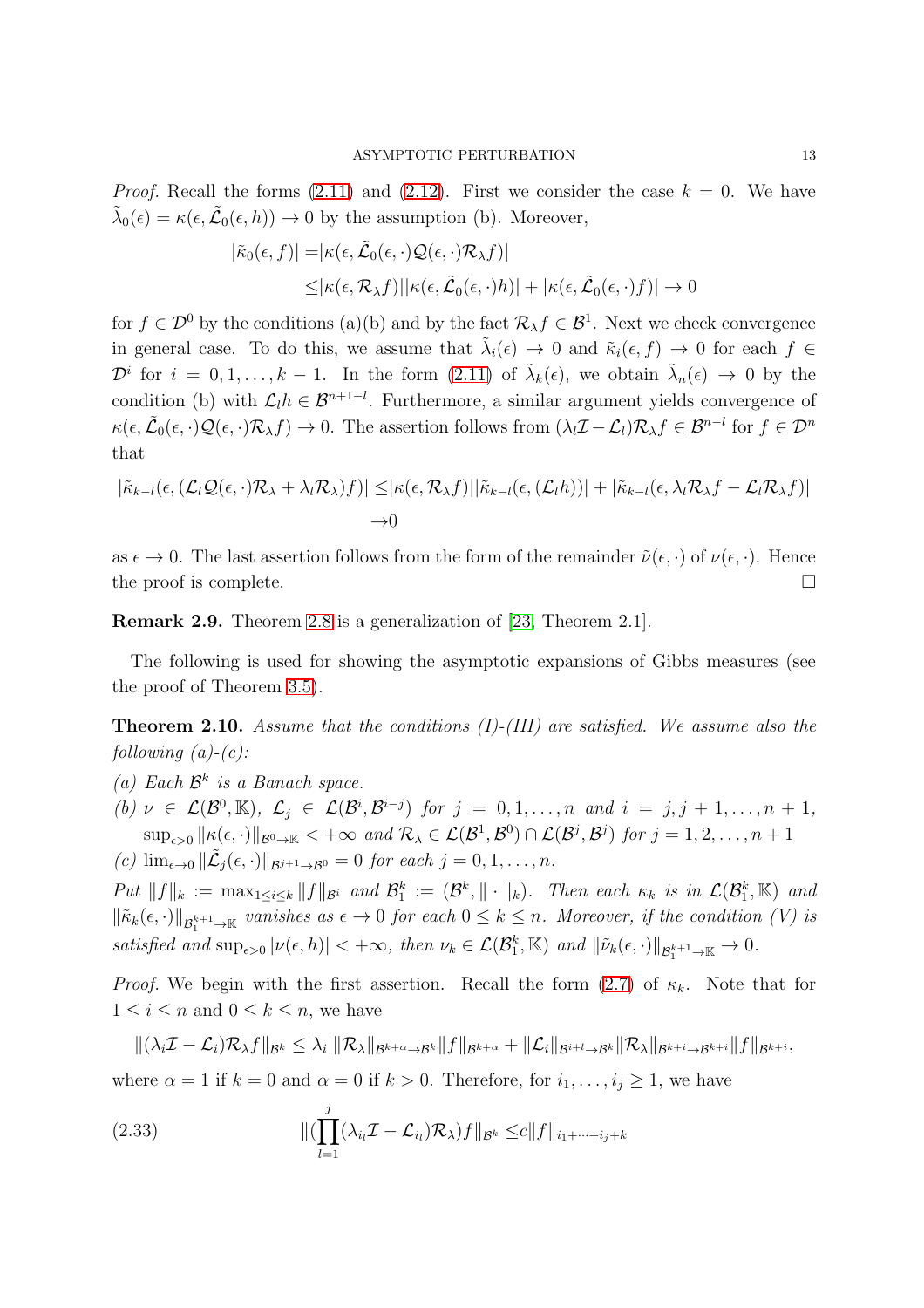for some constant  $c > 0$ . Thus  $\kappa_k$  is in  $\mathcal{L}(\mathcal{B}_1^k, \mathbb{K})$ .

Finally we prove  $\|\tilde{\kappa}_k(\epsilon, \cdot)\|_{\mathcal{B}^{k+1}_1\to \mathbb{K}} \to 0$  as  $\epsilon \to 0$ . For  $1 \leq k \leq n, 1 \leq j \leq k, i_1, \ldots, i_j \geq 1$ with  $i_1 + \cdots + i_j = l$  and  $f \in \mathcal{B}^{k+1}$ , we see

$$
|\kappa(\epsilon, (\tilde{\lambda}_k(\epsilon)\mathcal{I}-\tilde{\mathcal{L}}_k(\epsilon,\cdot))\mathcal{R}_{\lambda}f)|
$$
  
\n
$$
\leq ||\kappa(\epsilon,\cdot)||_{\mathcal{B}^0\to\mathbb{K}}\{|\tilde{\lambda}_k(\epsilon)||\mathcal{R}_{\lambda}||_{\mathcal{B}^1\to\mathcal{B}^0}||f||_{\mathcal{B}^1}+||\tilde{\mathcal{L}}_k(\epsilon,\cdot)||_{\mathcal{B}^{k+1}\to\mathcal{B}^0}||\mathcal{R}_{\lambda}||_{\mathcal{B}^{k+1}\to\mathcal{B}^{k+1}}||f||_{\mathcal{B}^{k+1}}\}
$$

and therefore

$$
|\kappa(\epsilon, (\tilde{\lambda}_{i_0}(\epsilon)\mathcal{I} - \tilde{\mathcal{L}}_{i_0}(\epsilon, \cdot))\mathcal{R}_{\lambda}(\prod_{l=1}^j (\lambda_{i_l}\mathcal{I} - \mathcal{L}_{i_l})\mathcal{R}_{\lambda})f)|
$$
  

$$
\leq c(|\tilde{\lambda}_{i_0}(\epsilon)| + ||\tilde{\mathcal{L}}_{i_0}(\epsilon, \cdot)||_{\mathcal{B}^{i_0+1}\to\mathcal{B}^0})||f||_{k+1}.
$$

for some constant  $c > 0$ . Hence  $\|\tilde{\kappa}_k(\epsilon, \cdot)\|_{\mathcal{B}_1^{k+1} \to \mathbb{K}}$  vanishes as  $\epsilon \to 0$ .

Next we consider convergence of the remainder of asymptotic expansion of the eigenfunction under the conditions  $(I)$ ,  $(II)$  and  $(IV)$ . We introduce the notion of weak boundedness.

<span id="page-13-0"></span>**Definition 2.11.** Let  $(\mathcal{B}^0, \|\cdot\|_0), (\mathcal{B}^1, \|\cdot\|_1)$  be Banach spaces over K with  $\mathcal{B}^1 \subset \mathcal{B}^0$  as linear subspace. We say a linear operator  $\mathcal{L}: \mathcal{B}^1 \to \mathcal{B}^0$  weak bounded if for any  $\epsilon > 0$ there exists a constant  $c_1(\epsilon) > 0$  such that

$$
\|\mathcal{L}f\|_0 \le c_1(\epsilon) \|f\|_0 + \epsilon \|f\|_1
$$

for any  $f \in \mathcal{B}^1$ . Observe that if  $\mathcal{L} : (\mathcal{B}^1, \|\cdot\|_0) \to (\mathcal{B}^0, \|\cdot\|_0)$  is bounded, then this operator is weak bounded.

**Remark 2.12.** The resolvent  $(\lambda \mathcal{I} - \mathcal{R})^{-1}$  :  $\mathcal{B}^1 \to \mathcal{B}^0$  in [\[6,](#page-38-1) Theorem 8.1] is weak bounded (see also the proof of Theorem [3.20\)](#page-34-0).

<span id="page-13-1"></span>**Proposition 2.13.** Let  $(\mathcal{B}^0, \|\cdot\|_0), (\mathcal{B}^1, \|\cdot\|_1)$  be Banach spaces over  $\mathbb{K}$  with  $\mathcal{B}^1 \subset \mathcal{B}^0$ as linear subspace, and  $\mathcal{L} : \mathcal{B}^1 \to \mathcal{B}^0$  a linear operator. Then the following (a)-(c) are equivalent:

- (a) The operator  $\mathcal L$  is weak bounded.
- (b) Whenever  $f_{\epsilon}, f \in \mathcal{B}^1$  satisfy  $||f_{\epsilon} f||_0 \to 0$  as  $\epsilon \to 0$  and  $\sup_{\epsilon > 0} ||f_{\epsilon}||_1 < +\infty$ , then  $\|\mathcal{L}f_{\epsilon} - \mathcal{L}f\|_{0} \to 0 \text{ as } \epsilon \to 0.$
- (c)  $\sup_{f \in \mathcal{B}^1 : ||f||_1 \leq 1, ||f||_0 \leq \delta} ||\mathcal{L}f||_0 \to 0 \text{ as } \delta \to 0.$

*Proof.* Firstly we assume that  $\mathcal{L}$  is weak bounded. Then for any  $f_{\epsilon}, f \in \mathcal{B}^1$  satisfying  $||f_{\epsilon} - f||_0 \to 0$  as  $\epsilon \to 0$  and  $c_2 := \sup_{\epsilon > 0} ||f_{\epsilon}||_1 < \infty$ , we have that for any small  $\eta > 0$ 

$$
\|\mathcal{L}(f_{\epsilon} - f)\|_{0} \leq c_{1}(\eta)\|f_{\epsilon} - f\|_{0} + \eta\|f_{\epsilon} - f\|_{1}
$$
  

$$
\leq c_{1}(\eta)\|f_{\epsilon} - f\|_{0} + c_{2}\eta + \eta\|f\|_{1} \to c_{2}\eta + \eta\|f\|_{1}
$$

as  $\epsilon \to 0$ . The arbitrariness of  $\eta$  implies the assertion (b).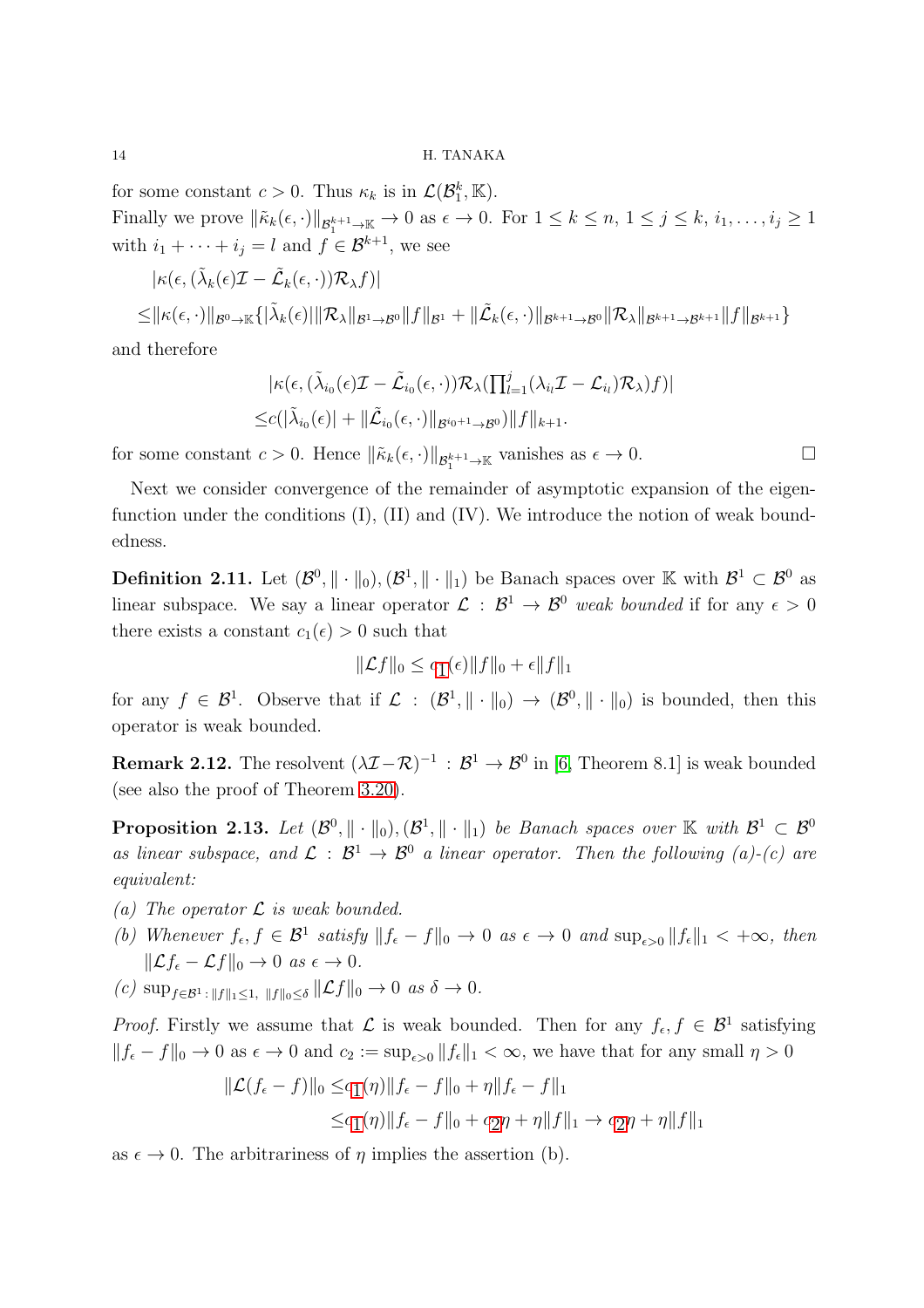Secondly we prove that (b) implies (c). To do this, we assume (b) and suppose that (c) does not hold. Then there exists  $\epsilon > 0$  such that for any  $n \geq 1$ , there is  $f_n \in \mathcal{B}^1$  with  $||f_n||_0 \leq 1/n$  and  $||f_n||_1 \leq 1$  so that  $||\mathcal{L}f_n||_0 \geq \epsilon$ . In this case,  $||f_n||_0 \to 0$  as  $n \to \infty$  and therefore  $||\mathcal{L}f_n||_0$  must vanish by the assumption (b). This contradicts with  $||\mathcal{L}f_n||_0 \geq \epsilon$ . Thus (b) implies (c).

Finally we assume (c). Let  $\eta > 0$ . Then there exists a constant  $\delta > 0$  such that whenever  $g \in \mathcal{B}^1$  satisfies  $||g||_0 \leq \delta$  and  $||g||_1 \leq 1$ , we have  $||\mathcal{L}g||_0 \leq \eta$ . Choose any  $f \in \mathcal{B}^1$ with  $f \neq 0$ . Let  $c_3 = ||f||_0$  $c_3 = ||f||_0$  $c_3 = ||f||_0$  and  $c_4 = ||f||_1$  $c_4 = ||f||_1$  $c_4 = ||f||_1$ . Put  $c_5 = \min((\delta c_4)/c_3, 1)$ . In this case, we see

$$
\left\| \frac{c_5}{c_4} f \right\|_0 \le \delta \quad \text{ and } \quad \left\| \frac{c_5}{c_4} f \right\|_1 \le 1.
$$

Therefore the assumption yields  $\|\mathcal{L}((c_5/c_4)f)\|_0 \leq \eta$  $\|\mathcal{L}((c_5/c_4)f)\|_0 \leq \eta$  $\|\mathcal{L}((c_5/c_4)f)\|_0 \leq \eta$  $\|\mathcal{L}((c_5/c_4)f)\|_0 \leq \eta$  $\|\mathcal{L}((c_5/c_4)f)\|_0 \leq \eta$  and thus

$$
\|\mathcal{L}f\|_{0} \leq \eta \frac{c_4}{c_5} = \eta c_4 \max(\frac{c_3}{\delta c_4}, 1) = \eta \max(\frac{c_3}{\delta}, c_4) \leq \frac{\eta}{\delta}\|f\|_{0} + \eta \|f\|_{1}.
$$

Of course, this inequality holds for  $f = 0$ . Hence  $\mathcal L$  is weak bounded.

<span id="page-14-0"></span>**Theorem 2.14.** Assume that the conditions  $(I)$ ,  $(II)$  and  $(IV)$  are satisfied. We also assume the following  $(a)-(c)$ :

- (a) Each  $\mathcal{B}^k$  is a Banach space endowed.
- (b)  $\nu \in \mathcal{L}(\mathcal{B}^0, \mathbb{K}), \mathcal{L}_j \in \mathcal{L}(\mathcal{B}^i, \mathcal{B}^{i-j}), \sup_{\epsilon > 0} \|\tilde{\mathcal{L}}_j(\epsilon, \cdot)\|_{\mathcal{B}^i \to \mathcal{B}^{i-j}} < +\infty \text{ for } j = 0, 1, \ldots, n$ and  $i = j, j + 1, \cdots, n + 1$ ,  $\sup_{\epsilon > 0} ||g(\epsilon, \cdot)||_{\mathcal{B}^i} < +\infty$  for  $i = 0, 1, \ldots, n + 1$ ,  $\mathcal{R}_{\lambda} \in$  $\mathcal{L}(\mathcal{B}^1, \mathcal{B}^0) \cap \mathcal{L}(\mathcal{B}^i)$  for  $i = 1, 2, ..., n + 1$ . Furthermore  $\mathcal{R}_{\lambda} : \mathcal{B}^1 \to \mathcal{B}^0$  is weak bounded.
- (c)  $\lim_{\epsilon \to 0} \|\tilde{\mathcal{L}}_j(\epsilon, \cdot)\|_{\mathcal{B}^{i+1} \to \mathcal{B}^{i-j}} = 0$  for each  $j = 0, 1, \ldots, n$  and  $i = j, \cdots, n$ .

Then  $\|\tilde{g}_n(\epsilon, \cdot)\|_{\mathcal{B}^0} \to 0$ . In particular,  $\|\tilde{g}_k(\epsilon, \cdot)\|_{\mathcal{B}^i} \to 0$  for  $k, i \geq 0$  with  $k + i \leq n$  and  $\sup_{\epsilon>0} \|\tilde{g}_k(\epsilon, \cdot)\|_{\mathcal{B}^{n+1-k}} < \infty$  for  $k = 0, 1, \ldots, n$ .

*Proof.* In order to prove the assertion, we begin with the weak boundedness of  $S : \mathcal{B}^1 \to$  $\mathcal{B}^0$ . Recall the form  $\mathcal{S} = \mathcal{R}_{\lambda}(\mathcal{I} - \mathcal{P})$ . We see the boundedness

$$
\|\mathcal{S}f\|_{\mathcal{B}^{0}} \leq (c_{1}(\eta) + \|\mathcal{R}_{\lambda}\|_{\mathcal{B}^{1}\to\mathcal{B}^{0}} \|h\|_{\mathcal{B}^{1}} \|\nu\|_{\mathcal{B}^{0}\to\mathbb{K}}) \|f\|_{\mathcal{B}^{0}} + \eta \|f\|_{\mathcal{B}^{1}}
$$

for any  $f \in \mathcal{B}^1$  and  $\eta > 0$ . Then the operator  $\mathcal{S} : \mathcal{B}^1 \to \mathcal{B}^0$  is weak bounded. Similarity

<span id="page-14-1"></span>(2.34) 
$$
\|\mathcal{S}f\|_{\mathcal{B}^j} \leq c_6 c_8 c_7 \|f\|_{\mathcal{B}^0} + c_6 \|f\|_{\mathcal{B}^j}
$$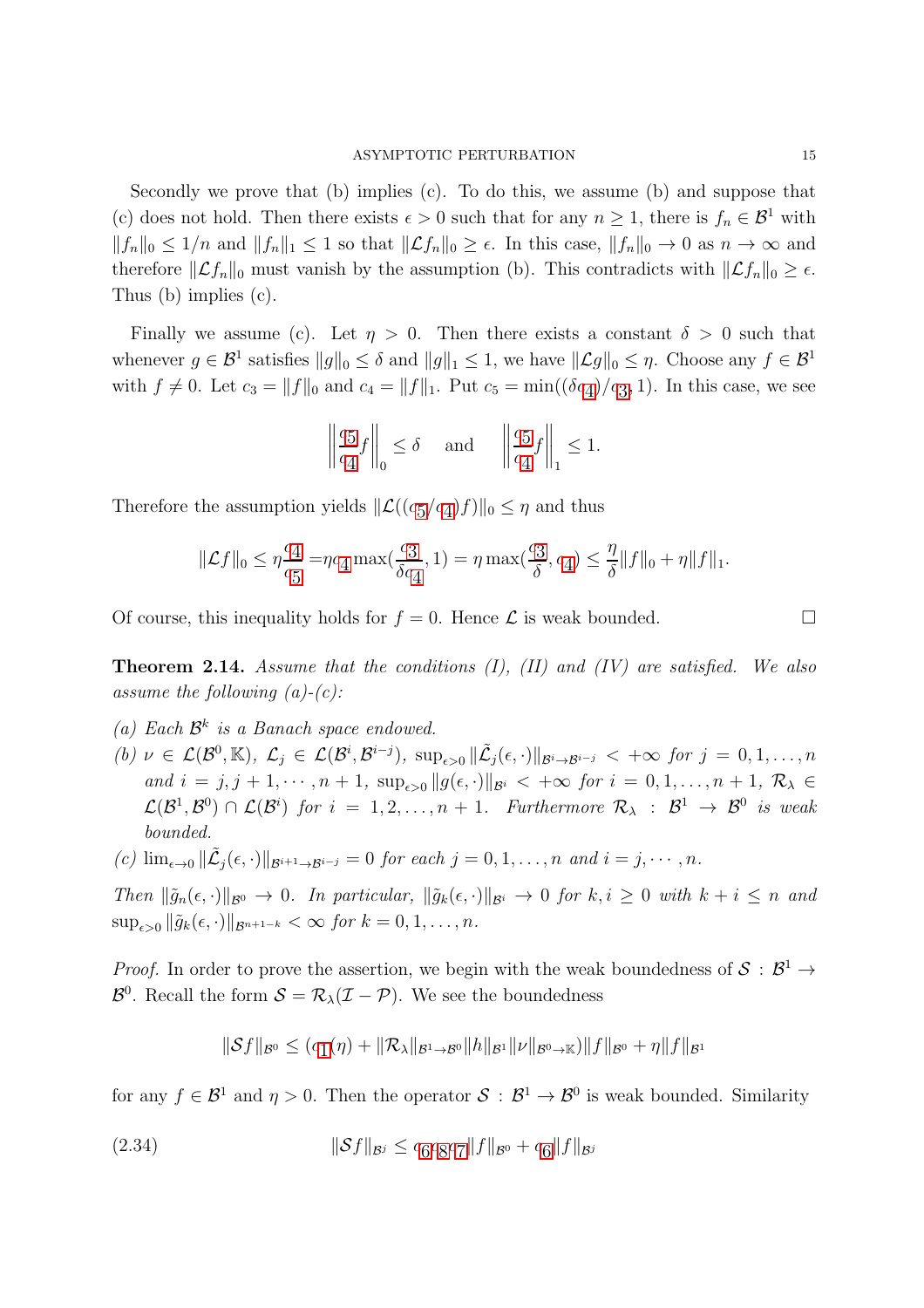for  $j = 1, 2, ..., n + 1$  by letting  $c_6 = \max_{1 \leq j \leq n} ||R_{\lambda}||_{\mathcal{B}^j}$ ,  $c_7 = ||\nu||_{\mathcal{B}^0 \to \mathbb{K}}$  and  $c_8 =$  $\max_{0 \leq j \leq n+1} ||h||_{\mathcal{B}^j}$ . Furthermore we see

<span id="page-15-2"></span><span id="page-15-1"></span>
$$
(2.35) \qquad \|\mathcal{T}(\epsilon,\cdot)\tilde{\mathcal{L}}_j(\epsilon,g(\epsilon,\cdot))\|_{\mathcal{B}^i} \leq c_7 c_9 \|\tilde{\mathcal{L}}_j(\epsilon,\cdot)\|_{\mathcal{B}^{j+1}\to\mathcal{B}^0} + c_9 \|\tilde{\mathcal{L}}_j(\epsilon,\cdot)\|_{\mathcal{B}^{j+i+1}\to\mathcal{B}^i} = o(1)
$$
\n
$$
(2.36) \qquad \|\mathcal{T}(\epsilon,\cdot)\tilde{\mathcal{L}}_j(\epsilon,g(\epsilon,\cdot))\|_{\mathcal{B}^{n+1-j}} \leq c_7 c_9 \|\tilde{\mathcal{L}}_j(\epsilon,\cdot)\|_{\mathcal{B}^{j+1}\to\mathcal{B}^0} + c_9 \|\tilde{\mathcal{L}}_j(\epsilon,\cdot)\|_{\mathcal{B}^{n+1}\to\mathcal{B}^{n+1-j}}
$$
\n
$$
\leq c_7 c_9 c_{10} + c_9 c_{10}.
$$

for  $j = 0, 1, \ldots, n$  and  $i = 0, 1, \ldots, n - j$ , where  $c_9 = \max_{0 \le i \le n+1} ||g(\epsilon, \cdot)||_{\mathcal{B}^i}$  and  $c_{10} =$  $\max_{0 \leq j \leq n} \max_{j \leq i \leq n+1} ||\tilde{L}_j(\epsilon, \cdot)||_{\mathcal{B}^i \to \mathcal{B}^{i-j}}$ . Firstly we show the assertion in the case  $k = 0$ .

**Claim 1.**  $\|\tilde{g}_0(\epsilon, \cdot)\|_{\mathcal{B}^i} \to 0$  for  $0 \leq i \leq n$  and  $\sup_{\epsilon > 0} \|\tilde{g}_0(\epsilon, \cdot)\|_{\mathcal{B}^{n+1}} < +\infty$ .

Recall the form  $\tilde{g}_0(\epsilon, \cdot) = \mathcal{ST}(\epsilon, \cdot) \tilde{\mathcal{L}}_0(\epsilon, g(\epsilon, \cdot))$  in [\(2.22\)](#page-8-4) with  $k = 0$ . Therefore, if  $n = 0$ then [\(2.35\)](#page-15-2) with  $j = i = 0$  and [\(2.36\)](#page-15-1) with  $j = 0$  and the weak boundedness of S imply  $\tilde{g}_0(\epsilon, \cdot) \to 0$  in  $\mathcal{B}^0$ . If  $n \ge 1$  then the boundedness [\(2.34\)](#page-14-1) of S and [\(2.35\)](#page-15-2) follow  $\tilde{g}_0(\epsilon, \cdot) \to 0$  in  $\mathcal{B}^i$  for  $0 \le i \le n$ . Finally [\(2.34\)](#page-14-1) with  $j = n + 1$  and [\(2.36\)](#page-15-1) with  $j = 0$  yield the boundedness of  $\tilde{g}_0(\epsilon, \cdot)$  in  $\mathcal{B}^{n+1}$  uniformly in  $\epsilon > 0$ .

**Claim 2.** The assertion holds in the case  $n \geq 1$ .

In order to see this, we assume that  $k \geq 1$ ,  $\|\tilde{g}_j(\epsilon, \cdot)\|_{\mathcal{B}^{i}} \to 0$  and  $\|\tilde{g}_j(\epsilon, \cdot)\|_{\mathcal{B}^{n+1-j}} \leq c_{11}$  $\|\tilde{g}_j(\epsilon, \cdot)\|_{\mathcal{B}^{n+1-j}} \leq c_{11}$  $\|\tilde{g}_j(\epsilon, \cdot)\|_{\mathcal{B}^{n+1-j}} \leq c_{11}$ for any  $0 \le j \le k-1$  and  $0 \le i \le n-k$  for some  $c_{11} > 0$ . We will check the case  $j = k$ . In view of the form [\(2.22\)](#page-8-4) of  $\tilde{g}_k(\epsilon, \cdot)$ , we obtain the estimate

$$
\|(\mathcal{T}(\epsilon,\cdot)\mathcal{L}_l + \lambda_l \mathcal{I})\tilde{g}_{k-l}(\epsilon,\cdot)\|_{\mathcal{B}^i} \leq \|g(\epsilon,\cdot)\|_{\mathcal{B}^i} \|\nu\|_{\mathcal{B}^0 \to \mathbb{K}} \|\mathcal{L}_l\|_{\mathcal{B}^l \to \mathcal{B}^0} \|\tilde{g}_{k-l}(\epsilon,\cdot)\|_{\mathcal{B}^0} + \|\mathcal{L}_l\|_{\mathcal{B}^{l+i} \to \mathcal{B}^i} \|\tilde{g}_{k-l}(\epsilon,\cdot)\|_{\mathcal{B}^{i+l}} + |\lambda_l| \|\tilde{g}_{k-l}(\epsilon,\cdot)\|_{\mathcal{B}^i}
$$

for  $k, i \geq 0, 1 \leq l \leq k$  with  $k + i \leq n$ . It follows from the assumption that  $(\mathcal{T}(\epsilon, \cdot)\mathcal{L}_l +$  $\lambda_l \mathcal{I}(\tilde{g}_{k-l}(\epsilon, \cdot))$  vanishes in  $\mathcal{B}^i$  in the case  $k + i \leq n$ . Similarity, this function is bounded in  $\mathcal{B}^{n+1-k}$ . Thus together with [\(2.35\)](#page-15-2) and [\(2.36\)](#page-15-1), we obtain convergence  $\|\tilde{g}_k(\epsilon,\cdot)\|_{\mathcal{B}^i} \to 0$ for  $0 \leq i \leq n-k$  and the boundedness of  $\|\tilde{q}_k(\epsilon, \cdot)\|_{\mathcal{B}^{n+1-k}}$ . Hence we obtain the assertion  $\Box$ inductively.

Remark 2.15. Theorem [2.14](#page-14-0) is a generalization of [\[23,](#page-39-0) Theorem 2.4] to general operators.

Finally we consider an asymptotic behaviour of the eigenfunction with sequence of Banach spaces that depend on  $\epsilon > 0$ .

<span id="page-15-0"></span>**Theorem 2.16.** Let  $\mathcal{B}^0_{\epsilon}, \mathcal{B}^1_{\epsilon}, \cdots, \mathcal{B}^{n+1}_{\epsilon}$  be a sequence of Banach spaces over  $\mathbb{K}$  with  $\mathcal{B}^0_{\epsilon} \supset$  $\cdots \supset \mathcal{B}_{\epsilon}^{n+1}$  for each  $\epsilon > 0$ . We assume the following (a)-(c):

(a) Operators  $\mathcal{L}, \mathcal{L}_1, \ldots, \mathcal{L}_n, \mathcal{L}(\epsilon, \cdot)$  satisfy the conditions (I)-(IV) replacing as  $\mathcal{B}^k = \mathcal{B}^k_{\epsilon}$  $(k = 0, 1, \ldots, n + 1)$  for each  $\epsilon > 0$ .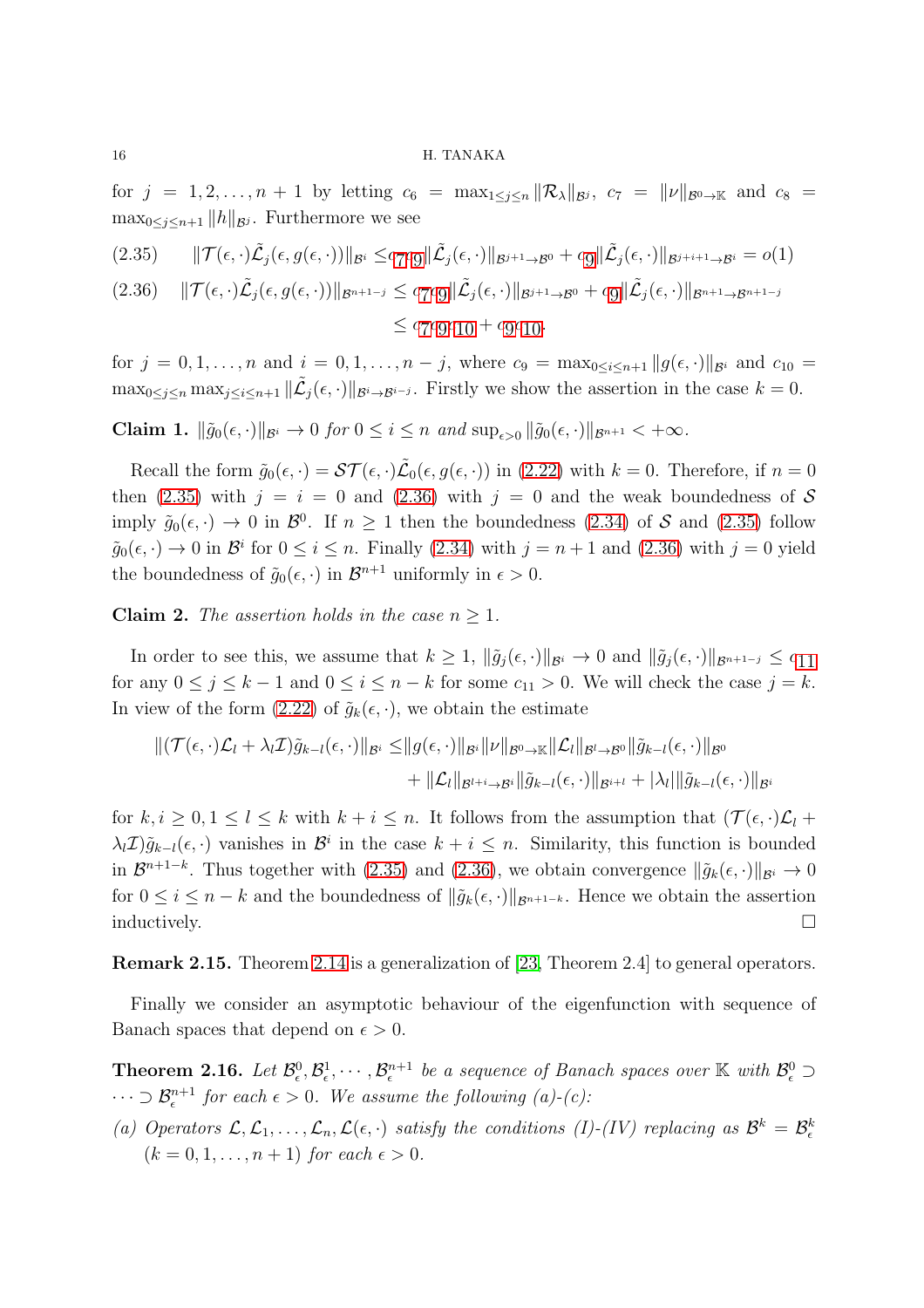- (b) There exist constants  $c_{12}, c_{13}, c_{14}, c_{15} > 0$  $c_{12}, c_{13}, c_{14}, c_{15} > 0$  $c_{12}, c_{13}, c_{14}, c_{15} > 0$  $c_{12}, c_{13}, c_{14}, c_{15} > 0$  $c_{12}, c_{13}, c_{14}, c_{15} > 0$  such that  $||h||_{\mathcal{B}^j_{\epsilon}} \leq c_{12}, ||\nu||_{\mathcal{B}^j_{\epsilon} \to \mathbb{K}} \leq c_{13}$ ,  $\|\mathcal{L}_j\|_{\mathcal{B}^i_\epsilon \to \mathcal{B}^{i-j}_\epsilon} \leq c_{14}$  $\|\mathcal{L}_j\|_{\mathcal{B}^i_\epsilon \to \mathcal{B}^{i-j}_\epsilon} \leq c_{14}$  $\|\mathcal{L}_j\|_{\mathcal{B}^i_\epsilon \to \mathcal{B}^{i-j}_\epsilon} \leq c_{14}$  and  $\|\kappa(\epsilon, \cdot)\|_{\mathcal{B}^j_\epsilon \to \mathbb{K}} \leq c_{15}$  $\|\kappa(\epsilon, \cdot)\|_{\mathcal{B}^j_\epsilon \to \mathbb{K}} \leq c_{15}$  $\|\kappa(\epsilon, \cdot)\|_{\mathcal{B}^j_\epsilon \to \mathbb{K}} \leq c_{15}$  for all  $\epsilon > 0$ ,  $j = 0, 1, \ldots, n$  and  $i =$  $j, \cdots, n+1.$
- (c) For any  $0 \le k \le n$ ,  $2 \le p \le n+2$  and  $0 \le k_1 \le \cdots \le k_p \le k$ ,

$$
(\textstyle{\prod_{q=1}^{p-1}\|\mathcal{S}\|_{\mathcal{B}^{k_q}_\epsilon}}\|\tilde{\mathcal{L}}_{k_p-k_{p-1}}(\epsilon,\cdot)\|_{\mathcal{B}^{1+k_p}_\epsilon\to\mathcal{B}^{k_{p-1}}_\epsilon}\to 0
$$

as  $\epsilon \to 0$  for each  $0 \leq k \leq n$ .

Then  $\|\tilde{g}_k(\epsilon, \cdot)\|_{\mathcal{B}^i_{\epsilon}}$  vanishes as  $\epsilon \to 0$  for any  $0 \leq k \leq n$  and  $0 \leq i \leq n - k$ .

Proof.

**Claim 1.** If dim  $\mathcal{B}_{\epsilon}^{n+1} = 1$ , then  $g(\epsilon, \cdot)$  equals h, namely the assertion holds.

Indeed, since h is in  $\mathcal{B}_{\epsilon}^{n+1}$ , its space forms  $\mathcal{B}_{\epsilon}^{n+1} = \{ch : c \in \mathbb{K}\}\.$  The function  $h(\epsilon, \cdot)$ belongs also to  $\mathcal{B}_{\epsilon}^{n+1}$  and therefore  $h(\epsilon, \cdot) = c(\epsilon)h$  for some constant  $c(\epsilon) \neq 0$ . Thus  $g(\epsilon, \cdot) = h(\epsilon, \cdot)/\nu(h(\epsilon, \cdot))$  is equal to h.

In what follows, we assume dim  $\mathcal{B}_{\epsilon}^{n+1} \geq 2$ .

**Claim 2.** For some  $\epsilon_0 > 0$ , the number  $c_{16} := \max_{0 \le i \le n} \sup_{0 \le \epsilon \le \epsilon_0} ||g(\epsilon, \cdot)||_{\mathcal{B}^i_{\epsilon}}$  is finite.

Indeed, it follows from the assumption (b) that

$$
|\tilde{\lambda}_0(\epsilon)| = |\kappa(\epsilon, \tilde{\mathcal{L}}_0(\epsilon, h))| \leq c_{12}c_{15} \|\tilde{\mathcal{L}}_0(\epsilon, \cdot)\|_{\mathcal{B}^i_{\epsilon}}
$$

Therefore, the form [\(2.19\)](#page-8-2) in  $k = 0$  of  $\tilde{g}_0(\epsilon, \cdot)$  implies

$$
|\|g(\epsilon,\cdot)\|_{\mathcal{B}^i_{\epsilon}} - \|h\|_{\mathcal{B}^i_{\epsilon}}| \leq \|\tilde{g}_0(\epsilon,\cdot)\|_{\mathcal{B}^i_{\epsilon}} = \|-S\tilde{\mathcal{L}}_0(\epsilon,g(\epsilon,\cdot)) + \tilde{\lambda}_0(\epsilon)Sg(\epsilon,\cdot)\|_{\mathcal{B}^i_{\epsilon}}
$$
  

$$
\leq (1 + c_1 2c_1 5) \|\mathcal{S}\|_{\mathcal{B}^i_{\epsilon}} \|\tilde{\mathcal{L}}_0(\epsilon,\cdot)\|_{\mathcal{B}^i_{\epsilon}} \|g(\epsilon,\cdot)\|_{\mathcal{B}^i_{\epsilon}}.
$$

Thus

<span id="page-16-0"></span>
$$
(2.37) \t\t |1 - ||h||_{\mathcal{B}^i_{\epsilon}}/||g(\epsilon, \cdot)||_{\mathcal{B}^i_{\epsilon}}| \leq (1 + c_{12}c_{15})||\mathcal{S}||_{\mathcal{B}^i_{\epsilon}}||\tilde{\mathcal{L}}_0(\epsilon, \cdot)||_{\mathcal{B}^i_{\epsilon}}
$$

vanishes as  $\epsilon \to 0$  by the assumption (c). Choose any  $1/2 > \eta > 0$ , there exists  $\epsilon_0 > 0$ such that for any  $0 < \epsilon < \epsilon_0, -1/2 < -\eta < 1 - ||h||_{\mathcal{B}^i_{\epsilon}}/||g(\epsilon, \cdot)||_{\mathcal{B}^i_{\epsilon}} < \eta < 1/2$  and so  $(3/2)^{-1} < ||g(\epsilon, \cdot)||_{\mathcal{B}^i_{\epsilon}}/||h||_{\mathcal{B}^i_{\epsilon}} < (1/2)^{-1}$ . We see

$$
||g(\epsilon,\cdot)||_{\mathcal{B}_{\epsilon}^{i}}=||h||_{\mathcal{B}_{\epsilon}^{i}}\frac{||g(\epsilon,\cdot)||_{\mathcal{B}_{\epsilon}^{i}}}{||h||_{\mathcal{B}_{\epsilon}^{i}}}<2||h||_{\mathcal{B}_{\epsilon}^{i}}\leq 2\sup_{0<\epsilon<\epsilon_{0}}||h||_{\mathcal{B}_{\epsilon}^{i}}.
$$

Hence the claim is satisfied.

Claim 3.  $\inf_{1 \leq i \leq n+1, \epsilon > 0} ||\mathcal{S}||_{\mathcal{B}_{\epsilon}^i} > 0.$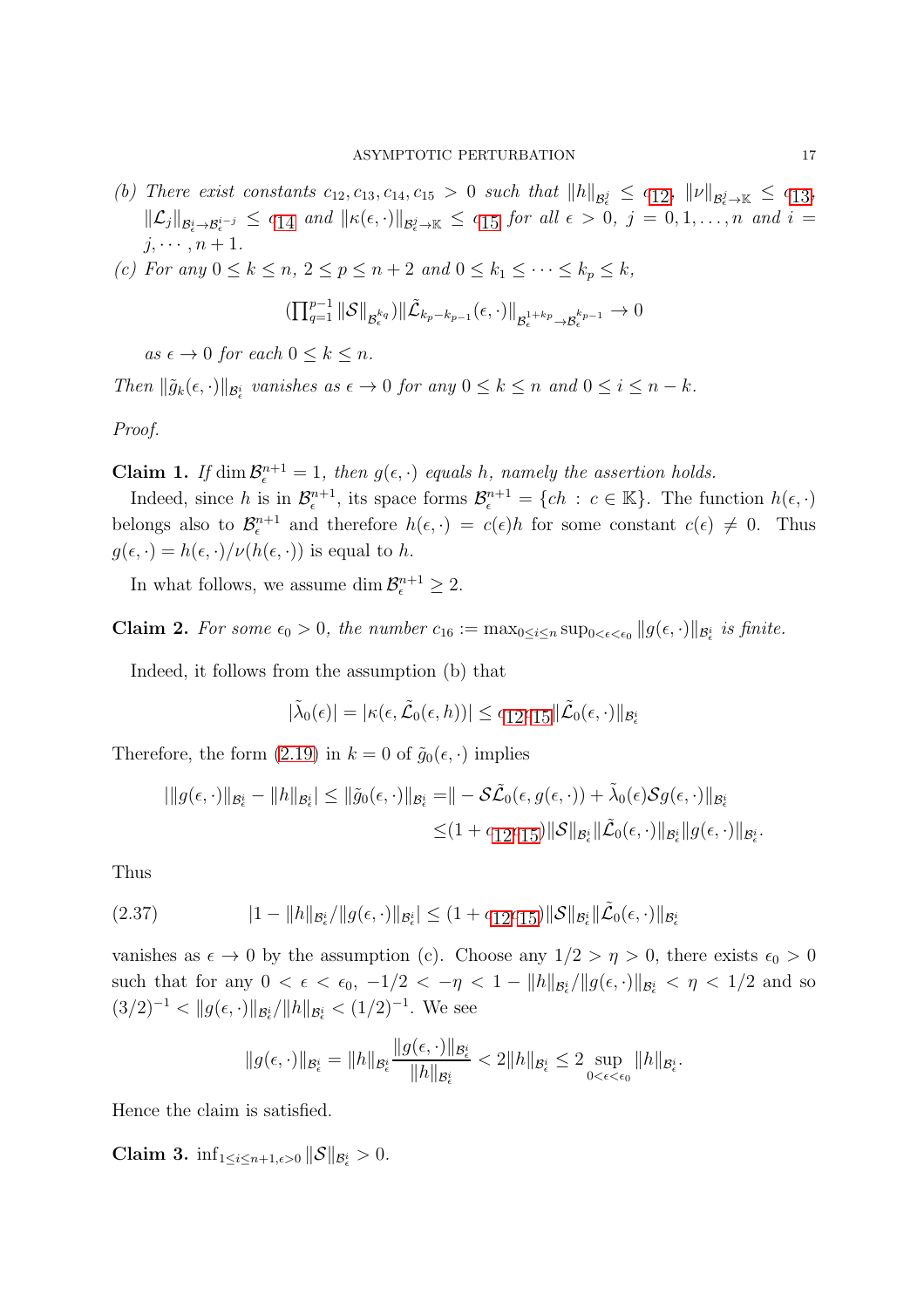Note that the dimension of  $\mathcal{B}_{\epsilon}^{i}$  is larger than 1 for any  $1 \leq i \leq n+1$ . Therefore there is  $f \in \mathcal{B}_{\epsilon}^{i}$  such that  $g := (\mathcal{I} - \mathcal{P})f \neq 0$ . Then  $\|(\mathcal{I} - \mathcal{P})g\|_{\mathcal{B}_{\epsilon}^{i}} = \|g\|_{\mathcal{B}_{\epsilon}^{i}}$  and thus  $1 \leq \|(\mathcal{I} - \mathcal{P})\|_{\mathcal{B}_{\epsilon}^{i}}$ . Note that  $\mathcal{I} - \mathcal{P} = (\mathcal{R} - \lambda \mathcal{I})\mathcal{S}$  is an operator from  $\mathcal{B}_{\epsilon}^{i}$  to  $\mathcal{B}_{\epsilon}^{i}$ . We see

$$
1 \leq \|\mathcal{I} - \mathcal{P}\|_{\mathcal{B}^i_{\epsilon}} \leq \|\mathcal{R} - \lambda \mathcal{I}\|_{\mathcal{B}^i_{\epsilon}} \|\mathcal{S}\|_{\mathcal{B}^i_{\epsilon}}
$$
  

$$
= \|\mathcal{L} - \lambda \mathcal{P} - \lambda \mathcal{I}\|_{\mathcal{B}^i_{\epsilon}} \|\mathcal{S}\|_{\mathcal{B}^i_{\epsilon}}
$$
  

$$
\leq (c_{14} + |\lambda| (c_{12}c_{13} + 1)) \|\mathcal{S}\|_{\mathcal{B}^i_{\epsilon}}
$$

and thus  $\|\mathcal{S}\|_{\mathcal{B}^i_{\epsilon}} \ge (c_{14} + |\lambda| (c_{12}c_{13} + 1))^{-1}.$  $\|\mathcal{S}\|_{\mathcal{B}^i_{\epsilon}} \ge (c_{14} + |\lambda| (c_{12}c_{13} + 1))^{-1}.$  $\|\mathcal{S}\|_{\mathcal{B}^i_{\epsilon}} \ge (c_{14} + |\lambda| (c_{12}c_{13} + 1))^{-1}.$  $\|\mathcal{S}\|_{\mathcal{B}^i_{\epsilon}} \ge (c_{14} + |\lambda| (c_{12}c_{13} + 1))^{-1}.$  $\|\mathcal{S}\|_{\mathcal{B}^i_{\epsilon}} \ge (c_{14} + |\lambda| (c_{12}c_{13} + 1))^{-1}.$  $\|\mathcal{S}\|_{\mathcal{B}^i_{\epsilon}} \ge (c_{14} + |\lambda| (c_{12}c_{13} + 1))^{-1}.$  $\|\mathcal{S}\|_{\mathcal{B}^i_{\epsilon}} \ge (c_{14} + |\lambda| (c_{12}c_{13} + 1))^{-1}.$ 

Claim 4. The assertion holds.

Assume  $0 < \epsilon < \epsilon_0$ . We recall the form  $(2.19)$  of  $\tilde{g}_k(\epsilon, \cdot)$ . By the form  $\mathcal{ST}(\epsilon, f)$  =  $\nu(f)Sg(\epsilon, \cdot) - Sf$ , we note the estimate

$$
\|\mathcal{ST}(\epsilon, f)\|_{\mathcal{B}^i_{\epsilon}} \leq |\nu(f)| \|\mathcal{S}\|_{\mathcal{B}^i_{\epsilon}} \|g(\epsilon, \cdot)\|_{\mathcal{B}^i_{\epsilon}} + \|\mathcal{S}f\|_{\mathcal{B}^i_{\epsilon}}
$$
  

$$
\leq \|\mathcal{S}\|_{\mathcal{B}^i_{\epsilon}} (c_{16} \|\nu\|_{\mathcal{B}^i \to \mathbb{K}} + 1) \|f\|_{\mathcal{B}^i_{\epsilon}} \leq c_{17} \|\mathcal{S}\|_{\mathcal{B}^i_{\epsilon}} \|f\|_{\mathcal{B}^i_{\epsilon}}
$$

by putting  $c_{17} = c_{16}c_{13} + 1$  $c_{17} = c_{16}c_{13} + 1$  $c_{17} = c_{16}c_{13} + 1$  $c_{17} = c_{16}c_{13} + 1$  $c_{17} = c_{16}c_{13} + 1$ . Let  $\mathcal{M}_{i}^{0} = \lambda_{i} \mathcal{S}$  and  $\mathcal{M}_{i}^{1} = \mathcal{ST}(\epsilon, \cdot)\mathcal{L}_{i}$ . We rewrite  $\tilde{g}_{k}(\epsilon, \cdot)$  by

$$
\tilde{g}_k(\epsilon, \cdot) = \mathcal{ST}(\epsilon, \cdot) \tilde{\mathcal{L}}_k(\epsilon, g(\epsilon, \cdot)) + \sum_{p=2}^{k+1} \sum_{\substack{i_1,\ldots,i_{p-1}\geq 1, i_p\geq 0}} \sum_{\substack{j_1,\ldots,j_{p-1}\geq 1, i_p\geq 0, j_1,\ldots,j_{p-1}\in\{0,1\}}} \mathcal{M}_{i_1}^{j_1} \mathcal{M}_{i_2}^{j_2} \cdots \mathcal{M}_{i_{p-1}}^{j_{p-1}} \mathcal{ST}(\epsilon, \cdot) \tilde{\mathcal{L}}_{i_p}(\epsilon, g(\epsilon, \cdot)).
$$

Note also that

$$
\|\mathcal{M}_i^0 f\|_{\mathcal{B}^k_{\epsilon}} \leq |\lambda_i| \|\mathcal{S}\|_{\mathcal{B}^k_{\epsilon}} \|f\|_{\mathcal{B}^k_{\epsilon}}, \qquad \|\mathcal{M}_i^1 f\|_{\mathcal{B}^k_{\epsilon}} \leq c_1 4 c_1 7 \|\mathcal{S}\|_{\mathcal{B}^k_{\epsilon}} \|f\|_{\mathcal{B}^{k+i}_{\epsilon}}.
$$

Namely,  $\|\mathcal{M}_{i}^{j}\|_{\mathcal{B}_{\epsilon}^{k}\to\mathcal{B}_{\epsilon}^{k-i\cdot j}} \leq c_{18}\|\mathcal{S}\|_{\mathcal{B}_{\epsilon}^{k}}$  for  $j=0,1$  and  $0 \leq i \leq n$  with  $k \geq ij$  by putting  $c_{18} = \max\{\max_{0 \le i \le n} |\lambda_i|, c_{14}c_{17}\}.$  $c_{18} = \max\{\max_{0 \le i \le n} |\lambda_i|, c_{14}c_{17}\}.$  $c_{18} = \max\{\max_{0 \le i \le n} |\lambda_i|, c_{14}c_{17}\}.$  $c_{18} = \max\{\max_{0 \le i \le n} |\lambda_i|, c_{14}c_{17}\}.$  $c_{18} = \max\{\max_{0 \le i \le n} |\lambda_i|, c_{14}c_{17}\}.$  $c_{18} = \max\{\max_{0 \le i \le n} |\lambda_i|, c_{14}c_{17}\}.$  $c_{18} = \max\{\max_{0 \le i \le n} |\lambda_i|, c_{14}c_{17}\}.$  Consequently, we obtain that for  $0 \le i \le n - k$ 

$$
\|\mathcal{ST}(\epsilon,\cdot)\tilde{\mathcal{L}}_k(\epsilon,g(\epsilon,\cdot))\|_{\mathcal{B}^i_{\epsilon}} \leq c_1 7 c_1 6 \|\mathcal{S}\|_{\mathcal{B}^i_{\epsilon}} \|\tilde{\mathcal{L}}_k(\epsilon,\cdot)\|_{\mathcal{B}^{k+i+1}_{\epsilon}\to\mathcal{B}^i_{\epsilon}} \to 0
$$

and by putting  $k_p = j_1 i_1 + \cdots + j_p i_p$ 

$$
\|\mathcal{M}_{i_1}^{j_1}\mathcal{M}_{i_2}^{j_2}\cdots\mathcal{M}_{i_{p-1}}^{j_{p-1}}\mathcal{ST}(\epsilon,\cdot)\tilde{\mathcal{L}}_{i_p}(\epsilon,g(\epsilon,\cdot))\|_{\mathcal{B}_{\epsilon}^i}
$$
  
\n
$$
\leq c_{16} \|\mathcal{M}_{i_1}^{j_1}\|_{\mathcal{B}_{\epsilon}^{i+k_1}\to\mathcal{B}_{\epsilon}^i} \Big(\prod_{l=1}^{p-1} \|\mathcal{M}_{i_2}^{j_2}\|_{\mathcal{B}^{i+k_{l+1}}\to\mathcal{B}^{i+k_l}}\Big) \|\tilde{\mathcal{L}}_{i_p}(\epsilon,\cdot)\|_{\mathcal{B}_{\epsilon}^{1+i+k_{p-1}+i_p}\to\mathcal{B}_{\epsilon}^{i+k_{p-1}}}
$$
  
\n
$$
\leq c_{18}^p c_{16} \|\mathcal{S}\|_{\mathcal{B}_{\epsilon}^i} \|\mathcal{S}\|_{\mathcal{B}_{\epsilon}^{i+k_1}} \|\mathcal{S}\|_{\mathcal{B}_{\epsilon}^{i+k_2}} \cdots \|\mathcal{S}\|_{\mathcal{B}_{\epsilon}^{i+k_{p-1}}} \|\tilde{\mathcal{L}}_{i_p}(\epsilon,\cdot)\|_{\mathcal{B}_{\epsilon}^{1+i+k_{p-1}+i_p}\to\mathcal{B}_{\epsilon}^{i+k_{p-1}}} \to 0
$$

as  $\epsilon \to 0$  by (c). Hence the proof is complete.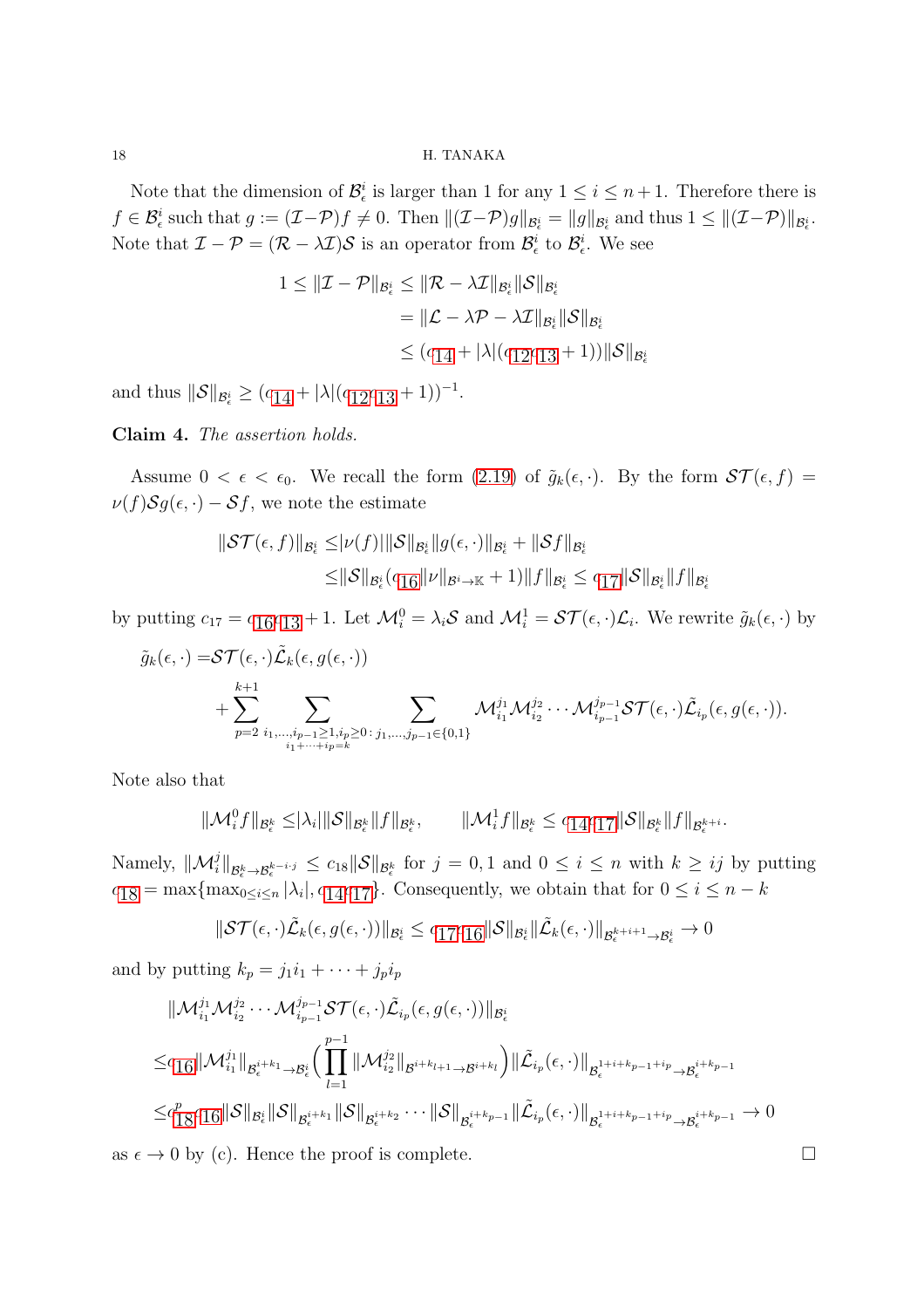## 3. Examples

<span id="page-18-1"></span><span id="page-18-0"></span>3.1. Coefficients and remainders of asymptotic expansions in the case  $n = 0, 1, 2$ . Referring to the notation given in Section [2.1,](#page-4-1) we have

$$
\lambda_1 = \nu(\mathcal{L}_1 h), \ \lambda_2 = \nu(\mathcal{L}_2 h) + \nu((\lambda_1 \mathcal{I} - \mathcal{L}_1) \mathcal{R}_\lambda \mathcal{L}_1 h)
$$
\n
$$
\kappa_1 = ((\lambda_1 \mathcal{I} - \mathcal{L}_1) \mathcal{R}_\lambda)^* \nu, \ \kappa_2 = ((\lambda_1 \mathcal{I} - \mathcal{L}_1) \mathcal{R}_\lambda (\lambda_1 \mathcal{I} - \mathcal{L}_1) \mathcal{R}_\lambda)^* \nu + ((\lambda_2 \mathcal{I} - \mathcal{L}_2) \mathcal{R}_\lambda)^* \nu
$$
\n
$$
g_1 = S(\lambda_1 \mathcal{I} - \mathcal{L}_1) h, \ g_2 = S(\lambda_2 \mathcal{I} - \mathcal{L}_2) h + S(\lambda_1 \mathcal{I} - \mathcal{L}_1) S(\lambda_1 \mathcal{I} - \mathcal{L}_1) h
$$
\n
$$
\tilde{\lambda}_0(\epsilon) = \kappa(\epsilon, \tilde{\mathcal{L}}_0(\epsilon, h)), \ \tilde{\lambda}_1(\epsilon) = \kappa(\epsilon, \tilde{\mathcal{L}}_1(\epsilon, h) + \tilde{\mathcal{L}}_0(\epsilon, \cdot) \mathcal{Q}(\epsilon, \cdot) \mathcal{R}_\lambda \mathcal{L}_1 h)
$$
\n
$$
\tilde{\lambda}_2(\epsilon) = \kappa(\epsilon, \tilde{\mathcal{L}}_2(\epsilon, h) + \tilde{\mathcal{L}}_0(\epsilon, \cdot) \mathcal{Q}(\epsilon, \cdot) \mathcal{R}_\lambda \mathcal{L}_2 h) +
$$
\n
$$
+ \kappa(\epsilon, \tilde{\mathcal{L}}_1(\epsilon, \cdot) \mathcal{Q}(\epsilon, \cdot) \mathcal{R}_\lambda \mathcal{L}_1 h) + \kappa(\epsilon, \tilde{\mathcal{L}}_0(\epsilon, \cdot) \mathcal{Q}(\epsilon, \cdot) \mathcal{R}_\lambda (\mathcal{L}_1 \mathcal{Q}(\epsilon, \cdot) \mathcal{R}_\lambda + \lambda_1 \mathcal{R}_\lambda) \mathcal{L}_1 h)
$$
\n
$$
\tilde{\kappa}_0(\epsilon, \cdot) = (\tilde{\mathcal{L}}_0(\epsilon, \cdot) \mathcal{Q}(\epsilon, \cdot) \mathcal{R}_\lambda)^* \kappa(\epsilon,
$$

<span id="page-18-2"></span>3.2. Asymptotic behaviour of Ruelle operators for countable Markov shifts. The aim of this section is to extend the asymptotic perturbation theory of Ruelle operators in the finite state case [\[23\]](#page-39-0) to the infinite state case. We use the notation in Section [2.1](#page-4-1) and the notion of topological Markov shifts and Ruelle operators given in Section [A.](#page-35-0)

Let  $X$  be a topological Markov shift with countable state space  $S$  and with finitely irreducible transition matrix. Take functions  $\varphi, \varphi_1, \varphi_2, \ldots, \varphi_n \in F_\theta(X, \mathbb{R})$  with  $P(\varphi) < \infty$ and  $\theta \in (0,1)$ , and  $\varphi(\epsilon, \cdot) \in F_{\theta(\epsilon)}(X, \mathbb{R})$  with  $P(\varphi(\epsilon, \cdot)) < \infty$  and  $\theta(\epsilon) \in [\theta, 1)$   $(0 < \epsilon < 1)$ . We put  $\tilde{\varphi}_k(\epsilon, \cdot) := (\varphi(\epsilon, \cdot) - \varphi - \varphi_1 \epsilon - \cdots - \varphi_k \epsilon^k)/\epsilon^k$  for  $k = 0, 1, \ldots, n$ . Then we have the form

(3.1) 
$$
\varphi(\epsilon, \cdot) = \varphi + \varphi_1 \epsilon + \cdots + \varphi_n \epsilon^n + \tilde{\varphi}_n(\epsilon, \cdot) \epsilon^n.
$$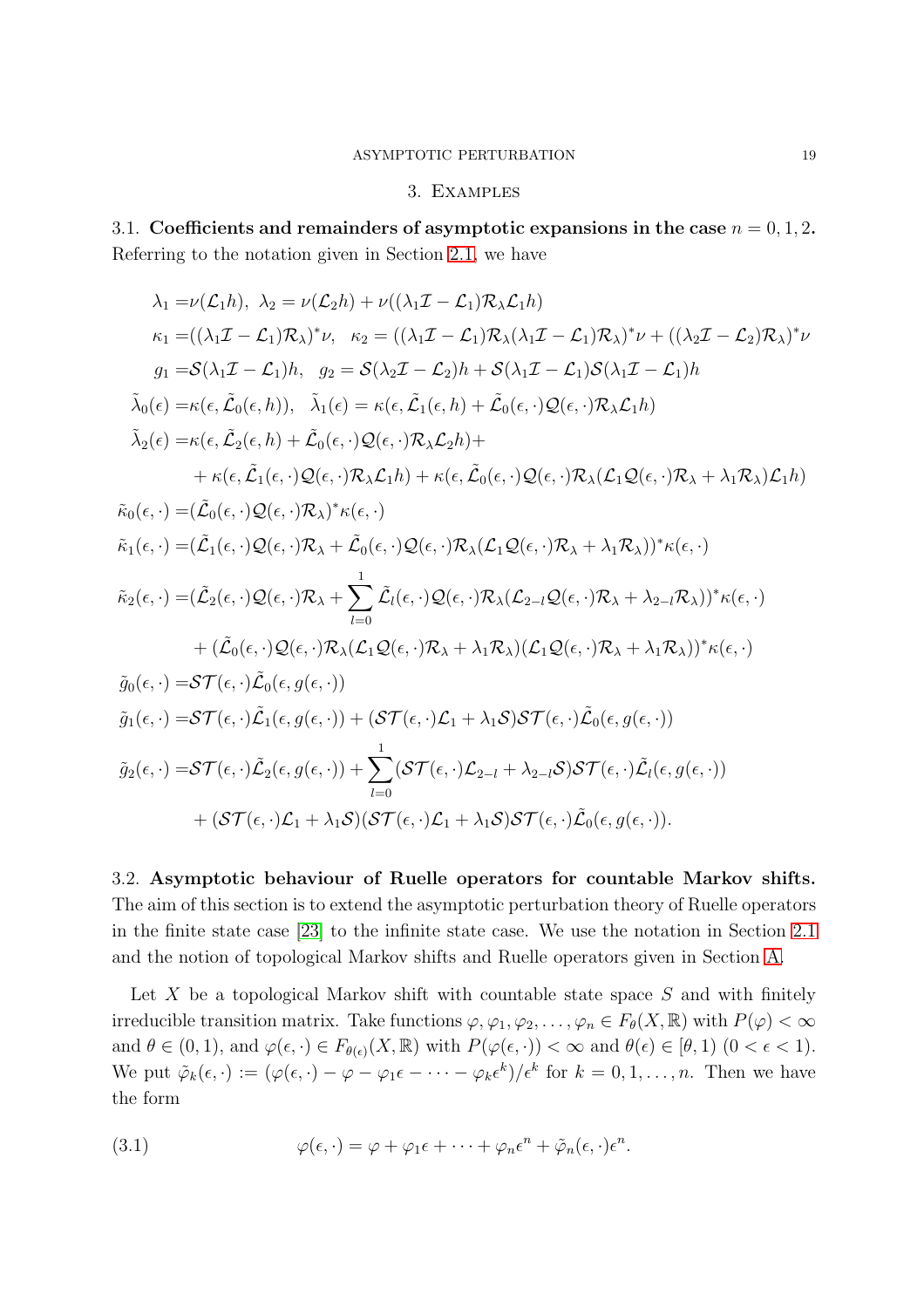By applying Taylor Theorem to the map  $\epsilon \mapsto \exp(\varphi(\epsilon, \cdot))$ , we obtain the expansion of the Ruelle operator  $\mathcal{L}(\epsilon, \cdot)$  of  $\varphi(\epsilon, \cdot)$ 

$$
\mathcal{L}(\epsilon,\cdot) = \mathcal{L} + \mathcal{L}_1 \epsilon + \cdots + \mathcal{L}_n \epsilon^n + \tilde{\mathcal{L}}_n (\epsilon,\cdot) \epsilon^n
$$

by putting

<span id="page-19-0"></span>(3.2) 
$$
\mathcal{L}_k f(\omega) := \mathcal{L}(F_k f)(\omega) \quad \text{with}
$$

<span id="page-19-2"></span>(3.3) 
$$
F_k := \sum_{\substack{l_1,\ldots,l_k \geq 0:\\l_1 + 2l_2 + \cdots + kl_k = k}} \frac{(\varphi_1)^{l_1} \cdots (\varphi_k)^{l_k}}{l_1! \cdots l_k!}
$$

<span id="page-19-3"></span><span id="page-19-1"></span>
$$
(3.4) \quad \tilde{\mathcal{L}}_n(\epsilon, f)(\omega) := \mathcal{L}(\tilde{F}_n(\epsilon, \cdot) f)(\omega) \quad \text{with}
$$
\n
$$
n = 0
$$
\n
$$
\tilde{\varphi}_1(\epsilon, \cdot) + \int_0^1 (e^{t\tilde{\varphi}_0(\epsilon, \cdot)} - 1) dt(\varphi_1 + \tilde{\varphi}_1(\epsilon, \cdot)), \qquad n = 1
$$
\n
$$
(3.5) \qquad \tilde{F}_n(\epsilon, \cdot) := \begin{cases}\n\tilde{\varphi}_1(\epsilon, \cdot) + \int_0^1 (e^{t\tilde{\varphi}_0(\epsilon, \cdot)} - 1) dt(\varphi_1 + \tilde{\varphi}_1(\epsilon, \cdot)), & n = 1 \\
\sum_{l=1}^n \frac{1}{l!} \left\{ \sum_{i_1, \dots, i_{l-1} \ge 1, i_l \ge 0} \varphi_{i_1} \cdots \varphi_{i_{l-1}} \tilde{\varphi}_{i_l}(\epsilon, \cdot) \right. \\
\left. + \sum_{i_l=1}^n \varphi_i \tilde{\varphi}_{n-i}(\epsilon, \cdot) \tilde{\varphi}_0(\epsilon, \cdot)^{l-2} + \tilde{\varphi}_n(\epsilon, \cdot) \tilde{\varphi}_0(\epsilon, \cdot)^{l-1} \right\} \\
+ \int_0^1 \frac{(1-t)^{n-1}}{(n-1)!} (e^{t\tilde{\varphi}_0(\epsilon, \cdot)} - 1) dt(\varphi_1 + \tilde{\varphi}_1(\epsilon, \cdot))^n, \qquad n \ge 2.\n\end{cases}
$$

formally for  $f : X \to \mathbb{C}$  and  $\omega \in X$  for each  $k = 1, 2, ..., n$ , where  $\mathcal{L}$  is the Ruelle operator of the potential  $\varphi$ . We introduce the following condition:

( $\Phi$ ) The operators  $\mathcal{L}_k$  ( $k = 1, 2, ..., n$ ) given in [\(3.2\)](#page-19-0) are bounded linear operators acting both on  $C_b(X)$  and on  $F_{\theta,b}(X)$ .

**Remark 3.1.** For example, if  $\sharp S < +\infty$ , then this condition  $(\Phi)$  holds automatically. As other example, the condition is satisfied for physical potentials given in perturbed graph directed Markov system with strongly regular (see [\(3.16\)](#page-27-1)).

Referring to Theorem [A.1,](#page-37-0) we take the spectral triplet  $(\lambda, h, \nu)$  of the Ruelle operator  $\mathcal{L}_{\varphi}$ of  $\varphi$  and the triplet  $(\lambda(\epsilon), h(\epsilon, \cdot), \nu(\epsilon, \cdot))$  of the Ruelle operator  $\mathcal{L}_{\varphi(\epsilon, \cdot)}$  of  $\varphi(\epsilon, \cdot)$ . Since  $\lambda$  is in the resolvent set of  $\mathcal{R} := \mathcal{L}_{\varphi} - \lambda h \otimes \nu$ ,  $(\mathcal{R} - \lambda \mathcal{I})^{-1}$  is a bounded linear operator acting  $F_{\theta,b}(X)$ . When we set

$$
\mathcal{B}^0 = F_{\theta(\epsilon),b}(X), \quad \mathcal{D}^0 = \mathcal{B}^1 = \cdots = \mathcal{B}^{n+1} = F_{\theta,b}(X)
$$

for each  $\epsilon > 0$ , the conditions (I)-(VI) are fulfilled with  $1_B := 1$ . Therefore  $\lambda(\epsilon)$ ,  $h(\epsilon, \cdot)$ ,  $\nu(\epsilon, \cdot)$ have the asymptotic expansions  $(2.4)$ ,  $(2.24)$ ,  $(2.25)$ , respectively. Consequently, the topological pressure  $P(\varphi(\epsilon, \cdot)) = \log \lambda(\epsilon)$  and the Gibbs measure  $\mu(\epsilon, \cdot) = h(\epsilon, \cdot)\nu(\epsilon, \cdot)$  for  $\varphi(\epsilon, \cdot)$  satisfy the following expansions: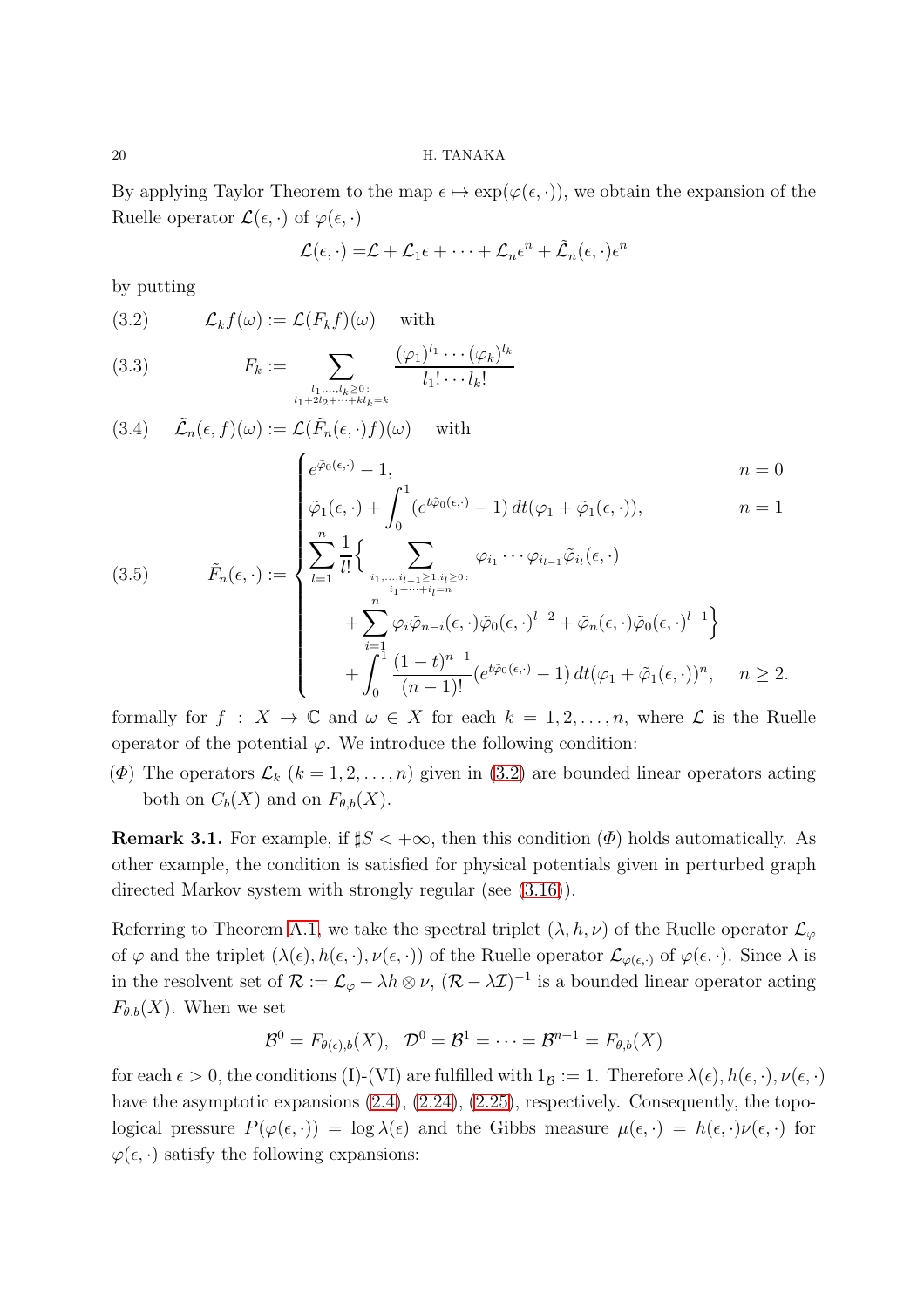Proposition 3.2. Let X be a topological Markov shift whose transition matrix is finitely irreducible. Assume that  $\varphi, \varphi_1, \ldots, \varphi_n$  satisfy the condition  $(\Phi)$ . Then

$$
P(\varphi(\epsilon, \cdot)) = P(\varphi) + p_1 \epsilon + \dots + p_n \epsilon^n + \tilde{p}_n(\epsilon) \epsilon^n
$$
  

$$
\mu(\epsilon, f) = \mu(f) + \mu_1(f)\epsilon + \dots + \mu_n(f)\epsilon^n + \tilde{\mu}_n(\epsilon, f)\epsilon^n \quad \text{for } f \in F_{\theta, b}(X)
$$

with

(3.6) 
$$
p_k = \sum_{l=1}^k \frac{(-1)^{l-1}}{l \cdot \lambda^l} \sum_{\substack{i_1, \dots, i_l \geq 1: \\ i_1 + \dots + i_l = k}} \lambda_{i_1} \cdots \lambda_{i_l} \qquad (k = 1, \dots, n)
$$

(3.7) 
$$
\mu_k(f) = \sum_{i=0}^k \nu_i(h_{k-i}f)
$$

(3.8) 
$$
\tilde{p}_n(\epsilon) = \sum_{k=1}^n \frac{(-1)^{k-1}}{k\lambda^k} \sum_{\substack{i_1,\ldots,i_k \geq 0:\\i_1+\cdots+i_k=n}} \lambda_{i_1} \cdots \lambda_{i_{k-1}} \tilde{\lambda}_{i_k}(\epsilon)
$$

$$
+\int_0^1 \frac{(t-1)^{n-1}}{(n-1)!} \left((\lambda + t\tilde{\lambda}_0(\epsilon))^{-n} - \lambda^{-n}\right) dt \left(\frac{\tilde{\lambda}_0(\epsilon)}{\epsilon}\right)^n
$$

<span id="page-20-1"></span>(3.9) 
$$
\tilde{\mu}_n(\epsilon, f) = \sum_{k=0}^n \nu_k(\tilde{h}_{n-k}(\epsilon, \cdot) f) + \tilde{\nu}_n(\epsilon, h(\epsilon, \cdot) f).
$$

*Proof.* The former expansion is due to Taylor Theorem for  $x \mapsto \log x$  and the later follows directly from the expansions [\(2.24\)](#page-10-0) and [\(2.25\)](#page-10-1).

By using convergence conditions given in Theorem [2.8,](#page-11-1) Theorem [2.10,](#page-12-0) Theorem [2.14](#page-14-0) and Theorem [2.16,](#page-15-0) we obtain the following sufficient conditions for asymptotic behaviours of  $P(\varphi(\epsilon, \cdot))$  and  $\mu(\epsilon, \cdot)$ :

<span id="page-20-0"></span>**Theorem 3.3.** Let  $X$  be a topological Markov shift whose transition matrix is finitely irreducible. Assume that  $\varphi, \varphi_1, \ldots, \varphi_n$  satisfy the condition  $(\Phi)$ . Assume also  $\|\tilde{\mathcal{L}}_n(\epsilon, f)\|_C \to$ 0 for each  $f \in F_{\theta,b}(X)$ . Then  $\tilde{\lambda}_n(\epsilon) \to 0$  and  $\tilde{\nu}_n(\epsilon, f) \to 0$  for each  $f \in \mathcal{D}^n$ , where  $\mathcal{D}^n$ is defined inductively by [\(2.3\)](#page-4-5) and we put  $\mathcal{D}^0 := (\mathcal{R} - \lambda \mathcal{I})\mathcal{D}$  with the completion  $\mathcal D$  of  $F_{\theta,b}(X)$  with respect to the norm  $\|\cdot\|_{C}$ . In particular,  $\tilde{p}_n(\epsilon) \to 0$ .

*Proof.* Note that  $\mathcal{L}(\epsilon, \cdot), \mathcal{L}_{\varphi}, \mathcal{P} := h \otimes \nu$  and  $\mathcal{R} := \mathcal{L}_{\varphi} - \lambda \mathcal{P}$  are bounded linear operators acting on  $C_b(X)$ . Let

$$
\mathcal{B}^0 = C_b(X), \quad \mathcal{B}^1 = \cdots = \mathcal{B}^{n+1} = F_{\theta,b}(X).
$$

Since  $\lambda$  is in the resolvent set of  $\mathcal{R} \in \mathcal{L}(F_{\theta,b}(X))$ , the inclusion  $\mathcal{B}^1 \subset \mathcal{D}^0$  is valid. The conditions (I) and (III) are clearly satisfied. Now we check the condition (II). Then we show the invectively of  $\mathcal{R}-\lambda\mathcal{I}$  on  $\mathcal{D}$ . In order to show this, we recall the quasi-compactness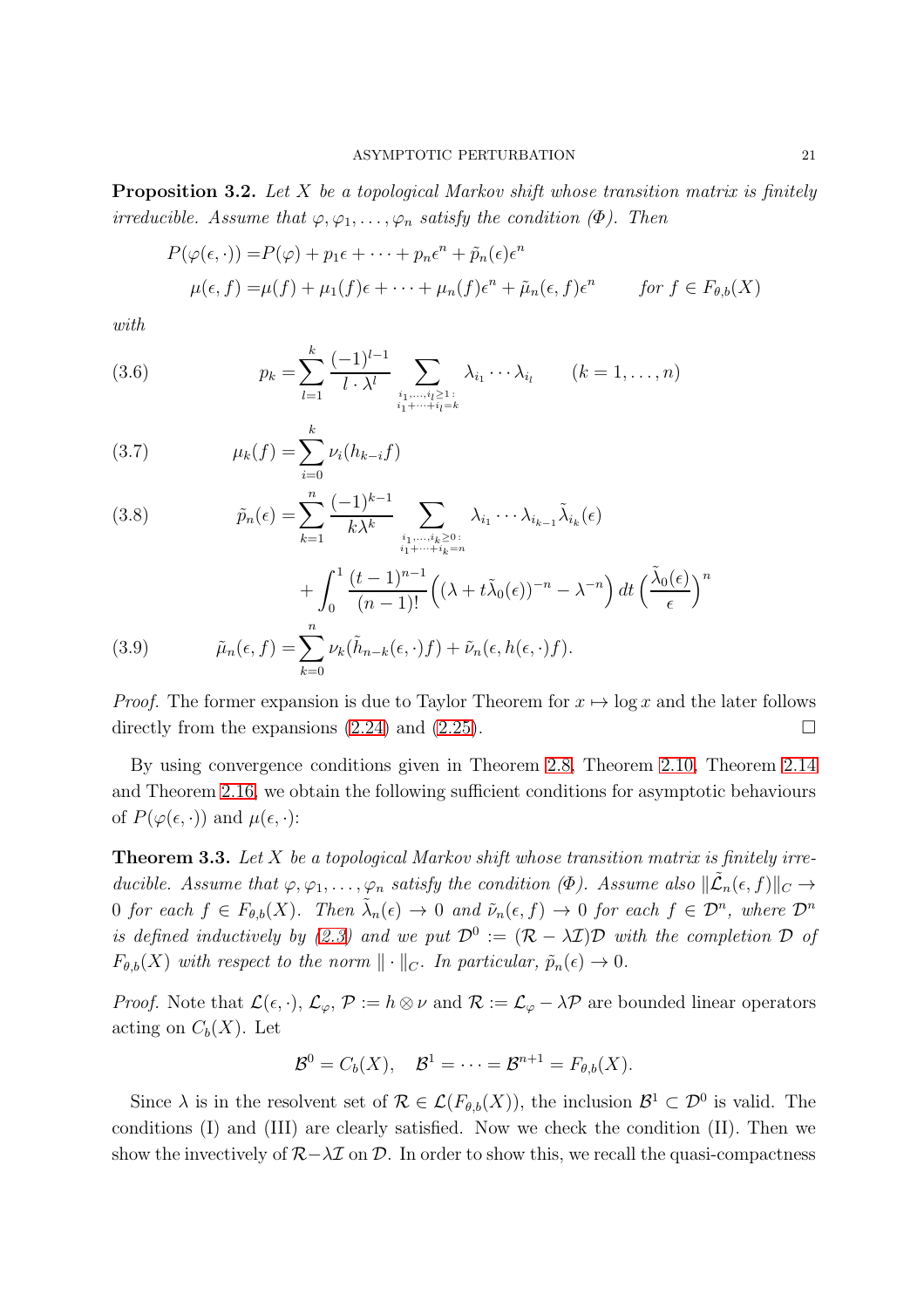of  $\mathcal{L}_{\varphi}$  acting on  $F_{\theta,b}(X)$  from Theorem [A.1:](#page-37-0)  $\mathcal{L}_{\varphi}$  has the spectral decomposition  $\mathcal{L}_{\varphi}$  =  $\sum_{i=0}^{p-1} \lambda_i \mathcal{P}_i + \mathcal{E}$  satisfying that (a)  $\lambda_i$  is a complex number with  $\lambda_0 = \lambda$ ,  $\lambda_i^p = \lambda^p$  and  $\lambda_i \neq \lambda_j$  for  $j \neq i$ , (b)  $\mathcal{P}_i$  is the projection onto the one-dimensional eigenspace of  $\lambda_i$ , and (c) the spectral radius of  $\mathcal E$  is less than  $\lambda$ . We notice that  $\mathcal P_i$  and  $\mathcal E$  are extended as bounded linear operators from D to  $C_b(X)$  by  $\mathcal{P}_i f = \lim_{m\to\infty} \mathcal{P}_i f_m$  and  $\mathcal{E} f = \lim_{m\to\infty} \mathcal{E} f_m$ for any  $f_m \in F_{\theta,b}(X)$  with  $||f_m - f||_C \to 0$ . Then these preserve the equations  $\mathcal{P}_i \mathcal{P}_j =$  $\mathcal{P}_i \mathcal{E} = \mathcal{E} \mathcal{P}_i = \mathcal{O}$  for  $i \neq j$ . By using the definitions of  $\mathcal{E}$  and the fact that the spectral radius of  $\mathcal{E} \in \mathcal{L}(F_{\theta,b}(X))$  is less than  $\lambda$ , we obtain

<span id="page-21-2"></span>
$$
(3.10)\t\t\t\t\t\|\lambda^{-n}\mathcal{E}^n f\|_C \to 0
$$

as  $n \to \infty$  for each  $f \in \mathcal{D}$ . Now we assume that  $(\mathcal{R} - \lambda \mathcal{I})f = 0$  for an element  $f \in \mathcal{D}$ . Since the form  $\mathcal{R} = \sum_{i=1}^{p-1} \lambda_i \mathcal{P}_i + \mathcal{E}$  on  $\mathcal{D}, \mathcal{P}_i f = \lambda^{-1} \mathcal{P}_i \mathcal{R} f = \lambda^{-1} \lambda_i \mathcal{P}_i f$  namely  $P_i f = 0$  for  $i \neq 0$ . Thus  $\mathcal{E} f = \lambda f$ . This means  $f = 0$  by [\(3.10\)](#page-21-2). Therefore  $\mathcal{R} - \lambda \mathcal{I}$ is injective on D and so the condition (II) is fulfilled. Since  $\|\kappa(\epsilon, \cdot)\|_{C\to\mathbb{K}} \leq 1/\inf h$ ,  $\|\kappa(\epsilon,\tilde{L}_j(\epsilon,f))\| \leq (1/\inf h) \|\tilde{L}_j(\epsilon,f)\|_{C} \to 0$  as  $f \in \mathcal{B}^0$ , and  $|\nu(\epsilon,h)| \leq \|h\|_{C}$  hold, the conditions of Theorem [2.8](#page-11-1) are guaranteed. Hence the proof is complete.  $\Box$ 

Remark 3.4. Assume that X is a topological Markov shift whose transition matrix is finitely irreducible. In the case that the state space S is finite,  $\|\tilde{\mathcal{L}}_n(\epsilon, f)\|_C \to 0$  for each  $f \in F_{\theta,b}(X)$  if and only if  $\|\tilde{\varphi}_n(\epsilon, \cdot)\|_C \to 0$ . In the case  $\sharp S = +\infty$ , there is  $\varphi(\epsilon, \cdot)$  so that  $\|\tilde{\mathcal{L}}_n(\epsilon, f)\|_C$  vanishes for each f even if  $\|\tilde{\varphi}_n(\epsilon, \cdot)\|_C \equiv \infty$  (see Section [3.3\)](#page-24-0).

<span id="page-21-0"></span>**Theorem 3.5.** Let X be a topological Markov shift whose transition matrix is finitely irreducible. We assume that  $\varphi, \varphi_1, \ldots, \varphi_n$  satisfy the condition  $(\Phi)$ . Assume also that  $\|\tilde{\mathcal{L}}_n(\epsilon,\cdot)\|_{F_{\theta}\to C} \to 0$ ,  $\sup_{\epsilon>0}[\varphi(\epsilon,\cdot)]_{\theta}^2 < \infty$  and  $\sup_{\epsilon>0} \|\tilde{\mathcal{L}}_n(\epsilon,\cdot)\|_{F_{\theta}} < \infty$ . Then we have  $\|\tilde{h}_n(\epsilon, \cdot)\|_{L^1(\nu)} \to 0$  and  $\tilde{\mu}_n(\epsilon, f) \to 0$  for each  $f \in F_{\theta,b}(X)$ .

*Proof.* Note that  $\mathcal{L}(\epsilon, \cdot), \mathcal{L}_{\varphi}, \mathcal{P} := h \otimes \nu$  and  $\mathcal{R} := \mathcal{L}_{\varphi} - \lambda \mathcal{P}$  are bounded linear operators acting on  $L^1(\nu)$ . We begin with the following.

<span id="page-21-1"></span>Claim 1.  $\|\tilde{g}_n(\epsilon, \cdot)\|_{L^1(\nu)} \to 0$  and  $\sup_{\epsilon > 0} \|\tilde{g}_n(\epsilon, \cdot)\|_{F_{\theta}} < +\infty$ .

Indeed, we put

$$
\mathcal{B}^0=L^1(\nu),\quad \mathcal{D}^0=\mathcal{B}^1=\cdots=\mathcal{B}^{n+1}=F_{\theta,b}(X).
$$

We will see the validity of the conditions of Theorem [2.14.](#page-14-0) The conditions (a) in this theorem is clearly satisfied. We will prove that the condition (b) is satisfied. It is clear that  $\nu : \mathcal{L}^1(\nu) \to \mathbb{R}$  is bounded. By using the relations  $\|\cdot\|_{L^1(\nu)} \leq \|\cdot\|_{C} \leq \|\cdot\|_{F_\theta}$ , we have

$$
\|\mathcal{L}_0\|_{L^1(\nu)}=1<+\infty, \ \|\mathcal{L}_j\|_{L^1(\nu)\to F_\theta}\leq \|\mathcal{L}_j\|_{F_\theta}<+\infty.
$$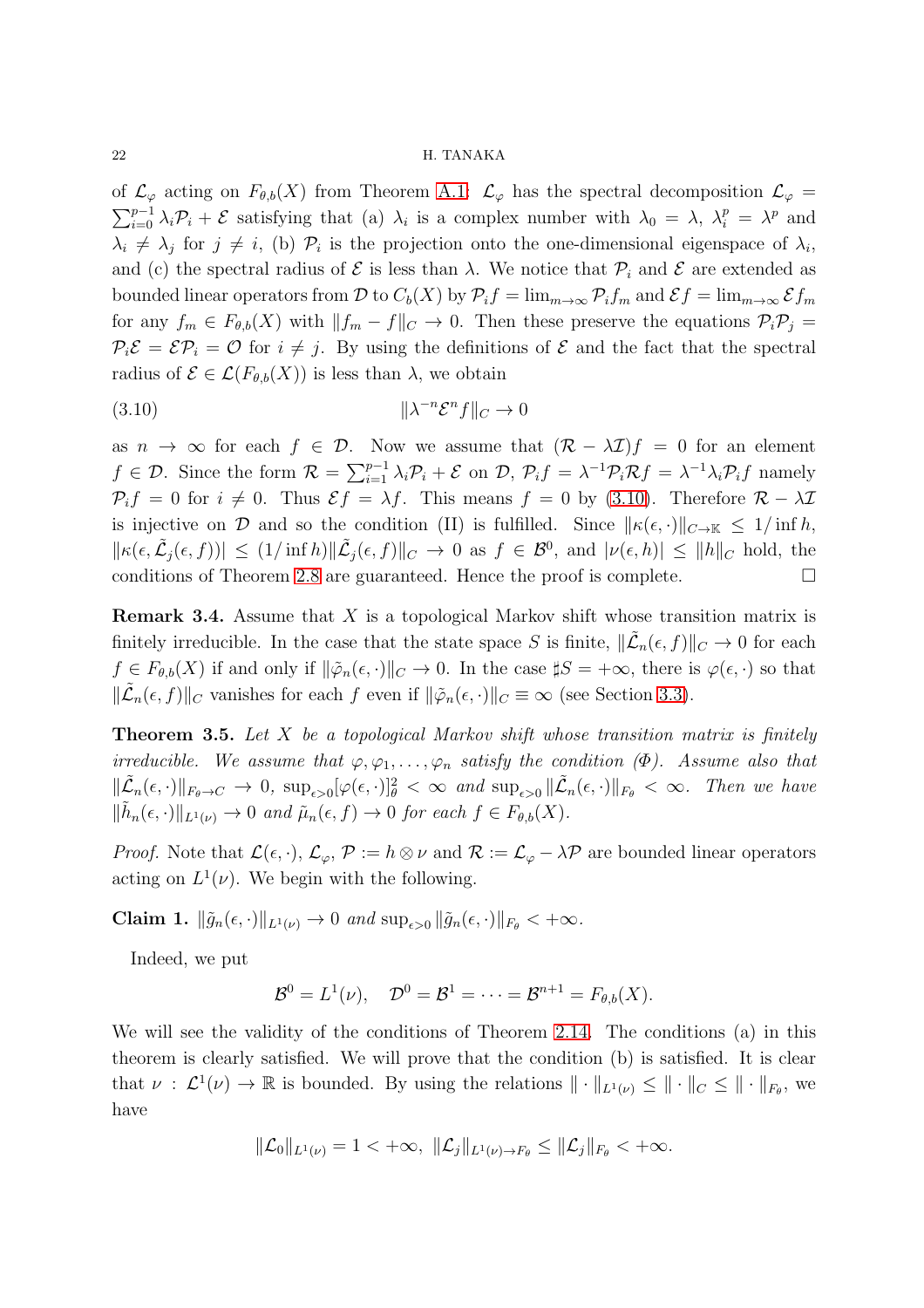The boundedness of  $\tilde{\mathcal{L}}_j(\epsilon, \cdot)$  follows from

$$
(3.11) \t\t ||\tilde{\mathcal{L}}_n(\epsilon,\cdot)||_{F_{\theta}\to L^1(\nu)} \leq ||\tilde{\mathcal{L}}_n(\epsilon,\cdot)||_{F_{\theta}} < +\infty
$$

<span id="page-22-0"></span>
$$
(3.12) \qquad \|\tilde{\mathcal{L}}_k(\epsilon,\cdot)\|_{F_{\theta}\to L^1(\nu)} \leq \|\tilde{\mathcal{L}}_k\|_{F_{\theta}} \leq \sum_{i=1}^{n-k} \|\mathcal{L}_{k+i}\|_{F_{\theta}} \epsilon^i + \|\tilde{\mathcal{L}}_n(\epsilon,\cdot)\|_{F_{\theta}} \epsilon^{n-k} < +\infty
$$

for  $k = 0, 1, \ldots, n - 1$ . To see  $\sup_{\epsilon > 0} ||g(\epsilon, \cdot)||_{F_{\theta}} < \infty$ , we note the form  $g(\epsilon, \cdot) =$  $h(\epsilon, \cdot)/\nu(h(\epsilon, \cdot)) = f(\epsilon, \cdot)/\nu(f(\epsilon, \cdot))$  by letting  $f(\epsilon, \cdot) = h(\epsilon, \cdot)/\|h(\epsilon, \cdot)\|_{C}$ . The inequality

$$
\operatorname{var}_k(\log h(\epsilon, \cdot)) \le \sum_{i=k+1}^{\infty} \operatorname{var}_i \varphi(\epsilon, \cdot) \le \sum_{i=k+1}^{\infty} \theta^i [\varphi(\epsilon, \cdot)]_{\theta}^2 \le c_1 \theta^{k}
$$

is satisfied for each  $k \ge 1$  (see [\[20,](#page-39-2) p.67]) with  $c_{19} = \theta \sup_{\epsilon > 0} [\varphi(\epsilon, \cdot)]_{\theta}^2/(1 - \theta)$ . Therefore  $\sup_{\epsilon>0} [\log h(\epsilon, \cdot)]_{\theta}^1 < \infty$ . Moreover, we have for  $\omega, \upsilon \in X$  with  $\omega_0 = \upsilon_0$ ,

$$
|h(\epsilon,\omega) - h(\epsilon,\nu)| = h(\epsilon,\nu)|e^{\log h(\epsilon,\omega) - \log h(\epsilon,\nu)} - 1|
$$
  
=  $h(\epsilon,\nu)e^{\alpha(\log h(\epsilon,\omega) - \log h(\epsilon,\nu))}|\log h(\epsilon,\omega) - \log h(\epsilon,\nu)|$   
 $\leq h(\epsilon,\nu)e^{\theta c}19c_1gd_\theta(\omega,\nu).$ 

Thus  $\{f(\epsilon, \cdot) : \epsilon > 0\}$  is equicontinuous and uniformly bounded. Choose a positive sequence  $(\epsilon_n)$  with  $\lim_{n\to\infty} \epsilon_n = 0$  so that  $\lim_{n\to\infty} ||g(\epsilon_n, \cdot)||_C = \limsup_{\epsilon \to 0} ||g(\epsilon, \cdot)||_C$ . Ascoli Theorem implies that there exist a subsequence  $(\epsilon'_n)$  of  $(\epsilon_n)$  and a continuous function  $f: X \to \mathbb{R}$  such that  $f(\epsilon'_n, \cdot)$  converges to f for each point of X as  $n \to \infty$ . By the Lebesgue dominated convergence theorem, the inequality [\(2.37\)](#page-16-0) implies  $f(\epsilon_n', \cdot)$ converges to f in  $L^1(X, \mathcal{B}(X), \nu)$ . Since f is continuous (in particular, in  $F_{\theta,b}(X)$ ),  $||f||_C =$ 1 implies  $\nu(f) > 0$ . This means that  $g(\epsilon, \cdot) = f(\epsilon, \cdot)/\nu(f(\epsilon, \cdot))$  converges to  $f/\nu(f)$  in  $L^1(X,\mathcal{B}(X),\nu)$  running through  $\epsilon \in {\{\epsilon'_n\}}$ . We notice  $||g(\epsilon,\cdot)||_C \leq 1/\nu(f(\epsilon,\cdot))$  and then

$$
\limsup_{\epsilon \to 0} ||g(\epsilon, \cdot)||_C = \lim_{n \to \infty} ||g(\epsilon'_n, \cdot)||_C \le 1/\nu(f)
$$

Therefore,  $c_{20} = \sup_{0 \le \epsilon \le \epsilon_0} ||g(\epsilon, \cdot)||_C < \infty$  for a sufficiently small  $\epsilon_0 > 0$ . Furthermore, for any small  $\epsilon > 0$ 

$$
|g(\epsilon,\omega) - g(\epsilon,v)| \le c_{20} e^{\theta c_1} 19 c_{19} d_{\theta}(\omega,v)
$$

for  $\omega, \upsilon \in X$  with  $\omega_0 = \upsilon_0$ . This yields the boundedness  $\sup_{0 \leq \epsilon \leq \epsilon_0} ||g(\epsilon, \cdot)||_{F_\theta} < \infty$ .

Since  $\lambda$  is in the resolvent of  $\mathcal{R} \in \mathcal{L}(F_{\theta,b}(X))$ , we have  $\|\mathcal{R}_{\lambda}\|_{F_{\theta}\to L^1(\nu)} \leq \|\mathcal{R}_{\lambda}\|_{F_{\theta}} < \infty$ . Now we show that  $\mathcal{R}_\lambda$ :  $F_{\theta,b}(X) \to L^1(\nu)$  is weak bounded. Choose any  $f_{\epsilon}, f \in F_{\theta,b}(X)$ so that  $\sup_{\epsilon} ||f_{\epsilon}||_{F_{\theta}} < \infty$  and  $||f_{\epsilon} - f||_{L^1} \to 0$ . Letting  $f_{\epsilon} := f_{\epsilon} - f$ , we may assume  $||f_{\epsilon}||_{L^{1}(\nu)} \to 0$ . By  $||\mathcal{R}_{\lambda}f_{\epsilon}||_{C} + [\mathcal{R}_{\lambda}f_{\epsilon}]_{\theta}^{1} = ||\mathcal{R}_{\lambda}f_{\epsilon}||_{F_{\theta}} \leq c_{21} := \sup ||f_{\epsilon}||_{F_{\theta}} ||\mathcal{R}_{\lambda}||_{F_{\theta}} < \infty$ , we see that  $\{\mathcal{R}_{\lambda}f_{\epsilon}\}_\epsilon$  is equicontinuous and uniformly bounded. By virtue of Ascoli Theorem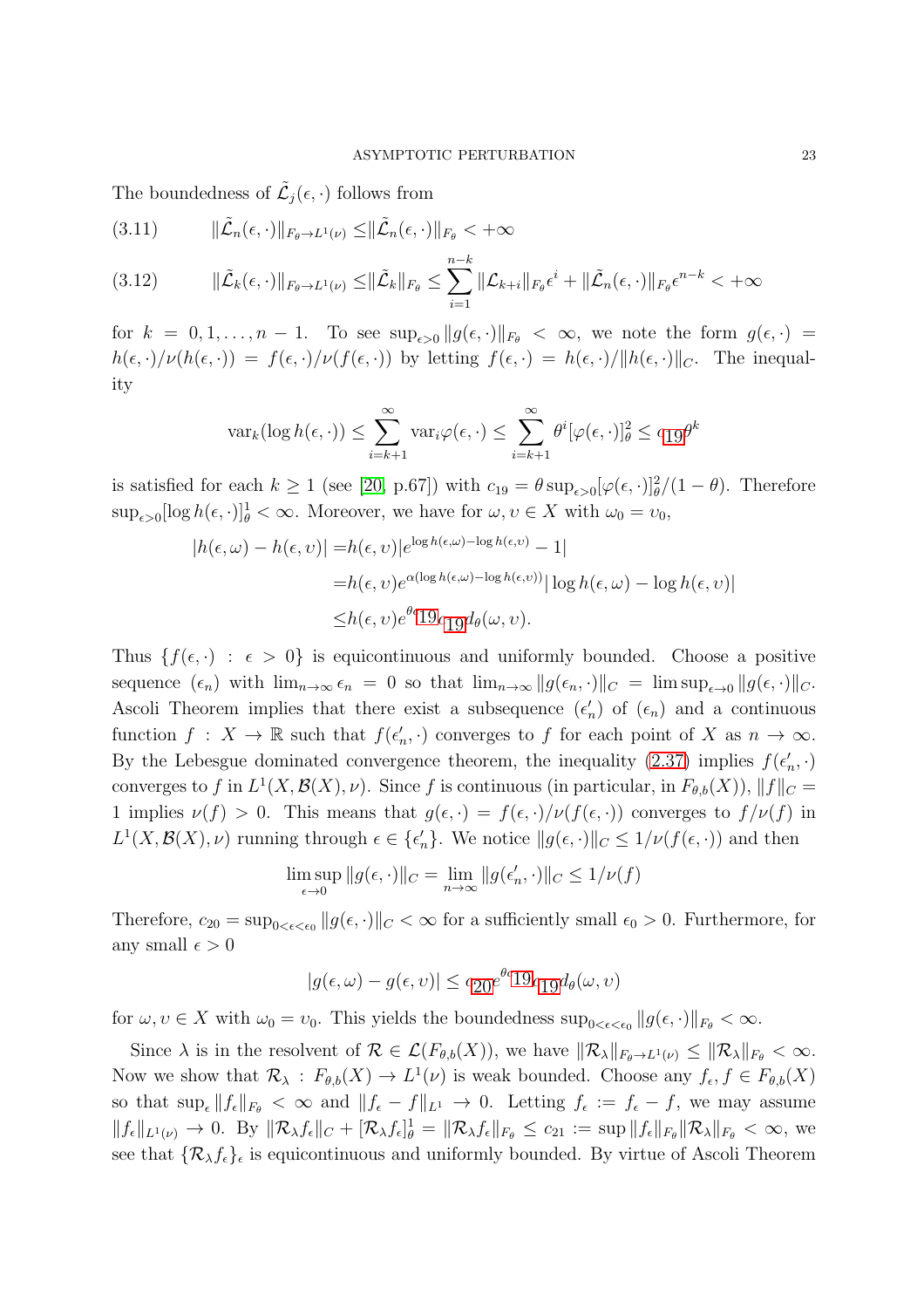again, there exist a subsequence  $(\epsilon_k)$  and  $g \in C_b(X, \mathbb{R})$  such that  $\mathcal{R}_{\lambda} f_{\epsilon_k}$  converges to g for each point in X. Now we prove  $g = 0$ . By Lebesgue dominated convergence theorem,  $\mathcal{S}f_{\epsilon'_{k}}$  converges to g in  $L^{1}(\nu)$  for some subsequence  $(\epsilon'_{k})$  of  $(\epsilon_{k})$ . We have

$$
\begin{aligned} \|(\mathcal{R} - \lambda \mathcal{I})g\|_{L^1(\nu)} &\leq \|\left(\mathcal{R} - \lambda \mathcal{I}\right)g - (\mathcal{R} - \lambda \mathcal{I})\mathcal{R}_{\lambda}f_{\epsilon'_{k}}\|_{L^1(\nu)} + \|(\mathcal{R} - \lambda \mathcal{I})\mathcal{R}_{\lambda}f_{\epsilon'_{k}}\|_{L^1(\mu)} \\ &\leq \|\mathcal{R} - \lambda \mathcal{I}\|_{L^1(\nu)}\|g - \mathcal{R}_{\lambda}f_{\epsilon'_{k}}\|_{L^1(\nu)} + \|f_{\epsilon'_{k}}\|_{L^1(\nu)} \to 0 \end{aligned}
$$

as  $k \to \infty$ . Thus  $(\mathcal{R} - \lambda \mathcal{I})q = 0$  *v*-a.e. and  $(\mathcal{R} - \lambda \mathcal{I})q = 0$  in X by continuity. Since  $\lambda$ is in the resolvent of  $\mathcal{R} \in \mathcal{L}(F_{\theta,b}(X))$ , we get  $g = 0$ . This implies  $\mathcal{R}_{\lambda} f_{\epsilon} \to 0$  in  $L^1(\nu)$  and therefore  $\mathcal{R}_{\lambda}$  is weak bounded by Proposition [2.13.](#page-13-1) Finally, the condition (c) of Theorem [2.14](#page-14-0) is obtained by [\(3.12\)](#page-22-0). By virtue of this theorem, we obtain the assertions of this claim.

<span id="page-23-1"></span>Claim 2.  $\|\tilde{\nu}_n(\epsilon, \cdot)\|_{F_{\theta}\to\mathbb{K}} \to 0.$ 

We put

$$
\mathcal{B}^0=C_b(X), \quad \mathcal{D}^0=\mathcal{B}^1=\cdots=\mathcal{B}^{n+1}=F_{\theta,b}(X).
$$

Then the all conditions  $(a)-(c)$  in Theorem [2.10](#page-12-0) are guaranteed by a similar argument above. This theorem yields the assertion of this claim together with the fact  $|\nu(\epsilon, h)| \leq$  $||h||_C < +\infty$ .

<span id="page-23-0"></span>Claim 3.  $\|\tilde{h}_n(\epsilon, \cdot)\|_{L^1(\nu)} \to 0$  and  $\sup_{\epsilon > 0} \|\tilde{h}_n(\epsilon, \cdot)\|_{F_\theta} < +\infty$ .

Recalling the form [\(2.29\)](#page-10-2) of  $\tilde{h}_n(\epsilon, \cdot)$ , we show  $\tilde{c}_n(\epsilon) \to 0$  and  $\nu(h(\epsilon, \cdot)) \to 1$ . To do this, we firstly check  $\nu_k(\tilde{g}_{n-k}(\epsilon,\cdot)) \to 0$  in the form  $(2.31)$  of  $\tilde{c}_n(\epsilon)$ . The boundedness of  $\mathcal{S}$ ,  $\mathcal{T}(\epsilon, \cdot), (\tilde{\mathcal{L}}_k(\epsilon, \cdot))$  and  $g(\epsilon, \cdot)$  in  $F_{\theta,b}(X)$  imply that the function  $\tilde{g}_k(\epsilon, \cdot)$  in the form [\(2.19\)](#page-8-2) is also bounded with respect to the norm  $\|\cdot\|_{F_{\theta}}$ . In addition to  $\|\tilde{g}_k(\epsilon,\cdot)\|_{L^1(\nu)} \to 0$ , this fact yields the convergence  $\kappa_k(\tilde{g}_{n-k}(\epsilon, \cdot)) \to 0$  by the weak boundedness of  $\mathcal{L}_i$  and  $\mathcal{R}_\lambda$ . Therefore, it follows from the form [\(2.26\)](#page-10-4) that  $\nu_k(\tilde{g}_{n-k}(\epsilon, \cdot)) \to 0$ . We secondly prove  $\tilde{\nu}_n(\epsilon, g(\epsilon, \cdot)) \to 0$ . This is true by the estimate  $|\tilde{\nu}_n(\epsilon, g(\epsilon, \cdot))| \leq ||\tilde{\nu}_n(\epsilon, \cdot)||_{F_{\theta} \to \mathbb{K}} ||g(\epsilon, \cdot)||_{F_{\theta}}$ and the claim [2.](#page-23-1) Thus we see  $\tilde{c}_n(\epsilon) \to 0$ . Finally, we will show  $\nu(h(\epsilon, \cdot)) \to 1$ . Note the form  $\nu(\epsilon, g(\epsilon, \cdot)) = 1/\nu(h(\epsilon, \cdot))$ . We have  $\nu(\epsilon, g(\epsilon, \cdot)) = \nu(g(\epsilon, \cdot)) + \tilde{\nu}_0(\epsilon, g(\epsilon, \cdot)) \rightarrow \nu(h) = 1$ and then  $\nu(h(\epsilon, \cdot)) \to 1$ . Consequently, we obtain convergence  $\|\tilde{h}_n(\epsilon, \cdot)\|_{L^1(\nu)} \to 0$ . The boundedness of  $\|\tilde{h}_n(\epsilon,\cdot)\|_{F_\theta}$  is guaranteed by the boundedness of  $\|g_i\|_{F_\theta}$  and  $\|\tilde{g}_n(\epsilon,\cdot)\|_{F_\theta}$ .

<span id="page-23-2"></span>Claim 4.  $\tilde{\mu}_n(\epsilon, f) \to 0$  for each  $f \in F_{\theta, b}(X)$ .

Recall the form [\(3.9\)](#page-20-1) of  $\tilde{\mu}_n(\epsilon, f)$ . Noting  $\|\tilde{h}_n(\epsilon, \cdot)f\|_{L^1(\nu)} \to 0$  and  $\sup_{\epsilon>0} \|\tilde{h}_n(\epsilon, \cdot)f\|_{F_{\theta}} <$  $+\infty$ , convergence  $\nu_k(\tilde{h}_{n-k}(\epsilon,\cdot)f) \to 0$  is satisfied by a similar proof for  $\nu_k(\tilde{g}_{n-k}(\epsilon,\cdot)) \to 0$ . Moreover,  $\tilde{\nu}_n(\epsilon, h(\epsilon, \cdot)f) \to 0$  by the claim [2](#page-23-1) and  $\sup_{\epsilon > 0} ||h(\epsilon, \cdot)f||_{F_{\theta}} < +\infty$ . Hence the assertion is complete.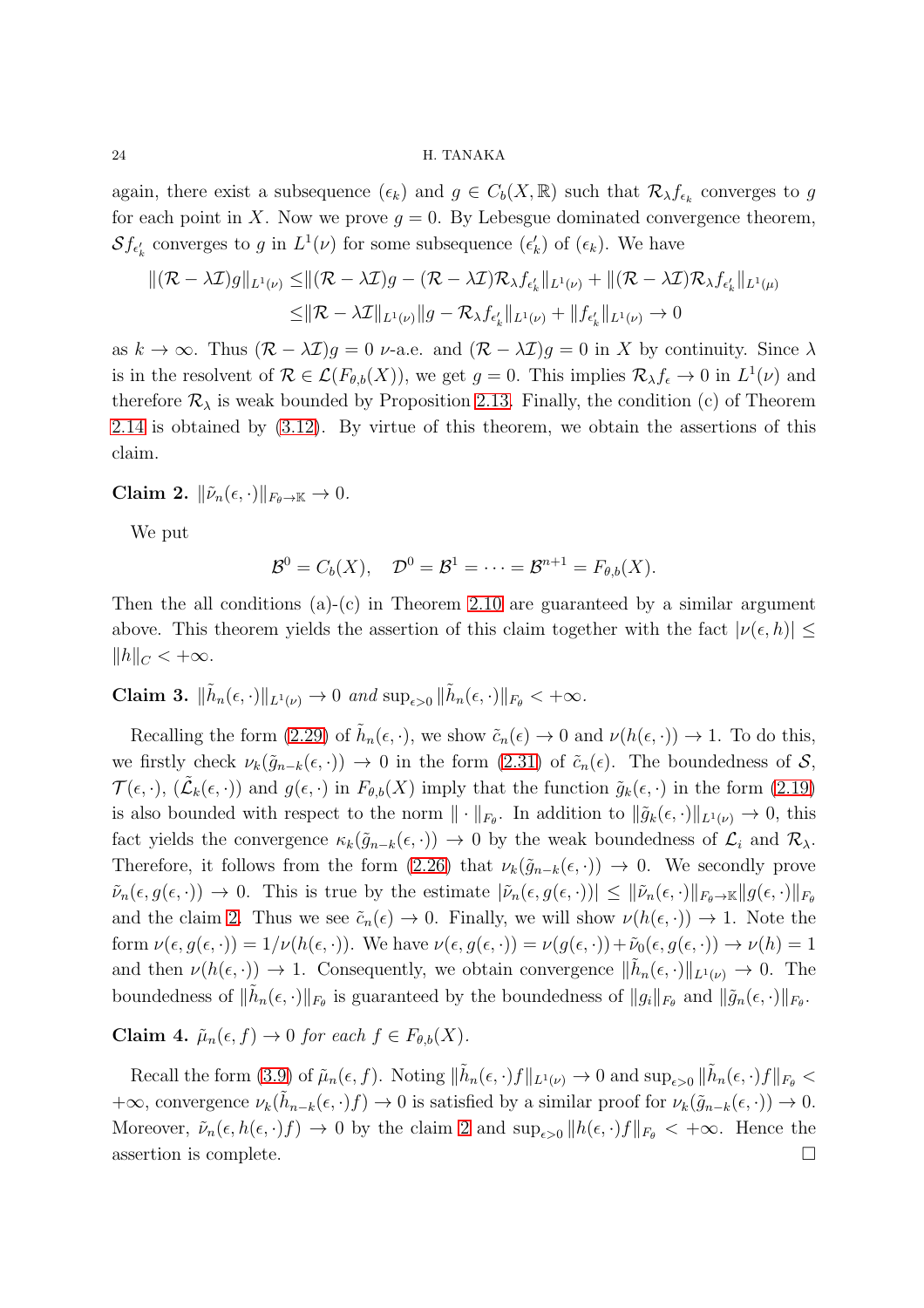**Remark 3.6.** Assume that  $X$  is a topological Markov shift whose transition matrix is finitely irreducible and whose state space is finite. In this case, if  $\sup_{\epsilon>0} ||\tilde{\varphi}_n(\epsilon,\cdot)||_{F_\theta} < +\infty$ then  $\sup_{\epsilon>0} \|\tilde{\mathcal{L}}_n(\epsilon,\cdot)\|_{F_\theta} < +\infty$  [\[23\]](#page-39-0).

<span id="page-24-1"></span>Theorem 3.7. Let X be a topological Markov shift whose transition matrix is finitely irreducible. Assume that  $\varphi, \varphi_1, \ldots, \varphi_n$  satisfy the condition  $(\Phi)$ . Assume also convergence  $(||\mathcal{S}||_{F_{\theta(\epsilon)}})^{n-k+1} \|\tilde{\mathcal{L}}_k(\epsilon,\cdot)\|_{F_{\theta(\epsilon)}} \to 0 \text{ as } \epsilon \to 0 \text{ for each } k = 0, 1, \ldots, n. \text{ Then } \|\tilde{h}_n(\epsilon,\cdot)\|_{C} \to 0$ and  $\tilde{\mu}_n(\epsilon, f) \to 0$  for each  $f \in F_{\theta,b}(X)$ .

*Proof.* If  $\dim F_{\theta(\epsilon),b}(X) = 1$  then the assertion is trial. Therefore we assume  $\dim F_{\theta(\epsilon),b}(X) \geq$ 2. In this case, we have  $\inf_{\epsilon>0} \|\mathcal{S}\|_{\mathcal{B}^i_{\epsilon}}>0$  (see Claim [3](#page-23-0) in the proof of Theorem [2.16\)](#page-15-0). This means that the assumption also implies  $\|\tilde{\mathcal{L}}_n(\epsilon, \cdot)\|_C \leq \|\tilde{\mathcal{L}}_n(\epsilon, \cdot)\|_{F_{\theta(\epsilon)}} \to 0$ . Thus  $\tilde{\nu}_n(\epsilon, f) \to 0$  for each  $f \in F_{\theta,b}(X)$  by Theorem [3.3.](#page-20-0) we set

$$
\mathcal{D}_{\epsilon}^0=\mathcal{B}_{\epsilon}^0=\cdots=\mathcal{B}_{\epsilon}^{n+1}=F_{\theta(\epsilon),b}(X).
$$

Now we check the conditions of Theorem [3.7.](#page-24-1) The condition (a) follows from  $\mathcal{L}(F_{\theta,b}(X)) \subset$  $\mathcal{L}(F_{\theta(\theta),b}(X))$ . By  $|\nu(f)| \leq ||f||_{C} \leq ||f||_{F_{\theta(\epsilon)}}$  for  $f \in F_{\theta(\epsilon),b}(X)$  and  $||h||_{F_{\theta(\epsilon)}} \leq ||h||_{F_{\theta}}$ , the condition (b) is valid. Finally the condition (c) is obtained from the assumption. As a result, Theorem [3.7](#page-24-1) says  $\|\tilde{g}_n(\epsilon, \cdot)\|_C \to 0$  from  $\|\tilde{g}_n(\epsilon, \cdot)\|_C \le \|\tilde{g}_n(\epsilon, \cdot)\|_{F_{\theta(\epsilon)}}$ . To see convergence of  $\tilde{h}_n(\epsilon, \cdot)$ , we recall the form  $(2.32)$  of  $\tilde{c}_n(\epsilon)$  in the expression  $(2.29)$  of  $\tilde{h}_n(\epsilon, \cdot)$ . Then we have the estimate

$$
|\tilde{c}_n(\epsilon)| \leq \sum_{k=0}^n \tilde{\nu}_{n-k}(\epsilon, g_k) + ||\tilde{g}_n(\epsilon, \cdot)||_C
$$

and this vanishes as  $\epsilon \to 0$  by  $\tilde{\nu}_{n-k}(\epsilon, g_k) \to 0$  and  $\|\tilde{g}_n(\epsilon, \cdot)\|_C \to 0$ . Since  $\tilde{c}_n(\epsilon)$  is the remainder part of  $1/\nu(h(\epsilon, \cdot))$ , we get  $\|\tilde{h}_n(\epsilon, \cdot)\|_C \to 0$ . Finally, we obtain the expansion

$$
\mu(\epsilon, f) = \nu(\epsilon, h(\epsilon, \cdot)f) = \sum_{k=0}^{n} \nu(\epsilon, h_k f) \epsilon^k + \nu(\epsilon, \tilde{h}_n(\epsilon, \cdot)f) \epsilon^n
$$

$$
= \sum_{k=0}^{n} \sum_{i=0}^{n-k} \nu_i(h_k f) \epsilon^{k+i} + \left(\sum_{k=0}^{n} \tilde{\nu}_k(\epsilon, h_{n-k} f) + \nu(\epsilon, \tilde{h}_n(\epsilon, \cdot)f)\right) \epsilon^n
$$

and the remainder part vanishes by  $\tilde{\nu}_k(\epsilon, h_{n-k}f) \to 0$  and  $|\nu(\epsilon, \tilde{h}_n(\epsilon, \cdot)f)| \leq ||\tilde{h}_n(\epsilon, \cdot)f||_C$ .  $\Box$ 

<span id="page-24-0"></span>3.3. Asymptotic perturbation of Gibbs measure associated with graph directed Markov systems. In this section, we consider asymptotic behaviours of the Gibbs measure associated with the Hausdorff dimensions of the limit sets of perturbed graph directed Markov systems introduced by [\[11\]](#page-38-7). A set  $G = (V, E, i(\cdot), t(\cdot))$  is called a directed multigraph if this consists of a countable vertex set  $V$ , a countable edge set  $E$ , and two maps  $i(\cdot)$  and  $t(\cdot)$  from E to V. For each  $e \in E$ ,  $i(e)$  is called the initial vertex of e and  $t(e)$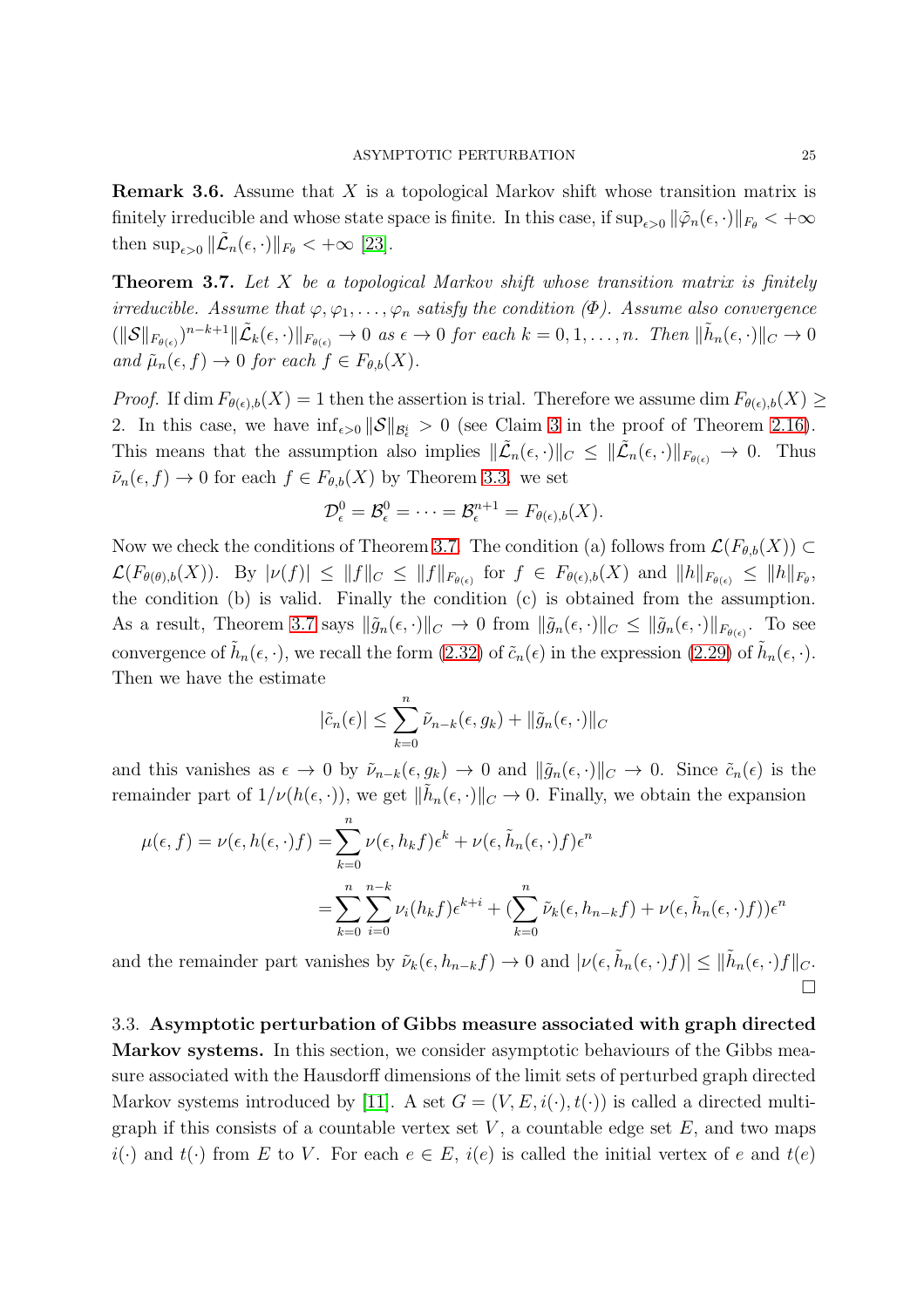called the terminal vertex of e. Denoted by X the one-sided shift space (see  $(A.1)$ ) endowed with the countable state space E and with the incidence matrix  $A = (A(ee'))_{E \times E}$ which is defined by  $A(ee') = 1$  if  $t(e) = i(e')$  and  $A(ee') = 0$  otherwise. We will use the notation  $\sigma, d_\theta, [f]_\theta^n, \|f\|_C, \|f\|_{F_\theta}, C_b(X), F_{\theta,b}(X), P(\varphi)$  defined in Section [A.](#page-35-0) We begin with the definition of this system. Let D be a positive integer,  $\beta \in (0,1]$  and  $r \in (0,1)$ . We introduce a set  $(G,(J_v),(O_v),(T_e))$  with  $\sharp V < \infty$  satisfying the following conditions  $(i)-(iv):$ 

- (i) For each  $v \in V$ ,  $J_v$  is a compact and connected subset of  $\mathbb{R}^D$  satisfying that the interior int $J_v$  of  $J_v$  is not empty, and int $J_v$  and int $J_{v'}$  are disjoint for  $v' \in V$  with  $v \neq v'.$
- (ii) For each  $v \in V$ ,  $O_v$  is a bounded, open and connected subset of  $\mathbb{R}^D$  containing  $J_v$ .
- (iii) For each  $e \in E$ , a function  $T_e$ :  $O_{t(e)} \to T_e(O_{t(e)}) \subset O_{i(e)}$  is a  $C^{1+\beta}$ -conformal diffeomorphism with  $T_e(\text{int}J_{t(e)}) \subset \text{int}J_{i(e)}$  and  $\sup_{x \in O_{t(e)}} ||T'_e(x)|| \leq r$ , where  $||T'_e(x)||$ means the operator norm of  $T'_{e}(x)$ . Moreover, for any  $e, e' \in E$  with  $e \neq e'$  and  $i(e') = i(e)$ ,  $T_e(\text{int}J_{t(e)}) \cap T_{e'}(\text{int}J_{t(e')}) = \emptyset$ , namely the open set condition (OSC) is satisfied.
- (vi) (Bounded distortion) There exists a constant  $c_{22} > 0$  such that for any  $e \in E$  and  $x, y \in O_{t(e)},$   $|||T'_e(x)|| - ||T'_e(y)||| \le c_{22} ||T'_e(x)|| |x - y|^{\beta}$  $|||T'_e(x)|| - ||T'_e(y)||| \le c_{22} ||T'_e(x)|| |x - y|^{\beta}$  $|||T'_e(x)|| - ||T'_e(y)||| \le c_{22} ||T'_e(x)|| |x - y|^{\beta}$ , where  $|\cdot|$  means a norm of any Euclidean space.
- (v) (Cone condition) If  $\sharp E = \infty$  then there exist  $\gamma, l > 0$  with  $\gamma < \pi/2$  such that for any  $v \in V$ ,  $x \in J_v$ , there is  $u \in \mathbb{R}^D$  with  $|u|=1$  so that the set  $\{y \in \mathbb{R}^D : 0 < |y-x| < \infty\}$ l and  $(y-x, u) > |y-x|\cos\gamma$  is in int $J_v$ , where  $(y-x, u)$  denotes the inner product of  $y - x$  and u.

Under these conditions (i)-(v), we call the set  $(G,(J_v),(O_v),(T_e))$  a graph directed Markov system (GDMS for short). The Hausdorff dimension of the limit set of this system has been mainly studied by many authors [\[12,](#page-38-8) [11,](#page-38-7) [14,](#page-38-9) [15\]](#page-38-10).

The coding map  $\pi : E^{\infty} \to \mathbb{R}^D$  is defined by  $\pi \omega = \bigcap_{n=0}^{\infty} T_{\omega_0} \cdots T_{\omega_n} (J_{t(\omega_n)})$  for  $\omega \in E^{\infty}$ . Put  $K = \pi(E^{\infty})$ . This set is called the *limit set* of the GDMS. We define a function  $\varphi: E^{\infty} \to \mathbb{R}$  by

$$
\varphi(\omega) = (1/D) \log |g(\omega)| \quad \text{ with } \quad g(\omega) = \det(T'_{\omega_0}(\pi \sigma \omega)).
$$

Note that the function  $g(\omega)$  is used in the proof of Lemma [3.15.](#page-28-0) Remark also that if the graph G is infinite, then  $\|\varphi\|_C = +\infty$  holds. Put

$$
\underline{s} = \inf\{s \ge 0 : P(s\varphi) < +\infty\},\
$$

where  $P(s\varphi)$  means the topological pressure of  $s\varphi$  which is given by [\(A.2\)](#page-37-1). We call the GDMS regular if  $P(s\varphi) = 0$  for some  $s \geq s$ . The GDMS is said to be *strongly regular* if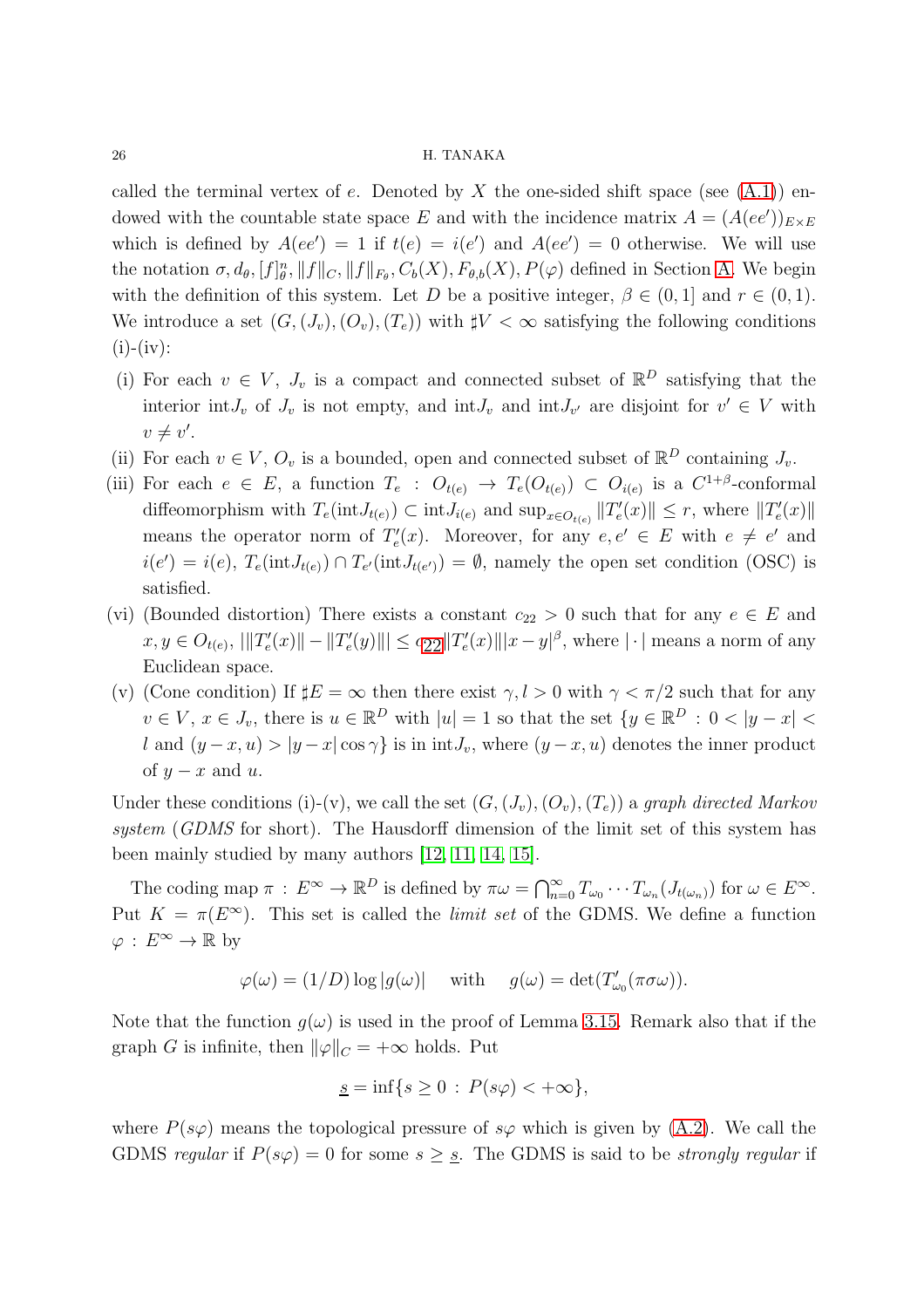$0 < P(s\varphi) < +\infty$  for some  $s \geq s$  (see [\[11,](#page-38-7) [14\]](#page-38-9) for the terminology). It is known that the general Bowen's formula is satisfied:

<span id="page-26-0"></span>**Theorem 3.8** ([\[14\]](#page-38-9)). Let  $(G, (J_v), (O_v), (T_e))$  be a graph directed Markov system. Assume that  $E^{\infty}$  is finitely irreducible. Then  $\dim_H K = \inf\{t \in \mathbb{R} : P(t\varphi) \leq 0\}$ . In addition to the above condition, we also assume that the potential  $\varphi$  is regular. Then  $s = \dim_H K$  if and only if  $P(s\varphi) = 0$ .

Now we formulate an asymptotic perturbation of graph directed Markov systems. Fix integers  $n \geq 0$ ,  $D \geq 1$  and a number  $\beta \in (0, 1]$ . Consider the following conditions  $(G.1)<sub>n</sub>$ and  $(G.2)<sub>n</sub>$ :

- $(G.1)_n$  The code space  $E^{\infty}$  is finitely irreducible. The set  $(G, (J_v), (O_v), (T_e))$  is a GDMS on  $\mathbb{R}^D$  with strongly regular and the limit set K has positive dimension. Moreover, the function  $T_e$  is of class  $C^{1+n+\beta}(O_{t(e)})$  for each  $e \in E$ .
- $(G.2)_n$  The set  $\{(G,(J_v),(O_v),(T_e(\epsilon, \cdot))) : \epsilon > 0\}$  is a GDMS with a small parameter  $\epsilon > 0$ satisfying the following (i)-(vi):
	- (i) For each  $e \in E$ , the function  $T_e(\epsilon, \cdot)$  has the *n*-asymptotic expansion:

$$
T_e(\epsilon, \cdot) = T_e + T_{e,1}\epsilon + \dots + T_{e,n}\epsilon^n + \tilde{T}_{e,n}(\epsilon, \cdot)\epsilon^n
$$
 on  $J_{t(e)}$ 

for some functions  $T_{e,k} \in C^{1+n-k+\beta}(O_{t(e)},\mathbb{R}^D)$   $(k = 1,2,...,n)$  and  $\tilde{T}_{e,n}(\epsilon, \cdot) \in$  $C^{1+\beta(\epsilon)}(O_{t(e)}, \mathbb{R}^D)$  ( $\beta(\epsilon) > 0$ ) satisfying  $\sup_{e \in E} \sup_{x \in J_{t(e)}} |\tilde{T}_{e,n}(\epsilon, x)| \to 0$ .

- (ii) There exist constants  $t(l, k) \in (0, 1]$   $(l = 0, 1, ..., n, k = 1, ..., n l + 1)$  such that the function  $x \mapsto T_{e,l}^{(k)}(x) / ||T'_e(x)||^{t(l,k)}$  is bounded,  $\beta$ -Hölder continuous and its Hölder constant is bounded uniformly in  $e \in E$ .
- (iii)  $c_{23}(\epsilon) := \sup_{e \in E} \sup_{x \in J_{t(e)}} (\|\frac{\partial}{\partial x}\tilde{T}_{e,n}(\epsilon,x)\| / \|T'_e(x)\|^{\tilde{t}_0}) \to 0$  as  $\epsilon \to 0$  for some  $\tilde{t}_0 \in$  $(0, 1].$
- (iv) dim<sub>H</sub>  $K/D > p(n)$ , where  $p(n)$  is taken by

(3.13) 
$$
p(n) := \begin{cases} \frac{p}{t}, & n = 0 \\ \max(\underline{p} + n(1-t_1), \underline{p} + n(1-t_2)/2, \cdots, \underline{p} + n(1-t_n)/n, \\ & \underline{p}/t_1, \ \underline{p}/t_2, \ \cdots, \underline{p}/t_n, \ \underline{p} + 1 - \tilde{t}, \ \underline{p}/\tilde{t}), & n \ge 1. \end{cases}
$$

(3.14) 
$$
t_k := \min\{\frac{1}{D}\sum_{p=1}^{D} t(i_p, j_p + 1) : i := i_1 + \cdots + i_D \text{ and } j := j_1 + \cdots + j_D \text{ satisfy}
$$

(3.15) 
$$
i = k
$$
 and  $j = 0$  or  $0 \le i < k$  and  $1 \le i + j \le k$   
\n $\tilde{t} := \min \left\{ t_n, \ \tilde{t}_0, \ \frac{\tilde{t}_0}{D} + \frac{D - 1}{D} t(1, 1), \dots, \ \frac{\tilde{t}_0}{D} + \frac{D - 1}{D} t(n, 1) \right\}$   
\n $\underline{p} := \underline{s}/D.$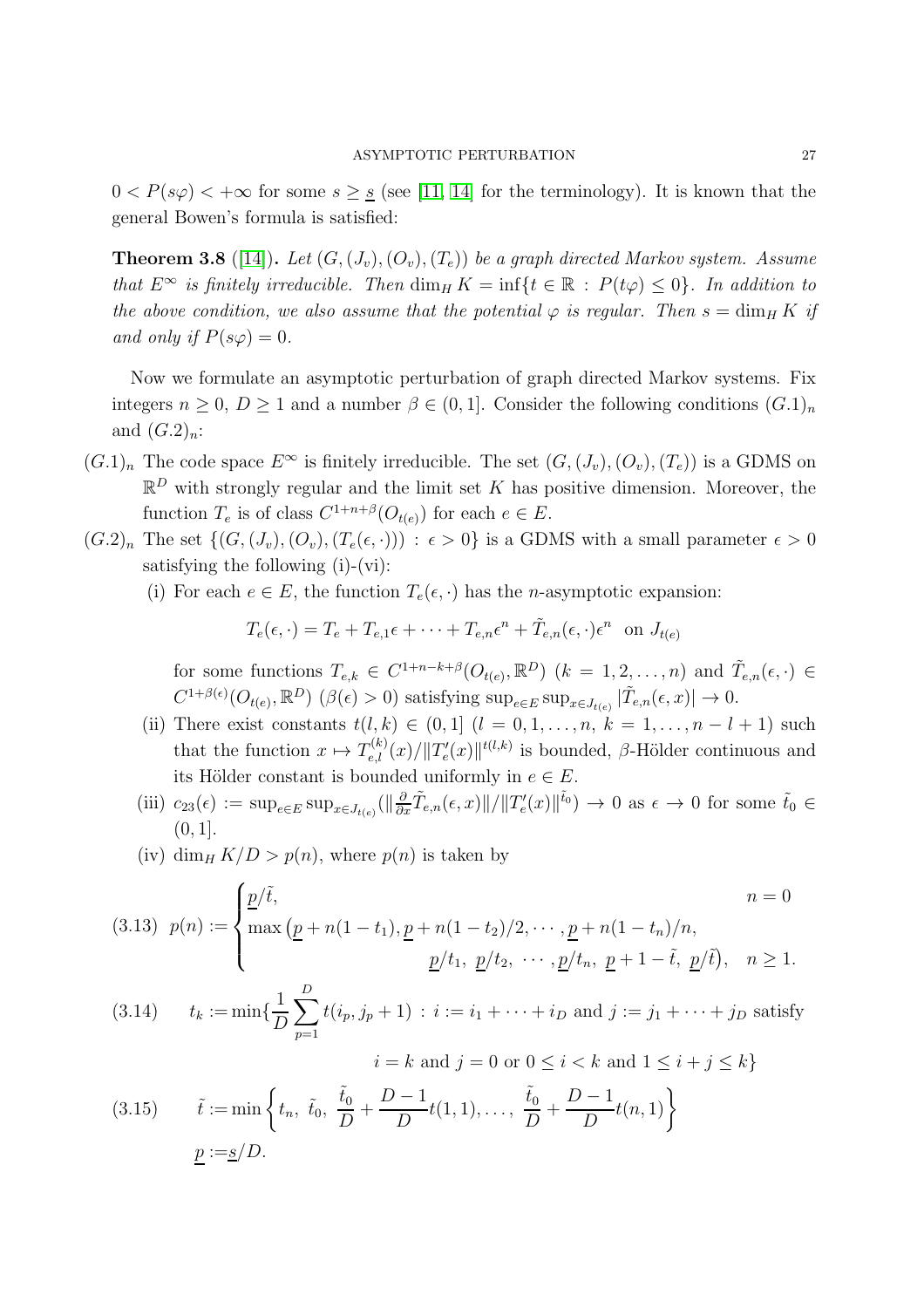Note that if the edge set  $E$  is finite, then the conditions (ii) and (iv) are always satisfied because  $||T'_{e}(x)||$  is uniformly bounded away from zero, and  $p(n)$  becomes zero by taking  $t(l,k) \equiv 1$ . Moreover,  $c_{23}(\epsilon)$  $c_{23}(\epsilon)$  $c_{23}(\epsilon)$  in (iii) can be taken as  $\sup_{e \in E} \sup_{x \in J_{t(e)}} || \frac{\partial}{\partial x} \tilde{T}_{e,n}(\epsilon, x) ||$  when E is finite. Let  $K(\epsilon)$  be the limit set of the perturbed GDMS  $(G,(J_v),(O_v),(T_e(\epsilon,\cdot))).$ We put  $s(\epsilon) = \dim_H K(\epsilon)$ . Under those conditions, we obtained the following:

<span id="page-27-2"></span>**Theorem 3.9** ([\[25\]](#page-39-3)). Assume that the conditions  $(G.1)<sub>n</sub>$  and  $(G.2)<sub>n</sub>$  are satisfied with fixed integer  $n \geq 0$ . Then the perturbed GDMS  $(G,(J_v),(O_v),(T_e(\epsilon,\cdot)))$  is strongly regular for any small  $\epsilon > 0$ , and there exist  $s_1, \ldots, s_n \in \mathbb{R}$  such that the Hausdorff dimension  $s(\epsilon)$  of the limit set  $K(\epsilon)$  of the perturbed system has the form  $s(\epsilon) = s(0) + s_1\epsilon + \cdots + s_n\epsilon^n + o(\epsilon^n)$  $as \epsilon \to 0 \text{ with } s(0) = \dim_H K.$ 

**Remark 3.10.** Roy and Urbanski [\[14\]](#page-38-9) considered continuous perturbation of infinitely conformal iterated function systems given as a special GDMS. They also studied analytic perturbation of GDMS with  $D \geq 3$  in [\[15\]](#page-38-10). We investigated an asymptotic perturbation of GDMS with finite graph in [\[24\]](#page-39-1). Theorem [3.9](#page-27-2) is an infinite graph version of this previous result in [\[24\]](#page-39-1)

In order to investigate an asymptotic perturbation of the Gibbs measure associated with the dimension dim<sub>H</sub> K( $\epsilon$ ), we further introduce the following condition:

$$
(G.3)_n \sup_{\epsilon>0} \sup_{\epsilon\in E} \sup_{x,y\in O_{t(\epsilon)}:\,x\neq y} \frac{|\frac{\partial}{\partial x}\tilde{T}_{e,n}(\epsilon,x)-\frac{\partial}{\partial x}\tilde{T}_{e,n}(\epsilon,y)|}{|x-y|^\beta} < \infty.
$$

Note that such a condition is firstly given in [\[24,](#page-39-1) the condition  $(G)'_n$ ]. We denote the physical potential for the perturbed GDMS by

<span id="page-27-1"></span>(3.16) 
$$
\varphi(\epsilon,\omega) = (1/D) \log |g(\epsilon,\omega)| \quad \text{with} \quad g(\epsilon,\omega) = \det(\frac{\partial}{\partial x}T_{\omega_0}(\epsilon,\pi(\epsilon,\sigma\omega)))
$$

for  $\omega \in E^{\infty}$ , where  $\pi(\epsilon, \cdot)$  means the coding map of  $K(\epsilon)$  which is defined by  $\pi(\epsilon, \omega) =$  $\bigcap_{n=0}^{\infty} T_{\omega_0}(\epsilon,\cdot) \cdots T_{\omega_n}(\epsilon, J_{t(\omega_n)})$  for  $\omega \in E^{\infty}$ . The condition  $(G.3)_n$  implies the boundedness of the Lipschitz constant of the remainder  $\tilde{\varphi}_n(\epsilon, \cdot)$  of  $\varphi(\epsilon, \cdot)$ .

Now we are in a position to state the result in this section.

<span id="page-27-0"></span>**Theorem 3.11.** Assume that the conditions  $(G.1)<sub>n</sub>$ - $(G.3)<sub>n</sub>$  are satisfied with fixed integer  $n \geq 0$ . Then there exist bounded functionals  $\mu_1, \ldots, \mu_n$  in the dual  $(F_{\theta,b}(E^{\infty}, \mathbb{C}))^*$  of  $F_{\theta,b}(E^{\infty},\mathbb{C})$ 

such that the Gibbs measure  $\mu(\epsilon, \cdot)$  of the potential  $\varphi(\epsilon, \cdot)$  satisfies the asymptotic expansion

(3.17) 
$$
\mu(\epsilon, f) = \mu(f) + \mu_1(f)\epsilon + \cdots + \mu_n(f)\epsilon^n + o(\epsilon^n)
$$

as  $\epsilon \to 0$  for  $f \in F_{\theta,b}(E^{\infty},\mathbb{C})$ , where  $\mu(\epsilon,\cdot)$  is the Gibbs measure of  $(\dim_H K(\epsilon))\varphi(\epsilon,\cdot)$ and  $\mu$  is the Gibbs measure of  $(\dim_H K(0))\varphi$ .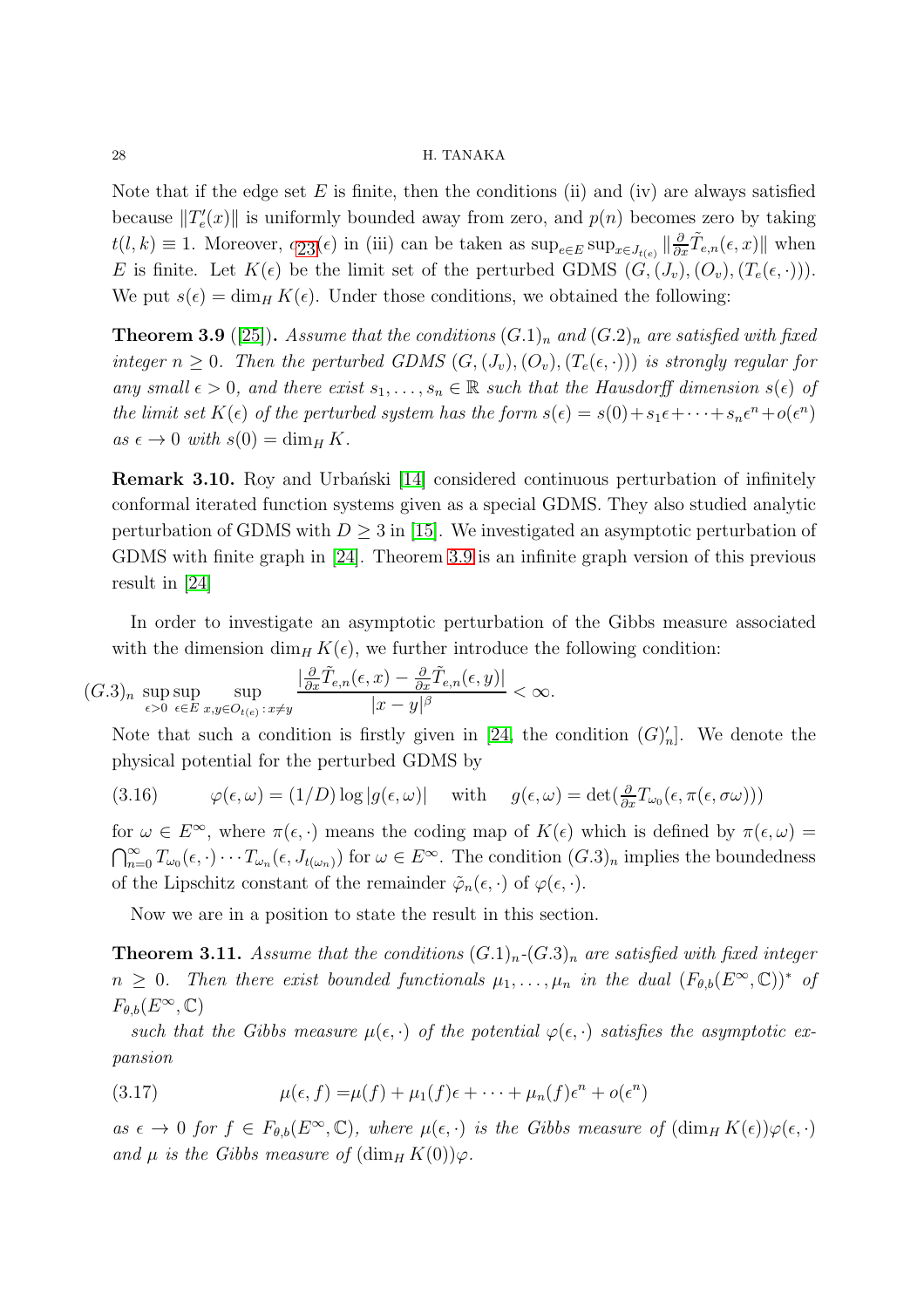Remark 3.12. This theorem is an infinite graph version of [\[24,](#page-39-1) Theorem 1.3] which considered an asymptotic expansions of the Gibbs measure in the case  $\sharp E < \infty$ .

To show the theorem [3.11,](#page-27-0) we start with the following previous lemma:

**Lemma 3.13** ([\[24,](#page-39-1) [25\]](#page-39-3)). Assume that the conditions  $(G.1)<sub>n</sub>$  and  $(G.2)<sub>n</sub>$  are satisfied. Choose any  $r_1 \in (r, 1)$ . Then there exist functions  $\pi_1, \pi_2, \ldots, \pi_n \in F_{r_1,b}(E^{\infty}, \mathbb{R}^D)$  and  $\tilde{\pi}(\epsilon, \cdot) \in C_b(E^{\infty}, \mathbb{R}^D)$  such that  $\pi(\epsilon, \cdot) = \pi + \pi_1 \epsilon + \cdots + \pi_n \epsilon^n + \tilde{\pi}_n(\epsilon, \cdot) \epsilon^n$  and  $\|\tilde{\pi}_n(\epsilon, \cdot)\|_C :=$  $\sup_{\omega \in E^{\infty}} |\tilde{\pi}_n(\epsilon, \omega)| \to 0 \text{ as } \epsilon \to 0.$ 

*Proof.* See [\[25,](#page-39-3) Lemma 3.13] and [\[24,](#page-39-1) Lemma 3.1].

<span id="page-28-1"></span>**Lemma 3.14.** Assume that the conditions  $(G.1)<sub>n</sub>-(G.3)<sub>n</sub>$  are satisfied. Then we have  $\limsup_{\epsilon \to 0} [\tilde{\pi}_n(\epsilon, \cdot)]_{r_2}^1 < \infty$  with any number  $r_2 \in (r_1, 1)$ .

*Proof.* This follows from [\[24,](#page-39-1) Lemma 3.3] replacing  $\max_{e \in E}$  by  $\sup_{e \in E} E$ . Remark that  $\max_{v \in V}$  in this lemma need not be replaced with  $\sup_{v \in V}$  by the assumption  $\sharp V < \infty$ .  $\Box$ 

We define an operator  $\mathcal{L}_k : F_{\theta,b}(X) \to F_{\theta,b}(X)$  by

$$
\mathcal{L}_k f = \mathcal{L}_{s(0)\varphi}(G_k f)
$$

with

$$
G_k = \sum_{q=0}^k \frac{s_{q,k}}{q!} \varphi^q + \sum_{v=1}^k \sum_{q=0}^{k-v} \sum_{l=0}^v \sum_{j=0}^{\min(l,q)} \frac{s_{q,k-v} \cdot a_{l,j}}{(q-j)!} \varphi^{q-j} l! \sum_{\substack{j_1, \dots, j_v \ge 0 \\ j_1 + \dots + j_v = l \\ j_1 + 2j_2 + \dots + v_j = v}} \prod_{u=1}^v \left( \frac{(g_u)^{j_u}}{j_u! g^{j_u}} \right)
$$

where  $\mathcal{L}_0 f$  means  $\sum_{e \in E \,:\, t(e) = i(\omega_0)} f(e \cdot \omega)$  and where  $a_{l,j}$  and  $s_{q,k-v}$  are given by expanding  $\binom{p}{l}$  $\binom{p}{l} = a_{l,0} + \sum_{j=1}^{l} a_{l,j} (p-s)^j$  with  $a_{l,0} = \binom{s}{l}$ <sup>s</sup><sup>b</sup></sup> of binomial coefficient and  $(s(\epsilon) - s(0))^k =$  $\sum_{i=0}^n s_{k,i} \epsilon^i + o(\epsilon^n)$ , respectively. Here  $g, g_1, \ldots, g_n, g(\epsilon, \cdot)$  satisfy the equation  $g(\epsilon, \cdot)$  $g + \sum_{k=1}^{n} g_k \epsilon^k + \tilde{g}_n(\epsilon, \cdot) \epsilon^n$ . We have the following:

<span id="page-28-0"></span>**Lemma 3.15.** Assume that the conditions  $(G.1)<sub>n</sub>-(G.3)<sub>n</sub>$  are satisfied. Then each  $\mathcal{L}_k$  is a bounded linear operator acting on  $F_{\theta,b}(X)$  with  $\theta = r_2^{\beta}$  $\frac{\beta}{2}$  and the Ruelle operator  $\mathcal{L}(\epsilon, \cdot)$ of the potential  $s(\epsilon)\varphi(\epsilon,\cdot)$  has the expansion  $\mathcal{L}(\epsilon,\cdot) = \mathcal{L}_{s\varphi} + \sum_{k=1}^n \mathcal{L}_k \epsilon^k + \tilde{\mathcal{L}}_n(\epsilon,\cdot) \epsilon^n$  with  $\|\tilde{\mathcal{L}}_n(\epsilon,\cdot)\|_C \to 0.$ 

*Proof.* This equation is guaranteed by the form (3.37) in [\[25\]](#page-39-3), and convergence of  $\tilde{\mathcal{L}}_n(\epsilon, \cdot)$ is yielded by the proof of [\[25,](#page-39-3) Theorem 1.1].

<span id="page-28-2"></span>**Lemma 3.16.** Assume that the conditions  $(G.1)<sub>n</sub>-(G.3)<sub>n</sub>$  are satisfied. Then we have  $\sup_{\epsilon>0}[\tilde{\varphi}(\epsilon,\cdot)]_{\theta}^1<\infty$  with  $\theta=r_2^{\beta}$  $_2^{\circ}$ , where  $\varphi(\epsilon, \cdot)$  appears in Lemma [3.15](#page-28-0) and  $r_2$  is given in Lemma [3.14.](#page-28-1) In particular,  $\sup_{\epsilon>0} \|\tilde{\mathcal{L}}_n(\epsilon,\cdot)\|_{F_{\theta}} < \infty$ .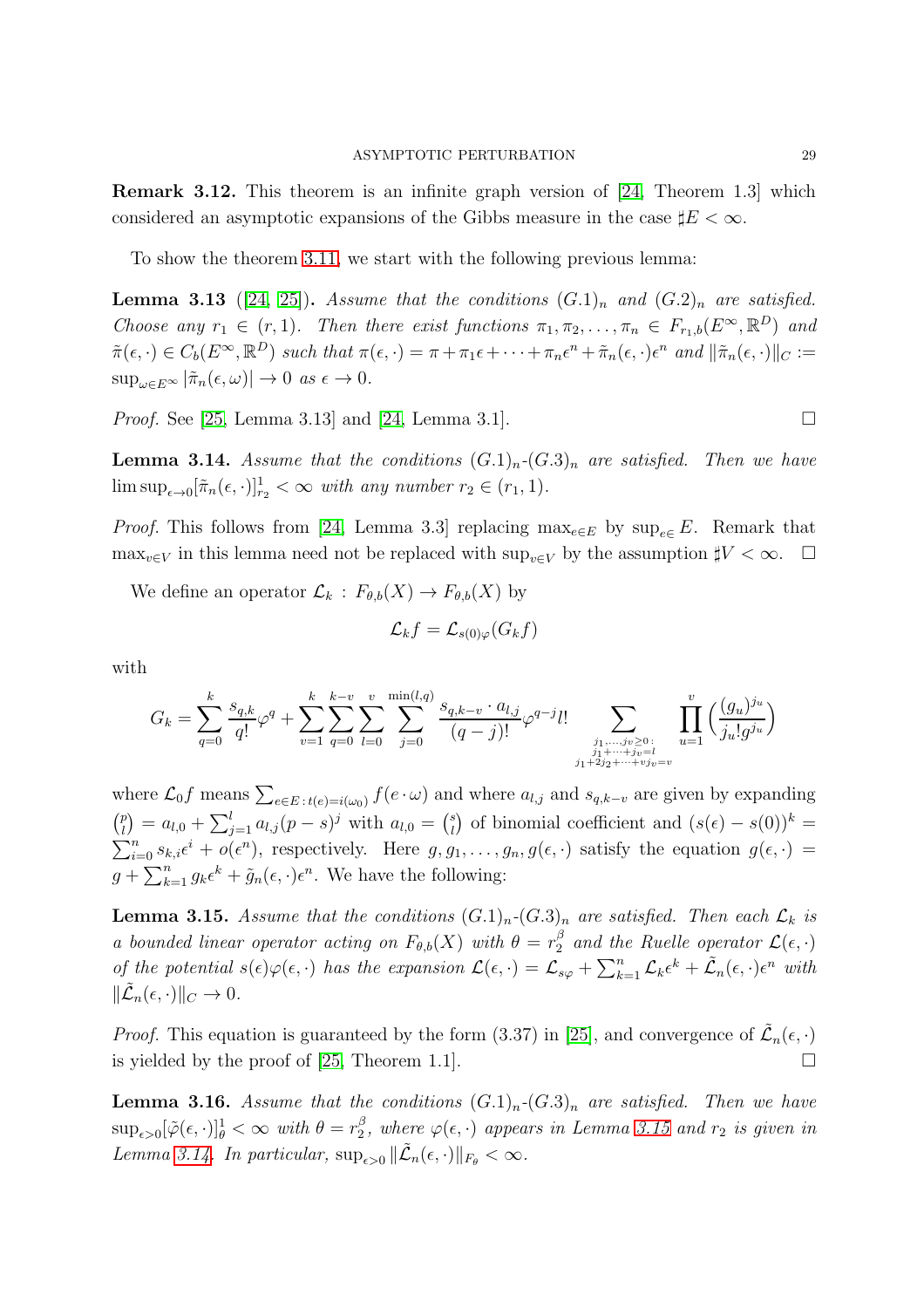*Proof.* Firstly we show the former assertion  $\sup_{\epsilon>0} [\tilde{\varphi}_n(\epsilon,\cdot)]_\theta^1 < \infty$ . Denote by  $\tilde{T}_{e,n}(\epsilon,\cdot)$  =  $(\tilde{t}_{e,n,1}(\epsilon,\cdot),\cdots,\tilde{t}_{e,n,D}(\epsilon,\cdot)).$  By virtue of the condition  $(G.3)_n$ , we see

$$
\sup_{\epsilon>0} \sup_{\epsilon \in E} \sup_{x,y \in O_{t(\epsilon)} : x \neq y} \frac{\left| \frac{\partial}{\partial x_j} \tilde{t}_{e,n,i}(\epsilon,x) - \frac{\partial}{\partial x_j} \tilde{t}_{e,n,i}(\epsilon,y) \right|}{|x - y|^{\beta}} < \infty
$$

for each  $i, j = 1, \ldots, D$ . This yields the boundedness of the β-Hölder constant of the remainder part of det  $T'_{e}(\epsilon, \cdot)$  uniformly in  $e \in E$ . Thus the  $\theta$ -Lipschitz constant of the remainder part of det  $T'_{\omega_0}(\epsilon, \pi(\epsilon, \sigma\omega))$  is also finite. By using the form [\[24,](#page-39-1) (3.14)] of  $\tilde{\varphi}_n(\epsilon, \cdot)$ , we obtain the boundedness of  $[\tilde{\varphi}_n(\epsilon, \cdot)]_\theta^1$  uniformly in  $\epsilon > 0$  (see also [\[24,](#page-39-1) Lemma 3.4]). Secondly we check  $\sup_{\epsilon>0} \|\tilde{\mathcal{L}}_n(\epsilon,\cdot)\|_{F_{\theta}} < \infty$ . To do this, we prove that  $\tilde{\mathcal{L}}_n(\epsilon,\cdot)$  is defined as [\(3.4\)](#page-19-1) replacing  $\varphi(\epsilon, \cdot) := s(\epsilon)\varphi(\epsilon, \cdot), \varphi := s(0)\varphi$  and  $\varphi_k := \sum_{i=0}^k s_i \varphi_{k-i}$ . Note that this  $\varphi_k$  is the k-th coefficient of the expansion of  $s(\epsilon)\varphi(\epsilon, \cdot)$ . This is shown by checking the equation  $G_k = F_k$ , where  $F_k$  is given in [\(3.3\)](#page-19-2) replacing by  $\varphi_k := \sum_{i=0}^k s_i \varphi_{k-i}$ . Fix  $\omega \in X$ . By Lemma [3.15,](#page-28-0) the function  $e^{s(\epsilon)\varphi(\epsilon,\omega)} = \mathcal{L}(\epsilon, \chi_{[\omega_0]})(\sigma\omega)$  has the expansion

<span id="page-29-1"></span>(3.18) 
$$
e^{s(\epsilon)\varphi(\epsilon,\omega)} = e^{s(0)\varphi(\omega)} + \sum_{k=1}^{n} e^{s(0)\varphi(\omega)} G_k(\omega) \epsilon^k + \tilde{G}_n(\epsilon,\omega) \epsilon^n
$$

with  $\tilde{G}_n(\epsilon,\omega) := \tilde{\mathcal{L}}_n(\epsilon,\chi_{[\omega_0]})(\sigma\omega) \to 0$  as  $\epsilon \to 0$ , where  $\chi_{[\omega_0]}$  is the indicator on the cylinder set  $[\omega_0] = \{v \in X : v_0 = \omega_0\}$ . Therefore,  $s(\epsilon) \varphi(\epsilon, \omega) = \log(e^{s(\epsilon) \varphi(\epsilon, \omega)})$  is also asymptotically expanded. On the other hand, [\(3.3\)](#page-19-2) and [\(3.5\)](#page-19-3) imply

<span id="page-29-2"></span>(3.19) 
$$
e^{s(\epsilon)\varphi(\epsilon,\omega)} = e^{s(0)\varphi(\omega)} + \sum_{k=1}^{n} \epsilon^{s(0)\varphi(\omega)} F_k(\omega) \epsilon^k + \epsilon^{s(0)\varphi(\omega)} \tilde{F}_n(\epsilon,\omega) \epsilon^n
$$

with  $\tilde{F}_n(\epsilon,\omega) \to 0$  as  $\epsilon \to 0$ . Thus the equations [\(3.18\)](#page-29-1) and [\(3.19\)](#page-29-2) imply  $G_k(\omega) = F_k(\omega)$ for  $k = 1, 2, ..., n$  by induction. Consequently,  $\tilde{\mathcal{L}}_n(\epsilon, \cdot)$  is defined by [\(3.4\)](#page-19-1). The finiteness  $\sup_{\epsilon>0}[\tilde{\varphi}_n(\epsilon,\cdot)]_{\theta}^1<\infty$  and  $[\varphi_k]_{\theta}^1<\infty$  yield  $\sup_{\epsilon>0}[\tilde{\varphi}_i(\epsilon,\cdot)]_{\theta}^1<\infty$  for any  $0\leq i\leq n$  and this is able to show  $[\tilde{F}_n(\epsilon,\omega)]_\theta^1 < \infty$  by the form [\(3.5\)](#page-19-3). Hence the  $\theta$ -Lipschitz norm of  $\tilde{\mathcal{L}}_n(\epsilon, \cdot) = \mathcal{L}_{s(0)\varphi}(\tilde{F}_n(\epsilon, \cdot) \cdot)$  is bounded uniformly in  $\epsilon > 0$ .

(*Proof of Theorem [3.11](#page-27-0)*). The convergence of the reminder  $\tilde{\mu}_n(\epsilon, f)$  of the perturbed Gibbs measure  $\mu(\epsilon, f)$  of  $f \in F_{\theta,b}(E^{\infty}, \mathbb{R})$  is guaranteed by Theorem [3.5](#page-21-0) together with Lemma  $3.15$  and Lemma [3.16.](#page-28-2)

<span id="page-29-0"></span>3.4. Example of perturbation without uniform spectral gap. Let  $X$  be a subshift of finite type whose shift is topologically mixing (i.e. topological Markov shift with finite state space and with finitely primitive transitive matrix). Let  $\varphi \in F_{\theta}(X,\mathbb{R})$ . Recall the reduced resolvent  $S = (\mathcal{R} - \lambda \mathcal{I})^{-1}(\mathcal{I} - \mathcal{P})$  defined in [\(2.13\)](#page-7-3). For numbers  $\theta(\epsilon) \in (0, 1)$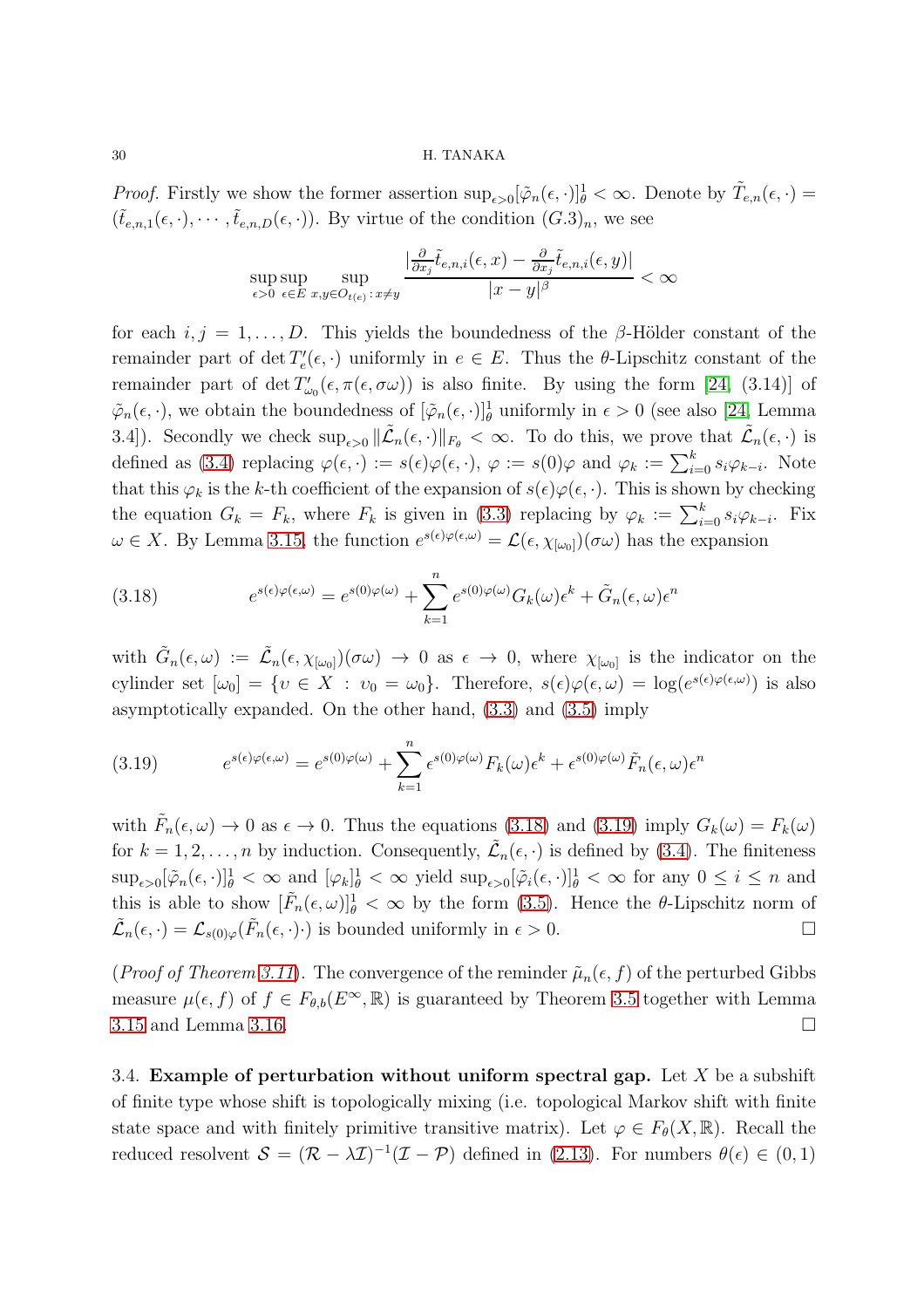with  $\theta(\epsilon) \to 1$  as  $\epsilon \to 0$ , we set a function  $c_{24}(\epsilon)$  by

$$
c_{24}(\epsilon) := \frac{e^{26[\varphi]_\theta^1/(1-\theta(\epsilon))}}{(1-\theta(\epsilon))^4}.
$$

Then  $c_{24}(\epsilon)$  $c_{24}(\epsilon)$  $c_{24}(\epsilon)$  tends to  $+\infty$  as  $\epsilon \to 0$ . We will show in Lemma [3.18](#page-30-1) that  $||\mathcal{S}||_{F_{\theta(\epsilon)}} = O(c(\epsilon))$ as  $\epsilon \to 0$ . Consider a perturbed function  $\varphi(\epsilon, \cdot) \in F_{\theta(\epsilon)}(X, \mathbb{R})$  having the form

$$
\varphi(\epsilon,\cdot) = \varphi + \varphi_1 \epsilon + \cdots + \varphi_n \epsilon^n + \tilde{\varphi}_n(\epsilon,\cdot) \epsilon^n
$$

for some integer  $n \geq 0$  and functions  $\varphi_1, \ldots, \varphi_n \in F_\theta(X, \mathbb{R})$ . In this case, if we spectrally decompose the Ruelle operator of  $\varphi(\epsilon, \cdot)$  acting on  $F_{\theta(\epsilon)}(X)$  into  $\mathcal{L}(\epsilon, \cdot) = \lambda(\epsilon)\mathcal{P}_{\epsilon} + \mathcal{R}_{\epsilon}$ with the eigenprojection  $\mathcal{P}_{\epsilon}$  of the Perron eigenvalue  $\lambda(\epsilon)$  and the remainder operator  $\mathcal{R}_{\epsilon} = \mathcal{L}(\epsilon, \cdot) - \lambda(\epsilon)\mathcal{P}_{\epsilon}$ , then the distance of the spectrum of  $\mathcal{R}_{\epsilon}$  and the eigenvalue  $\lambda(\epsilon)$ is bounded by  $(1-\theta(\epsilon))\lambda(\epsilon)$ . Indeed, the spectral radius of  $\mathcal{R}_{\epsilon}: F_{\theta(\epsilon)}(X) \to F_{\theta(\epsilon)}(X)$  is not smaller than  $\theta(\epsilon)\lambda(\epsilon)$  (e.g. [\[3,](#page-38-11) Theorem 1.5(7)]). Therefore this spectral gap vanishes as  $\epsilon \to 0$ . We assume the following:

(B.1) if  $n \geq 1$  then  $\theta(\epsilon) \to 1$  satisfies

$$
c_{24}(\epsilon) = O(\epsilon^{-1/(n+2)})
$$

as  $\epsilon \to 0$ . Note that when  $n = 0$ , we arbitrarily choose  $\theta(\epsilon) \in (0, 1)$  so that  $\theta(\epsilon) \to 1$ . (B.2)

$$
\|\tilde{\varphi}_n(\epsilon,\cdot)\|_{F_{\theta(\epsilon)}} = \begin{cases} o(c_{24}(\epsilon)) & (n=0) \\ o(\epsilon^{1/(n+2)}) & (n \ge 1). \end{cases}
$$

Under these conditions, the Perron eigenvalue, the Perron eigenfunction and the Perron eigenvector for the Ruelle operator  $\mathcal{L}(\epsilon, \cdot)$  have asymptotically converge with order n as  $\epsilon \to 0$ . Thus we obtain the following:

<span id="page-30-0"></span>**Theorem 3.17.** Assume that the conditions  $(B.1)$  and  $(B.2)$  are satisfied. Then we have the n-order asymptotic expansions of the topological pressure  $P(\varphi(\epsilon, \cdot))$  and of the Gibbs measure  $\mu(\epsilon, \cdot)$ .

In order to prove this proposition, we start with the estimate of the Lipschitz norm of the reduced resolvent:

<span id="page-30-1"></span>**Lemma 3.18.** Let  $X$  be a subshift of finite type whose shift is topologically mixing. Then for any  $\varphi \in F_{\theta}(X,\mathbb{R})$ , there exist constants  $c_{25} > 0, \epsilon_0 > 0$  such that for any  $0 < \epsilon < \epsilon_0$ ,  $\|\mathcal{S}\|_{F_{\theta(\epsilon)}} \leq c_{25}c_{24}(\epsilon).$  $\|\mathcal{S}\|_{F_{\theta(\epsilon)}} \leq c_{25}c_{24}(\epsilon).$  $\|\mathcal{S}\|_{F_{\theta(\epsilon)}} \leq c_{25}c_{24}(\epsilon).$  $\|\mathcal{S}\|_{F_{\theta(\epsilon)}} \leq c_{25}c_{24}(\epsilon).$  $\|\mathcal{S}\|_{F_{\theta(\epsilon)}} \leq c_{25}c_{24}(\epsilon).$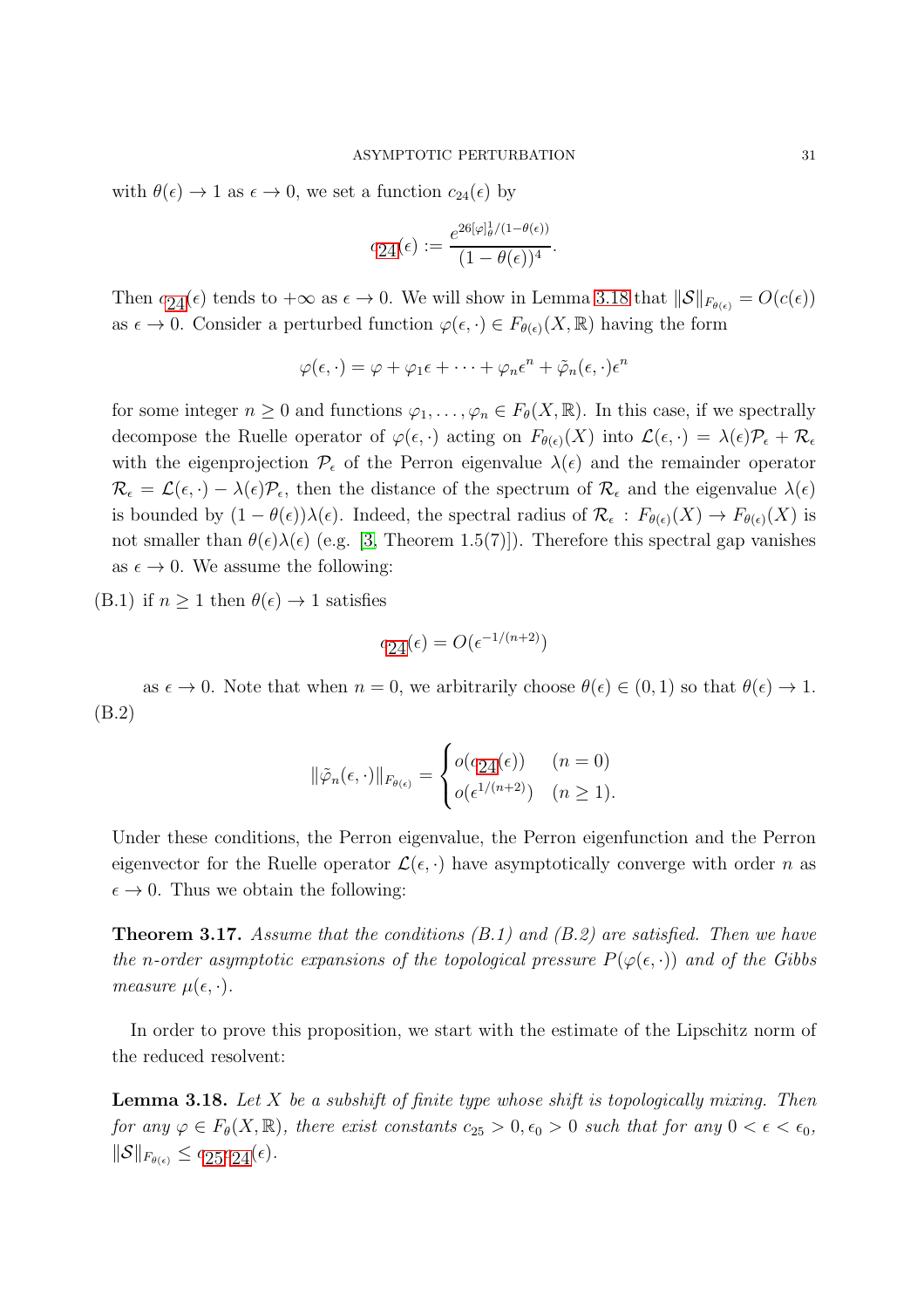*Proof.* Remark the inequality  $||g||_{F_{\theta(\epsilon)}} \leq ||g||_{F_{\theta}}$  for any  $g \in F_{\theta}(X)$ . Take the spectral triplet  $(\lambda, h, \nu)$  in Ruelle-Perron-Frobenius Theorem (Theorem [A.1\)](#page-37-0). By using the result of [\[22,](#page-39-4) p141], we have that for any  $f \in F_{\theta(\epsilon),b}(X)$  and  $n \geq 0$ 

$$
\|\lambda^{-n}\mathcal{L}^n f - \nu(f)h\|_{F_{\theta(\epsilon)}} \le c_{26}(\epsilon)c_{27}(\epsilon)^n \|f\|_{F_{\theta(\epsilon)}}
$$

with the constants  $c_{26}(\epsilon) > 0$  and  $c_{27}(\epsilon) \in (0,1)$  which are defined by

$$
c_{26}(\epsilon) = \frac{1200}{\theta(\epsilon)(1-\theta(\epsilon))^3} ([\varphi]_\theta^1)^2 (\sharp S)^{9M} e^{18M||\varphi||_C} e^{18[\varphi]_\theta^1 \theta(\epsilon)/(1-\theta(\epsilon))}
$$
  

$$
c_{27}(\epsilon) = \left(1 - \frac{1-\theta(\epsilon)}{4e^{8[\varphi]_\theta^1 \theta(\epsilon)/(1-\theta(\epsilon))} (\sharp S)^{2M} e^{4M||\varphi||_C}}\right)^{1/(2M)},
$$

where S is the state space,  $M = \min\{m \geq 1 : A^m > 0\}$  and A is the structure matrix of X. We also notice

$$
Sf = (\mathcal{R} - \lambda \mathcal{I})^{-1} (\mathcal{I} - \mathcal{P})f
$$
  
= 
$$
\sum_{n=0}^{\infty} \frac{\mathcal{R}^n (f - \nu(f)h)}{\lambda^{n+1}}
$$
  
= 
$$
\frac{1}{\lambda} (f - \nu(f)h) + \frac{1}{\lambda} \sum_{n=1}^{\infty} (\lambda^{-n} \mathcal{L}^n f - \nu(f)h).
$$

Thus we obtain

$$
\begin{aligned} \|\mathcal{S}f\|_{F_{\theta(\epsilon)}} &\leq & \frac{1}{\lambda} (\|f\|_{F_{\theta(\epsilon)}} + \|h\|_{F_{\theta(\epsilon)}} \|f\|_{C}) + \frac{1}{\lambda} \sum_{n=1}^{\infty} c_{26}(\epsilon) c_{27}(\epsilon)^n \|f\|_{F_{\theta(\epsilon)}} \\ &\leq & \frac{1 + \|h\|_{F_{\theta}} + 2c_{28}}{\lambda} c_{24}(\epsilon) \|f\|_{F_{\theta(\epsilon)}} \end{aligned}
$$

for any small  $\epsilon > 0$  with the constant  $c_{28} = 9600([\varphi]_\theta^1)^2(\sharp S)^{11M} e^{22M||\varphi||_C - 26[\varphi]_\theta^1}M$ , where this constant equals the limit  $\lim_{\epsilon \to 0} (c_{26}(\epsilon)/(1 - c_{27}(\epsilon)))/c_{24}(\epsilon)$  $\lim_{\epsilon \to 0} (c_{26}(\epsilon)/(1 - c_{27}(\epsilon)))/c_{24}(\epsilon)$  $\lim_{\epsilon \to 0} (c_{26}(\epsilon)/(1 - c_{27}(\epsilon)))/c_{24}(\epsilon)$  $\lim_{\epsilon \to 0} (c_{26}(\epsilon)/(1 - c_{27}(\epsilon)))/c_{24}(\epsilon)$  $\lim_{\epsilon \to 0} (c_{26}(\epsilon)/(1 - c_{27}(\epsilon)))/c_{24}(\epsilon)$  $\lim_{\epsilon \to 0} (c_{26}(\epsilon)/(1 - c_{27}(\epsilon)))/c_{24}(\epsilon)$  $\lim_{\epsilon \to 0} (c_{26}(\epsilon)/(1 - c_{27}(\epsilon)))/c_{24}(\epsilon)$ . Hence the assertion is fulfilled by putting  $c_{25} = (1 + ||h||_{F_{\theta}} + 2c_{28})/\lambda$  $c_{25} = (1 + ||h||_{F_{\theta}} + 2c_{28})/\lambda$  $c_{25} = (1 + ||h||_{F_{\theta}} + 2c_{28})/\lambda$  $c_{25} = (1 + ||h||_{F_{\theta}} + 2c_{28})/\lambda$  $c_{25} = (1 + ||h||_{F_{\theta}} + 2c_{28})/\lambda$ .

<span id="page-31-0"></span>**Lemma 3.19.** Let X be a subshift of finite type. Let  $\varphi(\epsilon, \cdot) \in F_{\theta(\epsilon)}(X, \mathbb{R})$  be functions with the form  $\varphi(\epsilon, \cdot) = \varphi + \sum_{k=1}^n \varphi_k \epsilon^k + \tilde{\varphi}_n(\epsilon, \cdot) \epsilon^n$  for some integer  $n \geq 0$  and functions  $\varphi, \varphi_1, \ldots, \varphi_n \in F_\theta(X, \mathbb{R})$ . Then there exists a constant  $c_{29} > 0$  such that for any  $\theta(\epsilon) \in$  $[\theta, 1)$  and for each  $0 \leq k \leq n$ 

$$
\|\tilde{\mathcal{L}}_k(\epsilon,\cdot)\|_{F_{\theta(\epsilon)}} \leq \begin{cases} c_{29} \|\tilde{\varphi}_0(\epsilon,\cdot)\|_{F_{\theta(\epsilon)}} & (n=k=0) \\ c_{29}(\epsilon+\|\tilde{\varphi}_n(\epsilon,\cdot)\|_{F_{\theta(\epsilon)}}\epsilon^{n-k}) & (n\geq 1). \end{cases}
$$

*Proof.* By the form  $\tilde{\varphi}_k(\epsilon, \cdot) = \varphi_{k+1}\epsilon + \cdots + \varphi_n\epsilon^{n-k} + \tilde{\varphi}_n(\epsilon, \cdot)\epsilon^{n-k}$ , it is sufficient to show the assertion that  $\|\tilde{\mathcal{L}}_k(\epsilon,\cdot)\|_{F_{\theta(\epsilon)}} = O(\|\tilde{\varphi}_k(\epsilon,\cdot)\|_{F_{\theta(\epsilon)}})$  as  $\epsilon \to 0$ . Recall the form  $\tilde{\mathcal{L}}_k(\epsilon,\cdot)$  in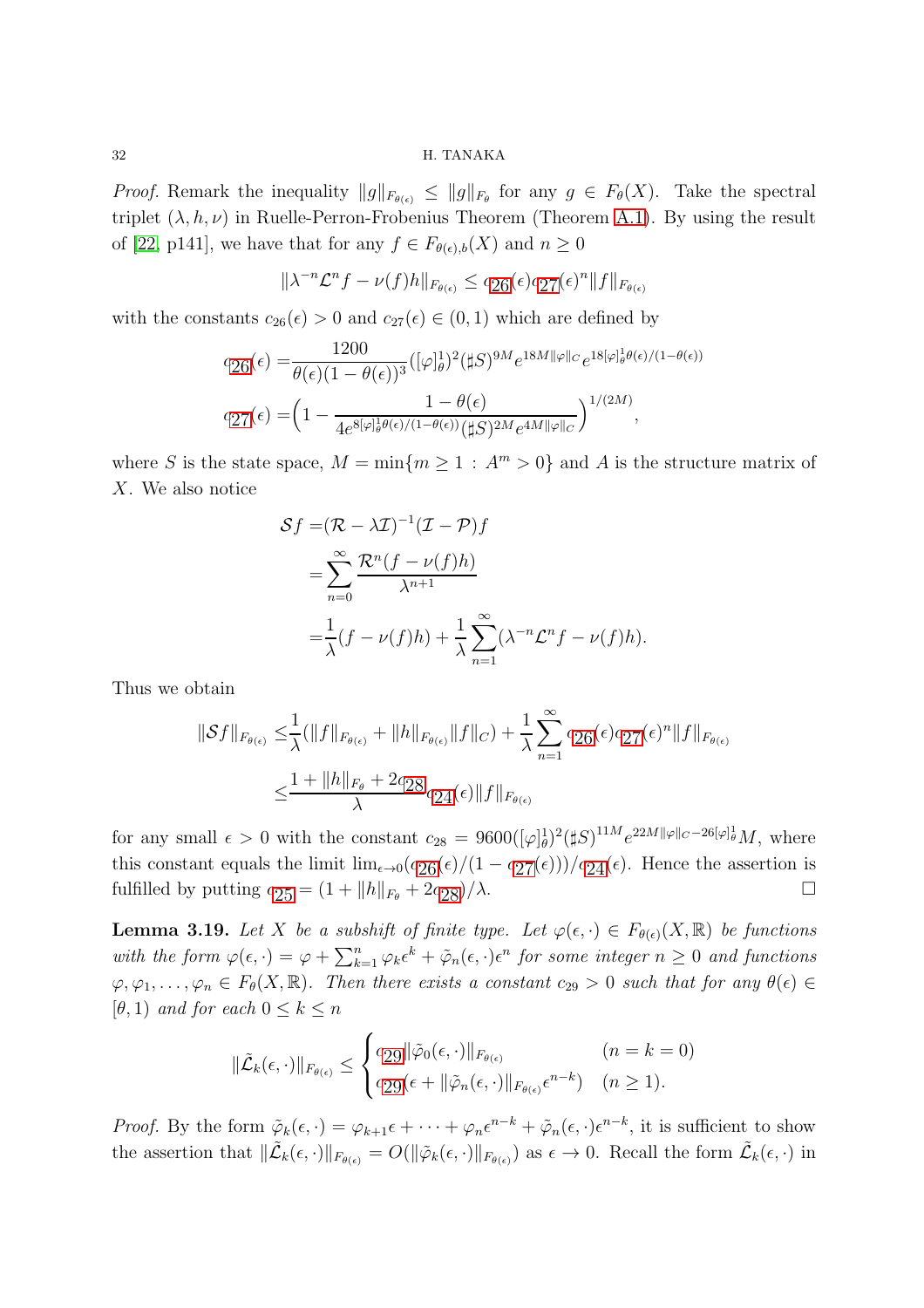$(3.2)$  with  $n := k$ . By virtue of the property that X is subshift of finite type, the operator  $\mathcal L$  becomes finite summation. Therefore we have the estimate

<span id="page-32-1"></span>(3.20)  $\|\tilde{\mathcal{L}}_k(\epsilon, \cdot)\|_C \leq \|\mathcal{L}1\|_C \|\tilde{F}_k(\epsilon, \cdot)\|_C, \qquad \|\tilde{F}_k(\epsilon, \cdot)\|_C \leq c_{30} \|\tilde{\varphi}_k(\epsilon, \cdot)\|_C$  $\|\tilde{\mathcal{L}}_k(\epsilon, \cdot)\|_C \leq \|\mathcal{L}1\|_C \|\tilde{F}_k(\epsilon, \cdot)\|_C, \qquad \|\tilde{F}_k(\epsilon, \cdot)\|_C \leq c_{30} \|\tilde{\varphi}_k(\epsilon, \cdot)\|_C$  $\|\tilde{\mathcal{L}}_k(\epsilon, \cdot)\|_C \leq \|\mathcal{L}1\|_C \|\tilde{F}_k(\epsilon, \cdot)\|_C, \qquad \|\tilde{F}_k(\epsilon, \cdot)\|_C \leq c_{30} \|\tilde{\varphi}_k(\epsilon, \cdot)\|_C$ 

for some constant  $c_{30} > 0$  together with the form  $\tilde{F}_k(\epsilon, \cdot)$  in [\(3.5\)](#page-19-3). On the other hand, the basic estimate

$$
[\mathcal{L}(Ff)]_{\theta(\epsilon)}^1 \leq ||\mathcal{L}1||_C \left(e^{[\varphi]_{\theta(\epsilon)}^1 \theta(\epsilon)^2} [\varphi]_{\theta(\epsilon)}^1 \theta(\epsilon) ||F||_C ||f||_C + \theta(\epsilon)[F]_{\theta(\epsilon)}^1 ||f||_C + ||F||_C [f]_{\theta(\epsilon)}^1 \theta(\epsilon)\right)
$$

for  $F, f \in F_{\theta(\epsilon)}(X)$  implies

<span id="page-32-2"></span>(3.21)

$$
[\tilde{\mathcal{L}}_k(\epsilon, f)]_{\theta(\epsilon)}^1 \leq \|\mathcal{L}1\|_{C} (e^{[\varphi]_{\theta}^1}[\varphi]_{\theta}^1 \|\tilde{F}_k(\epsilon, \cdot)\|_{C} \|f\|_{C} + [\tilde{F}_k(\epsilon, \cdot)]_{\theta(\epsilon)}^1 \|f\|_{C} + \|\tilde{F}_k(\epsilon, \cdot)\|_{C} [f]_{\theta(\epsilon)}^1)
$$

using the fact  $[\varphi]_{\theta(\epsilon)}^1 \leq [\varphi]_{\theta}^1$ . Hence  $\|\tilde{\mathcal{L}}_k(\epsilon,\cdot)\|_{F_{\theta(\epsilon)}} = O(\|\tilde{\varphi}_k(\epsilon,\cdot)\|_{F_{\theta(\epsilon)}})$  follows from the inequalities [\(3.20\)](#page-32-1), [\(3.21\)](#page-32-2) and the fact  $[\tilde{F}_k(\epsilon, \cdot)]_{\theta(\epsilon)}^1 = O(\|\tilde{\varphi}_k(\epsilon, \cdot)\|_{F_{\theta(\epsilon)}})$  $\Box$ 

(*Proof of Theorem [3.17](#page-30-0)*). We will check the condition of Theorem [3.3.](#page-20-0) Since  $\|\tilde{\varphi}_n(\epsilon, \cdot)\|_C$ vanishes as  $\epsilon \to 0$  by  $\|\tilde{\varphi}_n(\epsilon, \cdot)\|_{C} \le \|\tilde{\varphi}_n(\epsilon, \cdot)\|_{F_{\theta(\epsilon)}} \to 0$ , we see  $\|\tilde{\mathcal{L}}_n(\epsilon, \cdot)\|_{C} \to 0$ . Therefore,  $P(\varphi(\epsilon, \cdot))$  has n-order asymptotic expansion. On the other hand, for each  $0 \leq k \leq n-1$ , Lemma [3.19](#page-31-0) tells us that  $\|\tilde{\mathcal{L}}_k(\epsilon,\cdot)\|_{F_{\theta(\epsilon)}}$  is at least equal to  $O(\epsilon)$  for any small  $\epsilon > 0$ . In addition to the fact  $\|\mathcal{S}\|_{F_{\theta(\epsilon)}} = O(c_{24}(\epsilon))$  in Lemma [3.18](#page-30-1) and the assumption (B.1), we obtain

$$
\|\mathcal{S}\|_{F_{\theta(\epsilon)}}^{n-k+1} \|\tilde{\mathcal{L}}_k(\epsilon, \cdot)\|_{F_{\theta(\epsilon)}} = O(\epsilon^{-(n-k+1)/(n+2)})O(\epsilon)
$$
  
=  $O(\epsilon^{(k+1)/(n+2)}) = o(1)$ 

as  $\epsilon \to 0$ . Furthermore,

$$
\|\mathcal{S}\|_{F_{\theta(\epsilon)}} \|\tilde{\mathcal{L}}_n(\epsilon,\cdot)\|_{F_{\theta(\epsilon)}} = O(\epsilon^{-1/(n+2)})\epsilon + O(\epsilon^{-1/(n+2)})o(\epsilon^{1/(n+2)})
$$
  
=  $O(\epsilon^{(n+1)/(n+2)}) + o(1) = o(1).$ 

Consequently, we get  $\max_{0 \le k \le n} (||\mathcal{S}||_{F_{\theta(\epsilon)}})^{n-k+1} || \tilde{\mathcal{L}}_k(\epsilon, \cdot)||_{F_{\theta(\epsilon)}} \to 0$ . By virtue of Theorem [3.7,](#page-24-1) we see that the Gibbs measure  $\mu(\epsilon, f)$  for  $\varphi(\epsilon, \cdot)$  is asymptotically expanded for each  $f \in F_{\theta,b}(X)$ . Hence the proof is complete.

<span id="page-32-0"></span>3.5. Gouëzel and Liverani's abstract perturbation theory. In this section, we state the relationship between the abstract perturbation theory introduced by Gouezel and Liverani [\[6\]](#page-38-1) and our main results. We recall the conditions given in [\[6,](#page-38-1) Section 8]:

(GL.1) Banach spaces  $\mathcal{B}^0, \mathcal{B}^1, \ldots, \mathcal{B}^{n+1}$  satisfies  $\mathcal{B}^0 \supset \mathcal{B}^1 \supset \cdots \supset \mathcal{B}^{n+1}$  as linear subspaces.

(GL.2) An operator  $\mathcal{L}(\epsilon, \cdot)$  with a small parameter  $\epsilon \in I := [-\eta, \eta]$  satisfies that there exists constants  $c_{31}, c_{32} > 0$  such that for any  $\epsilon \in I$ ,  $f \in \mathcal{B}^0$  and  $n \geq 1$ ,  $\|\mathcal{L}(\epsilon, \cdot)^n f\|_{\mathcal{B}^0} \leq$  $c_{31}c_{32}^n\|f\|_{\mathcal{B}^0}.$  $c_{31}c_{32}^n\|f\|_{\mathcal{B}^0}.$  $c_{31}c_{32}^n\|f\|_{\mathcal{B}^0}.$  $c_{31}c_{32}^n\|f\|_{\mathcal{B}^0}.$  $c_{31}c_{32}^n\|f\|_{\mathcal{B}^0}.$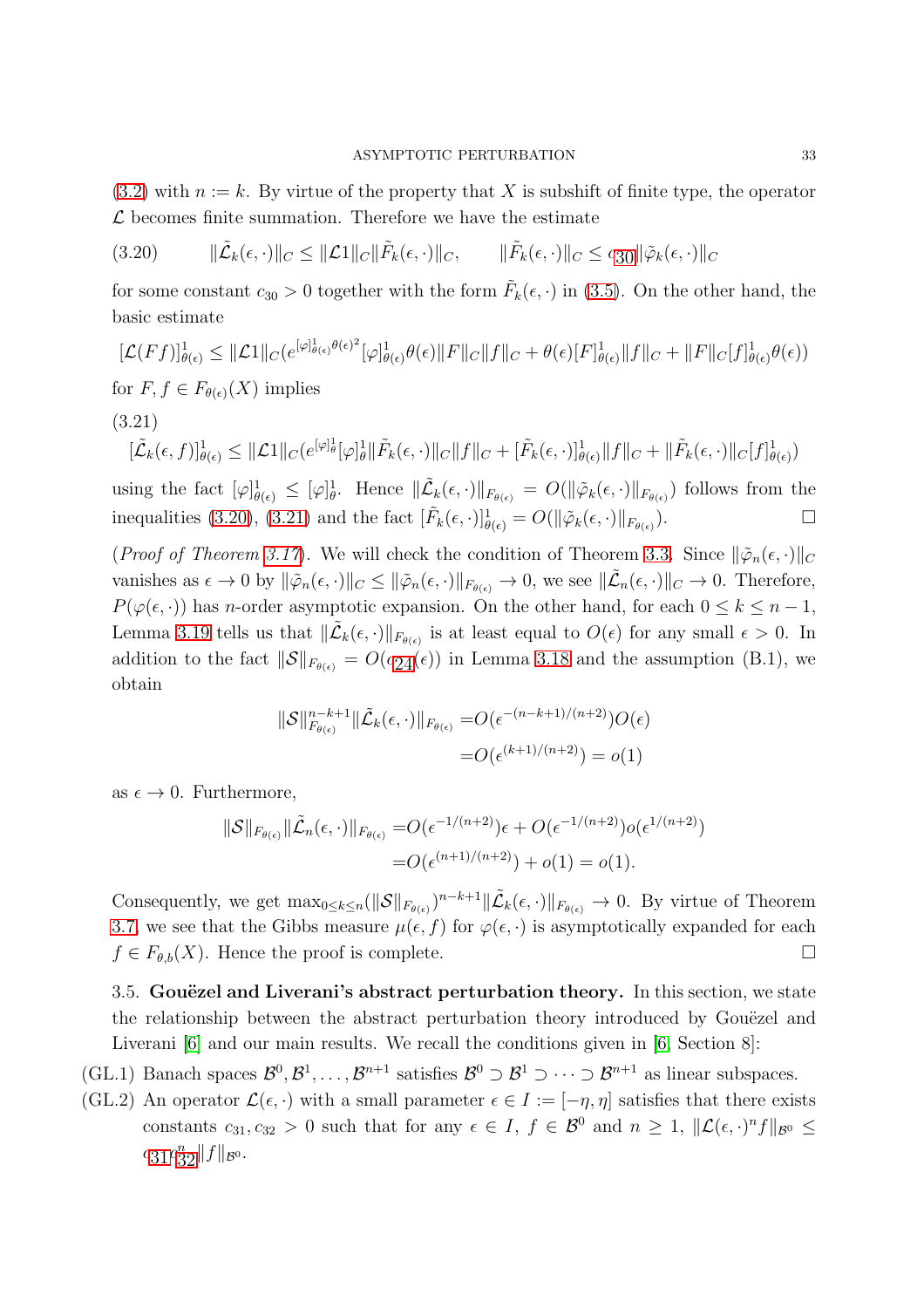- (GL.3) There exist  $c_{33} \in (0, c_{32})$  $c_{33} \in (0, c_{32})$  $c_{33} \in (0, c_{32})$  and  $c_{34} > 0$  such that for any  $\epsilon \in I$ ,  $f \in \mathcal{B}^1$  and  $n \ge 1$ ,  $\|\mathcal{L}(\epsilon, \cdot)^n f\|_{\mathcal{B}^1} \leq c_{31} c_{33}^n \|f\|_{\mathcal{B}^1} + c_{31} c_{32}^n \|f\|_{\mathcal{B}^0}.$  $\|\mathcal{L}(\epsilon, \cdot)^n f\|_{\mathcal{B}^1} \leq c_{31} c_{33}^n \|f\|_{\mathcal{B}^1} + c_{31} c_{32}^n \|f\|_{\mathcal{B}^0}.$  $\|\mathcal{L}(\epsilon, \cdot)^n f\|_{\mathcal{B}^1} \leq c_{31} c_{33}^n \|f\|_{\mathcal{B}^1} + c_{31} c_{32}^n \|f\|_{\mathcal{B}^0}.$  $\|\mathcal{L}(\epsilon, \cdot)^n f\|_{\mathcal{B}^1} \leq c_{31} c_{33}^n \|f\|_{\mathcal{B}^1} + c_{31} c_{32}^n \|f\|_{\mathcal{B}^0}.$  $\|\mathcal{L}(\epsilon, \cdot)^n f\|_{\mathcal{B}^1} \leq c_{31} c_{33}^n \|f\|_{\mathcal{B}^1} + c_{31} c_{32}^n \|f\|_{\mathcal{B}^0}.$  $\|\mathcal{L}(\epsilon, \cdot)^n f\|_{\mathcal{B}^1} \leq c_{31} c_{33}^n \|f\|_{\mathcal{B}^1} + c_{31} c_{32}^n \|f\|_{\mathcal{B}^0}.$  $\|\mathcal{L}(\epsilon, \cdot)^n f\|_{\mathcal{B}^1} \leq c_{31} c_{33}^n \|f\|_{\mathcal{B}^1} + c_{31} c_{32}^n \|f\|_{\mathcal{B}^0}.$
- (GL.4) For each  $j = 1, ..., n$  and  $i = j, j + 1, ..., n + 1, \mathcal{L}_j$  is a bounded linear operator from  $\mathcal{B}^i$  to  $\mathcal{B}^{i-j}$ .
- (GL.5) Letting  $\Delta_j(\epsilon, \cdot) := \mathcal{L}(\epsilon, \cdot) \sum_{i=0}^{j-1} \mathcal{L}_i \epsilon^i$ , there exists a constant  $c_{35} > 0$  such that for any  $\epsilon \in I$ ,  $0 \le j \le n + 1$  and  $i = j, j + 1, ..., n + 1$ ,  $\|\Delta_j(\epsilon, \cdot)\|_{\mathcal{B}^i \to \mathcal{B}^{i-j}} \le c_{35} \epsilon^j$  $\|\Delta_j(\epsilon, \cdot)\|_{\mathcal{B}^i \to \mathcal{B}^{i-j}} \le c_{35} \epsilon^j$  $\|\Delta_j(\epsilon, \cdot)\|_{\mathcal{B}^i \to \mathcal{B}^{i-j}} \le c_{35} \epsilon^j$ .

For  $\rho \in (c_{33}, c_{32})$  $\rho \in (c_{33}, c_{32})$  $\rho \in (c_{33}, c_{32})$  $\rho \in (c_{33}, c_{32})$  $\rho \in (c_{33}, c_{32})$  and  $\delta > 0$ , put  $V_{\delta,\rho} = \{z \in \mathbb{C} : |z| \ge \rho \text{ and } \text{dist}(z, \sigma(\mathcal{L}_0 : \mathcal{B}^i \to \mathcal{B}^i)) \ge$ δ for all  $1 \leq i \leq s$ , where  $\sigma(\mathcal{L}_0)$  denotes the spectrum of  $\mathcal{L}_0$ . Under these conditions  $(GL.1)-(GL.5)$ , the asymptotic expansion of the resolvent  $(z\mathcal{I}-\mathcal{L}(\epsilon, \cdot))^{-1} : \mathcal{B}^{n+1} \to \mathcal{B}^0$  for  $z \in V_{\delta,\rho}$  was explicit given [\[6,](#page-38-1) Theorem 8.1] replacing by  $n = s - 1$ ,  $\epsilon = t$  and  $\mathcal{L}(\epsilon, \cdot) = \mathcal{L}_t$ . In particular, the perturbed eigenvalue  $\lambda(\epsilon)$  of an isolated simple eigenvalue of  $\mathcal{L}_0$  and the corresponding eigenprojection  $\mathcal{P}(\epsilon, \cdot)$  (eigenvector) are of class  $C^n$ . Therefore, roughly speaking, the main difference between the perturbation result of [\[6\]](#page-38-1) and our main result is whether to get a higher-order derivative or get an asymptotic expansion at  $\epsilon = 0$ .

Now we will show that if the conditions  $(GL.1)-(GL.5)$  and the two conditions  $(A.1)(A.2)$ below are satisfied, then we have the conditions (I)-(III), the conditions in Theorem [2.8](#page-11-1) and the conditions in Theorem [2.10.](#page-12-0) We give an additional condition for the unperturbed operator  $\mathcal{L}_0$ :

(A.1) There is a nonzero isolated simple eigenvalue  $\lambda \in \mathbb{C}$  of  $\mathcal{L}_0 : \mathcal{B}^i \to \mathcal{B}^i$  for all  $1 \leq i \leq$  $n+1$ .

Under this condition, there exist two operators  $P_0$  and  $\mathcal{R}_0$  acting on  $\mathcal{B}^{n+1}$  such that  $P_0\mathcal{R}_0 = \mathcal{R}_0P_0 = \mathcal{O}, \mathcal{L}_0 = \lambda P_0 + \mathcal{R}_0, P_0$  is a projection onto the one-dimensional eigenspace of  $\lambda$ , and the spectrum of  $\mathcal{R}_0$  does not intersect with small open ball in  $\mathbb C$  at the center  $\lambda$ . Choose any  $h_0 \in \mathcal{B}^{n+1}$  so that  $\mathcal{P}_0 h_0 \neq 0$  and let  $h = \mathcal{P}_0 h_0 / ||\mathcal{P}_0 h_0||_{\mathcal{B}^{n+1}}$ . Then  $\mathcal{L}_0 h = \lambda h$ . Since  $\mathcal{B}^1 \supset \mathcal{B}^{n+1}$  and h is not zero, we see that h is the corresponding eigenfunction of the eigenvalue  $\lambda$  of  $\mathcal{L}_0$ :  $\mathcal{B}^1 \to \mathcal{B}^1$ . Since  $\lambda$  is simple, for any  $f \in \mathcal{B}^1$ , there exists a unique number  $\nu(f) \in \mathbb{C}$  such that the projection  $\mathcal{P}_{0,1} : \mathcal{B}^1 \to \mathcal{B}^1$  onto the eigenspace of  $\lambda$  has the form  $\mathcal{P}_{0,1}(f) = \nu(f)h$ . Then  $\nu$  is a bounded linear functional from  $\mathcal{B}^1$  to  $\mathbb C$  with  $\|\nu\|_{\mathcal{B}^1\to\mathbb{C}} \leq \|\mathcal{P}_{0,1}\|_{\mathcal{B}^1}$  and  $\nu(h) = 1$ . In summary,  $(\lambda, h, \nu) \in \mathbb{C} \times \mathcal{B}^{n+1} \times (\mathcal{B}^1)^*$  satisfies

<span id="page-33-0"></span>(3.22) 
$$
\mathcal{L}_0 h = \lambda h, \ \mathcal{L}_0^* \nu = \lambda \nu, \ \nu(h) = 1, \ \|h\|_{\mathcal{B}^{n+1}} = 1.
$$

We give the eigenvalue  $\lambda(\epsilon)$  and the corresponding eigenprojection  $\mathcal{P}(\epsilon, \cdot) : \mathcal{B}^{n+1} \to \mathcal{B}^{n+1}$ for  $\mathcal{L}(\epsilon, \cdot)$  such that  $\lambda(\epsilon) \to \lambda$  and  $\|\mathcal{P}(\epsilon, \cdot) - \mathcal{P}_0\|_{\mathcal{B}^{n+1}\to\mathcal{B}^0} \to 0$  as  $\epsilon \to 0$ . By a similar argument above, we get a triplet  $(\lambda(\epsilon), h(\epsilon, \cdot), \nu(\epsilon, \cdot)) \in \mathbb{C} \times \mathcal{B}^{n+1} \times (\mathcal{B}^1)^*$  satisfying (3.23)

<span id="page-33-1"></span> $\mathcal{L}(\epsilon, h(\epsilon, \cdot)) = \lambda(\epsilon)h(\epsilon, \cdot), \ \mathcal{L}(\epsilon, \cdot)^*\nu(\epsilon, \cdot) = \lambda(\epsilon)\nu(\epsilon, \cdot), \ \nu(\epsilon, h(\epsilon, \cdot)) = 1, \ \|h(\epsilon, \cdot)\|_{\mathcal{B}^{n+1}} = 1$ 

for each  $\epsilon$ . In addition to the above condition  $(A.1)$ , we introduce the following condition: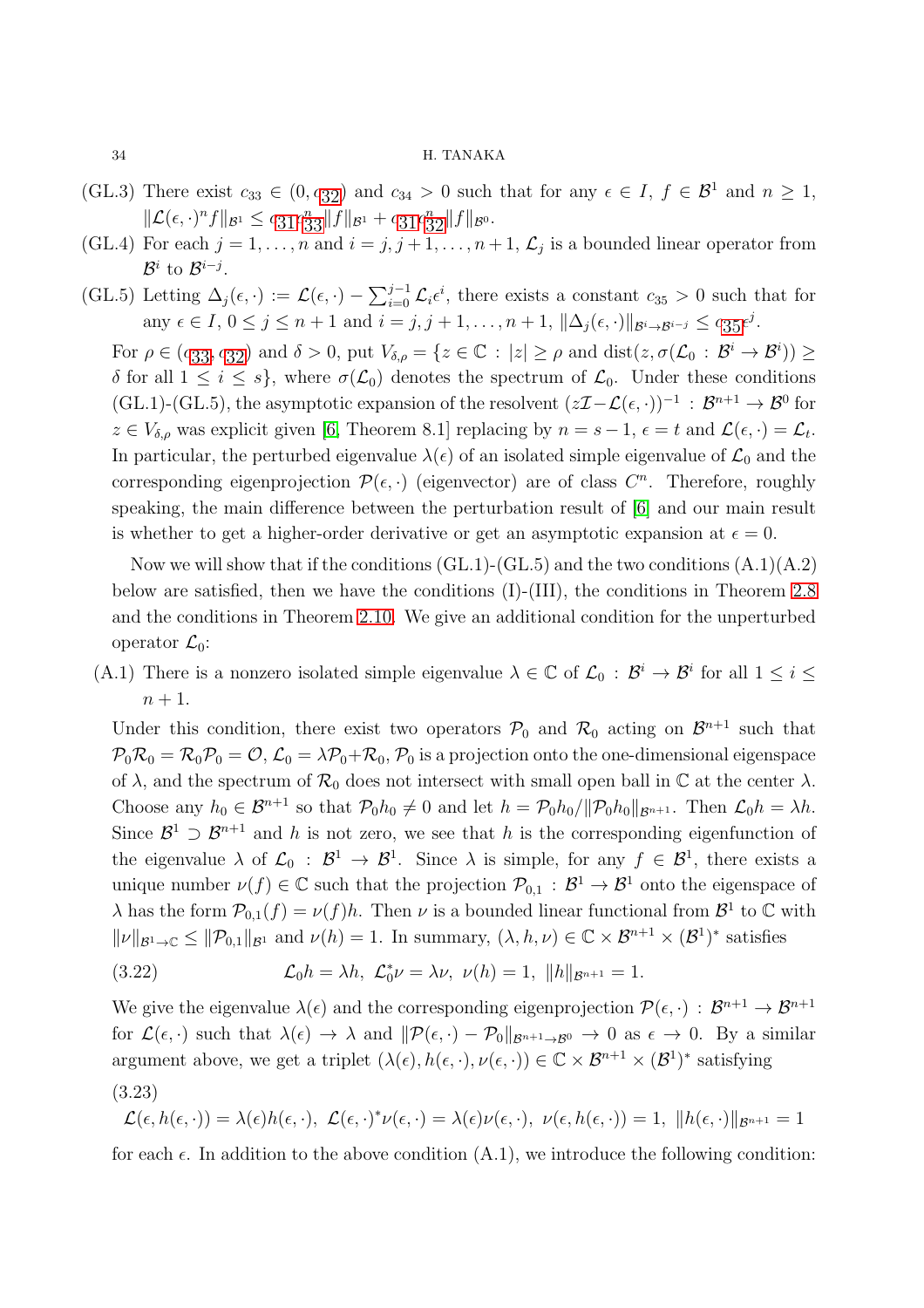(A.2) The eigenvectors  $\nu$  and  $\nu(\epsilon, \cdot)$  given in [\(3.22\)](#page-33-0) and [\(3.23\)](#page-33-1) are extended to bounded linear functionals on  $\mathcal{B}^0$ , and satisfy that  $\mathcal{L}^*\nu = \lambda \nu$ ,  $\mathcal{L}(\epsilon, \cdot)^*\nu(\epsilon, \cdot) = \lambda(\epsilon)\nu(\epsilon, \cdot)$  and  $\limsup_{\epsilon \to 0} ||\nu(\epsilon, \cdot)||_{\mathcal{B}^0 \to \mathbb{C}} < \infty.$ 

Then we obtain the following:

<span id="page-34-0"></span>**Theorem 3.20.** Assume that  $(GL.1)-(GL.5)$  and  $(A.1)(A.2)$  are satisfied. Then the conditions  $(I)$ - $(IV)$ , the conditions in Theorem [2.8](#page-11-1) and the conditions in Theorem [2.10](#page-12-0) are all fulfilled.

Proof. The conditions (GL.4) and (GL.5) yield the condition (I). In particular, the property that  $\mathcal{L}_0$  is a linear operator acting on  $\mathcal{B}^i$  for all  $0 \leq i \leq n+1$  is guaranteed from (GL.5) letting  $j = 0$  and  $\epsilon = 0$ . The conditions (II) follows immediately from (A.1). To check the validity of (III) and (IV), we show  $\nu(\epsilon, h) \to 1$  and  $\nu(h(\epsilon, \cdot)) \to 1$  as  $\epsilon \to 0$ . By  $\|\mathcal{P}(\epsilon, \cdot) - \mathcal{P}_0\|_{\mathcal{B}^{n+1}\to\mathcal{B}^0} \to 0$ , we have  $\|\mathcal{P}(\epsilon, h) - h\|_{\mathcal{B}^0} \to 0$ . Furthermore, By

$$
|\nu(h(\epsilon,\cdot))\nu(\epsilon,h)-1|=|\nu(\mathcal{P}(\epsilon,h))-\nu(h)|\leq ||\nu||_{\mathcal{B}^0\to\mathbb{K}}||\mathcal{P}(\epsilon,h)-h||_{\mathcal{B}^0}\to 0,
$$

 $|\nu(h(\epsilon, \cdot))| \leq ||\nu||_{\mathcal{B}^0 \to \mathbb{K}} < \infty$  and  $|\nu(\epsilon, h)| \leq \sup_{\epsilon > 0} ||\mathcal{P}(\epsilon, \cdot)||_{\mathcal{B}^{n+1} \to \mathcal{B}^0} ||h||_{\mathcal{B}^{n+1}} < \infty$ , we get  $\nu(h(\epsilon, \cdot)) \to 1$  and  $\nu(\epsilon, h) \to 1$ . Therefore the conditions (III) and (IV) are valid.

Next we will check the conditions of Theorem [2.8](#page-11-1) and of Theorem [2.10.](#page-12-0) The boundedness of  $\|\kappa(\epsilon, \cdot)\|_{\mathcal{B}^0\to\mathbb{K}}$  is yielded by the assumption  $\|\nu(\epsilon, \cdot)\|_{\mathcal{B}^0\to\mathbb{K}}$  in  $(A.2)$  and  $\nu(\epsilon, h) \to 1$ . Moreover, remark the equation  $\Delta_j(\epsilon, \cdot) = \tilde{L}_{j-1}(\epsilon, \cdot) \epsilon^{j-1} = \mathcal{L}_j \epsilon^j + \tilde{L}_j(\epsilon, \cdot) \epsilon^j$ . Then (GL.5) says that

<span id="page-34-4"></span>(3.24)  $\|\tilde{\mathcal{L}}_{j-1}(\epsilon, \cdot)\|_{\mathcal{B}^i \to \mathcal{B}^{i-j}} \leq c_{36}\epsilon \quad (1 \leq j \leq n+1 \text{ and } j \leq i \leq n+1)$  $\|\tilde{\mathcal{L}}_{j-1}(\epsilon, \cdot)\|_{\mathcal{B}^i \to \mathcal{B}^{i-j}} \leq c_{36}\epsilon \quad (1 \leq j \leq n+1 \text{ and } j \leq i \leq n+1)$  $\|\tilde{\mathcal{L}}_{j-1}(\epsilon, \cdot)\|_{\mathcal{B}^i \to \mathcal{B}^{i-j}} \leq c_{36}\epsilon \quad (1 \leq j \leq n+1 \text{ and } j \leq i \leq n+1)$ 

<span id="page-34-2"></span>
$$
(3.25) \qquad \|\tilde{\mathcal{L}}_j(\epsilon,\cdot)\|_{\mathcal{B}^i\to\mathcal{B}^{i-j}} \le \|\mathcal{L}_j\|_{\mathcal{B}^i\to\mathcal{B}^{i-j}} + c_{35} \quad (1 \le j \le n+1 \text{ and } j \le i \le n+1)
$$

<span id="page-34-1"></span>
$$
(3.26) \qquad \|\mathcal{L}(\epsilon,\cdot)\|_{\mathcal{B}^i \to \mathcal{B}^i} \le c_{37} \quad (0 \le i \le n+1)
$$

for some constants  $c_{36}, c_{37} > 0$ . In particular,  $\|\tilde{\mathcal{L}}_j(\epsilon, \cdot)\|_{\mathcal{B}^{j+1}\to\mathcal{B}^0} \to 0$  for each  $0 \leq j \leq n$ . Thus the conditions of Theorem [2.8](#page-11-1) and Theorem [2.10](#page-12-0) are fulfilled.

Finally we check the conditions of Theorem [2.14.](#page-14-0) The condition (a) of this theorem is clear. We will check the condition (b). The boundedness of  $\nu$ ,  $\mathcal{L}_j$  and  $\tilde{\mathcal{L}}_j(\epsilon, \cdot)$  immediately follow from (A.1), (GL.4) and [\(3.25\)](#page-34-2), respectively. To prove the boundedness of  $g(\epsilon, \cdot)$ , we recall the form  $g(\epsilon, \cdot) = h + \tilde{g}(\epsilon, \cdot)$  with  $\tilde{g}_0(\epsilon, \cdot) = \tilde{\lambda}_0(\epsilon) \mathcal{S} g(\epsilon, \cdot) - \mathcal{S} \tilde{\mathcal{L}}_0(\epsilon, g(\epsilon, \cdot))$  in [\(2.23\)](#page-9-0). Observe that  $||g(\epsilon, \cdot)||_{\mathcal{B}^{n+1}} = 1/\nu(g(\epsilon, \cdot))$  is bounded uniformly  $\epsilon > 0$ . Furthermore, we have that for  $i = 0, 1, \ldots, n$ 

<span id="page-34-3"></span>
$$
(3.27) \quad |||g(\epsilon,\cdot)||_{\mathcal{B}^{i}} - ||h||_{\mathcal{B}^{i}}| \le ||\tilde{g}_{0}(\epsilon,\cdot)||_{\mathcal{B}^{i}} \le ||\mathcal{S}||_{\mathcal{B}^{i}}(|\tilde{\lambda}_{0}(\epsilon)|||g(\epsilon,\cdot)||_{\mathcal{B}^{i}} + c_{36}\epsilon||g(\epsilon,\cdot)||_{\mathcal{B}^{i+1}}).
$$

If  $i = n$  then the above inequality means  $\sup_{\epsilon > 0} ||g(\epsilon, \cdot)||_{\mathcal{B}^n} < +\infty$ . Indeed, if we suppose  $||g(\epsilon, \cdot)||_{\mathcal{B}^n} \to +\infty$  as  $\epsilon \to 0$ , then the inequality yields  $|1-||h||_{\mathcal{B}^n}/||g(\epsilon, \cdot)||_{\mathcal{B}^n}| \leq ||\mathcal{S}||_{\mathcal{B}^n}o(1)$ .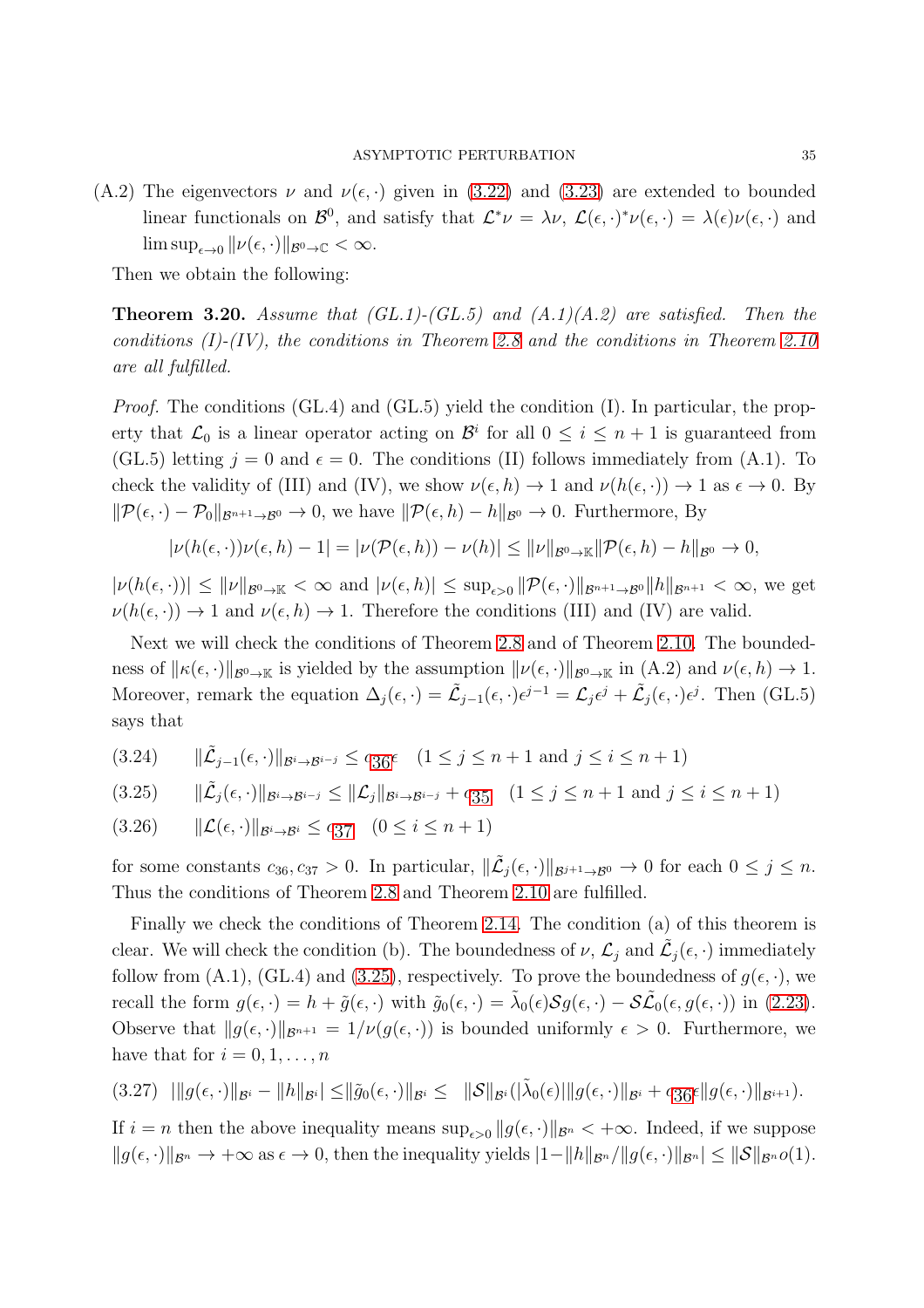This contradicts with  $1 \neq 0$ . Thus  $g(\epsilon, \cdot)$  is bounded in  $\mathcal{B}^n$ . By using repeatedly [\(3.27\)](#page-34-3) for  $i = n - 1, n - 2, \ldots, 0$ , we obtain  $\sup_{\epsilon > 0} ||g(\epsilon, \cdot)||_{\mathcal{B}^i} < +\infty$  for any  $i = 0, 1, \ldots, n$ .

Since  $\lambda$  is in the resolvent of  $\mathcal{R}$  :  $\mathcal{B}^i \to \mathcal{B}^i$  for  $i = 1, 2, ..., n + 1$ , the resolvent  $\mathcal{R}_{\lambda}$  is bounded on  $\mathcal{B}^i$ . We see

k(L(ǫ, ·) − λI) <sup>−</sup><sup>1</sup> − RλkB1→B<sup>0</sup> <sup>≤</sup> <sup>c</sup>[38](#page-35-2)<sup>ǫ</sup> η (3.28)

<span id="page-35-2"></span>(3.29) 
$$
\|(\mathcal{L}(\epsilon, \cdot) - \lambda \mathcal{I})^{-1} f\|_{\mathcal{B}^{0}} \leq c_{39} \tau(\epsilon)^{\eta} \|f\|_{\mathcal{B}^{1}} + \tau(\epsilon)^{-\eta} c_{40} \|f\|_{\mathcal{B}^{0}}
$$

for any small  $\epsilon > 0$  and  $f \in \mathcal{B}^1$  for some constants  $c_{38}, \eta, c_{39}, c_{40} > 0$ , where the former follows from a result of  $[6,$  Theorem 8.1 $]$  (or  $[8]$ ) and the later is obtained by the estimate [\[8,](#page-38-3) p.149, l.2] with  $\tau(\epsilon) := \|\tilde{\mathcal{L}}_0(\epsilon, \cdot)\|_{\mathcal{B}^1 \to \mathcal{B}^0}$ . These mean  $\|\mathcal{R}_\lambda\|_{\mathcal{B}^1 \to \mathcal{B}^0} < \infty$  in particular. To end the checking of the condition (b), we show that  $\mathcal{R}_{\lambda} : \mathcal{B}^1 \to \mathcal{B}^0$  is weak bounded. Choose any  $\epsilon_0 > 0$  and take  $\epsilon > 0$  so that  $c_{39}\eta(\epsilon) + c_{38}\epsilon^{\eta} \le \epsilon_0$  $c_{39}\eta(\epsilon) + c_{38}\epsilon^{\eta} \le \epsilon_0$  $c_{39}\eta(\epsilon) + c_{38}\epsilon^{\eta} \le \epsilon_0$  $c_{39}\eta(\epsilon) + c_{38}\epsilon^{\eta} \le \epsilon_0$  $c_{39}\eta(\epsilon) + c_{38}\epsilon^{\eta} \le \epsilon_0$ . Then [\(3.29\)](#page-35-2) implies that for any  $f \in \mathcal{B}^1$ 

$$
\|\mathcal{R}_{\lambda}f\|_{\mathcal{B}^{0}} \leq \|(\mathcal{L}(\epsilon, \cdot) - \lambda \mathcal{I})^{-1}f - \mathcal{R}_{\lambda}f\|_{\mathcal{B}^{0}} + \|(\mathcal{L}(\epsilon, \cdot) - \lambda \mathcal{I})^{-1}f\|_{\mathcal{B}^{0}} \leq \tau(\epsilon)^{-\eta}c_{40}\|f\|_{\mathcal{B}^{0}} + \epsilon_{0}\|f\|_{\mathcal{B}^{1}}.
$$

This says that  $\mathcal{R}_{\lambda}: \mathcal{B}^1 \to \mathcal{B}^0$  is weak bounded. Thus the condition (b) is valid. Finally, the condition (c) is yielded by [\(3.24\)](#page-34-4). Consequently all conditions of Theorem [2.10](#page-12-0) are fulfilled. Hence the proof is complete.

Remark 3.21. The conditions (GL.2)(GL.3) are not necessary to obtain the asymptotic expansions of  $\lambda(\epsilon), \nu(\epsilon, \cdot)$  under the conditions  $(A.1)(A.2)$ . On the other hand, To get the expansion of the eigenfunction  $h(\epsilon, \cdot)$ , the conditions (GL.2)(GL.3) are used implicitly.

**Remark 3.22.** Let X be d-dimensional  $C^{\infty}$  compact connected Riemannian manifold,  $T_0 \in C^{r+1}(X,X)$  a transitive Anosov map with  $r > 1$ , and  $t \mapsto T_t \in C([0,1], C^{r+1}(X,X))$ perturbed Anosov maps. By virtue of this Theorem under suitable Banach spaces  $\mathcal{B}^0, \cdots, \mathcal{B}^s$ (see [\[6,](#page-38-1) Section 9]), the Sinai-Ruelle-Bowen (SRB) measure  $\mu(t, \cdot)$  for  $T_t$  has the asymptotic expansion with the coefficients and the remainder such as  $(2.17)(2.19)$  $(2.17)(2.19)$  (see also [\[6,](#page-38-1) Theorem 2.8]). In fact, the measure  $\mu(t, \cdot)$  is the corresponding eigenfunction of the simple eigenvalue 1 of a transfer operator acting on  $\mathcal{B}^0$  for  $T_t$  (see also [\[6,](#page-38-1) Theorem 2.3]).

# <span id="page-35-0"></span>Appendix A. Thermodynamic formalism and Ruelle operators

In this section, we recall the notions topological Markov shift and thermodynamic formalism treated in [\[11,](#page-38-7) [17,](#page-38-12) [18\]](#page-39-5) which are used in our applications.

Let S be a countable set with distinct topology and  $A = (A(ij))_{S \times S}$  a zero-one matrix. Consider the set

<span id="page-35-1"></span>(A.1) 
$$
X = \{ \omega = \omega_0 \omega_1 \cdots \in \prod_{n=0}^{\infty} S : A(\omega_k \omega_{k+1}) = 1 \text{ for any } k \ge 0 \}
$$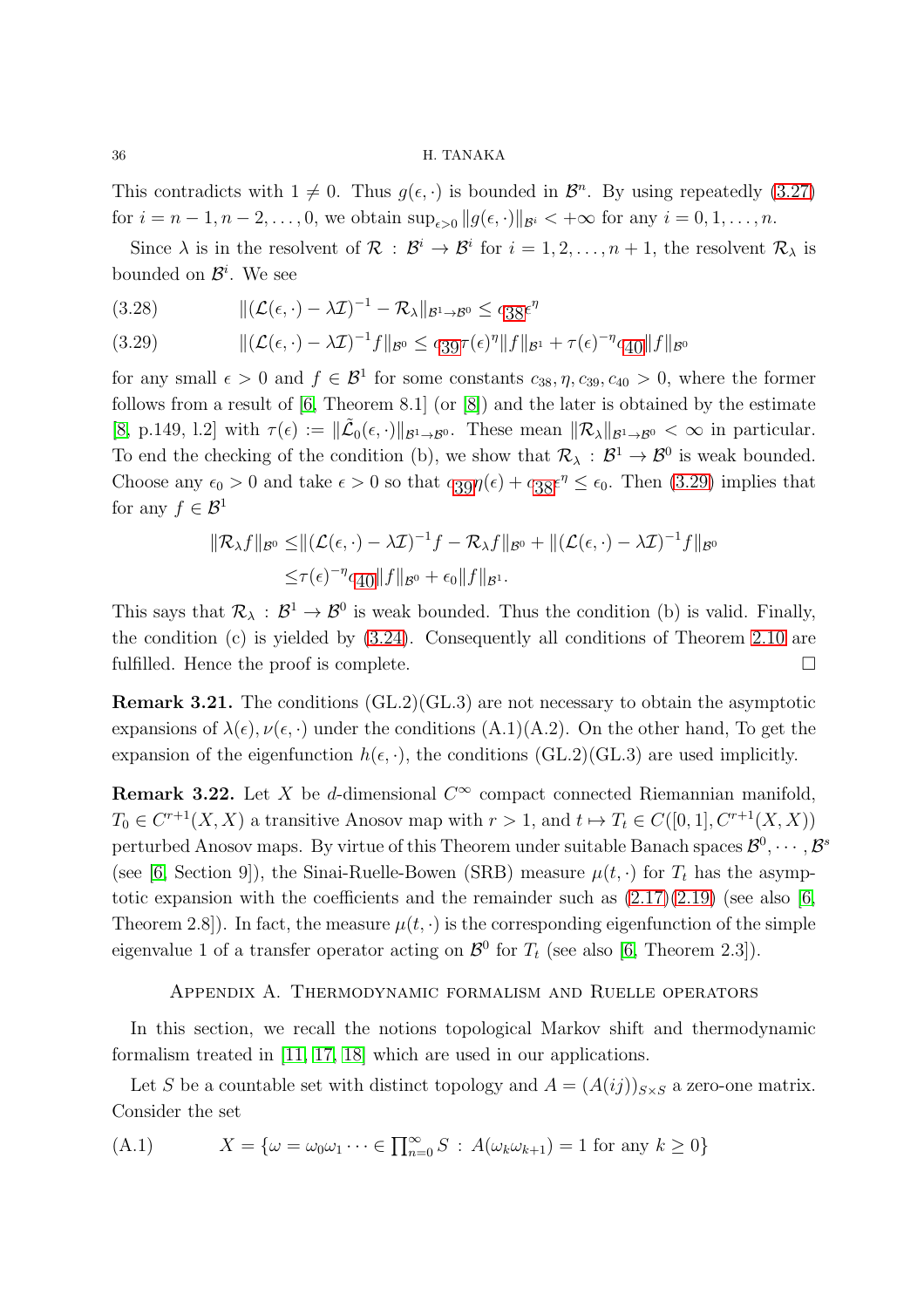endowed with product topology induced by the discrete topology on S, and endowed with the shift transformation  $\sigma : X \to X$  is defined by  $({\sigma} \omega)_n = {\omega}_{n+1}$  for any  $n \geq 0$ . This is called a topological Markov shift (or countable Markov shift) with state space S and with transition zero-one matrix A. In what follows, we assume  $X \neq \emptyset$ . An element  $\omega$ of X denotes  $\omega = \omega_0 \omega_1 \omega_2 \cdots$  with  $\omega_0, \omega_1, \omega_2, \cdots \in S$ . Word  $w = w_1 w_2 \ldots w_n \in S^n$  is admissible if  $A(w_1w_2) = A(w_2w_3) = \cdots = A(w_{n-1}w_n) = 1$ . For admissible word  $w \in S^n$ , cylinder set is defined by  $[w] := \{ \omega \in X : \omega_0 \cdots \omega_{n-1} = w \}.$  The transition matrix A is finitely irreducible if there exists a finite subset  $F \subset \bigcup_{n=1}^{\infty} S^n$  such that for any  $a, b \in S$ , there is  $w \in F$  so that  $a \cdot w \cdot b$  is admissible, where  $a \cdot w$  is the concatenation of a and w. The matrix A is called *finitely primitive* if there exists a finite subset  $F \subset S^N$  with an integer  $N \ge 1$  so that for any  $a, b \in S$ ,  $a \cdot w \cdot b$  is admissible for some  $w \in F$  (see [\[11\]](#page-38-7) for definition). Note that finitely primitively implies finitely irreducibility. The matrix A has the big images and pre-images (BIP) property if there is a finite set  $S_0 = \{a_1, \dots, a_N\}$ of S such that for any  $b \in S$ , there exist  $1 \leq i, j \leq N$  such that  $A(a_i b) = A(ba_j) = 1$ . It is known that the matrix  $A$  is finitely irreducible if and only if  $A$  is irreducible and fills the BIP property. Similarity, the matrix  $A$  is finitely primitive if and only if  $X$  is topologically mixing and A has the BIP property.

For  $\theta \in (0,1)$ , a metric  $d_{\theta}: X \times X \to \mathbb{R}$  is defined by  $d_{\theta}(\omega, \nu) = \theta^{\min\{n \geq 0 : \omega_n \neq \nu_n\}}$  if  $\omega \neq v$  and  $d_{\theta}(\omega, v) = 0$  if  $\omega = v$ . Then the metric topology induced by  $d_{\theta}$  coincides with the product topology induced by the discrete topology on S. Remark that  $(X, d_{\theta})$  is a complete and separable metric space. Note also that if  $\{a \in S : [a] \neq \emptyset\}$  is an infinite set, then  $X$  is not compact.

Next we introduce some function spaces and the notion of thermodynamic formalism [\[11,](#page-38-7) [19\]](#page-39-6). Put  $\mathbb{K} = \mathbb{R}$  or  $\mathbb{C}$ . For integer  $n \geq 1$  and function  $f : X \to \mathbb{K}$ , we let

$$
[f]_{\theta}^n := \sup_{w \in S^n : [w] \neq \emptyset} \sup \{ \frac{|f(\omega) - f(v)|}{d_{\theta}(\omega, v)} : \omega, v \in [w], \ \omega \neq v \}.
$$

Note the inclusion  $[f]_{\theta}^{n+1} \leq [f]_{\theta}^n$ . A function  $f : X \to \mathbb{K}$  is  $\theta$ -locally Lipschitz continuous if  $[f]_\theta^1 < \infty$ . A function  $f: X \to \mathbb{K}$  is called a *locally Hölder continuous* function if f is a θ-locally Lipschitz continuous for some  $\theta \in (0,1)$ . We set  $C(X,\mathbb{K}) = \{f : X \to \mathbb{K} :$ continuous functions},  $C_b(X, \mathbb{K}) = \{f \in C(X, \mathbb{K}) : ||f||_C < \infty\}$ ,  $F_\theta(X, \mathbb{K}) = \{f : X \to$  $\mathbb{K} : \theta$ -locally Lipschitz continuous }, and  $F_{\theta,b}(X,\mathbb{K}) = \{f \in F_{\theta}(X,\mathbb{K}) : ||f||_C < \infty\}$  with

$$
||f||_{F_{\theta}} := ||f||_{C} + [f]_{\theta}^{1}
$$
 and  $||f||_{C} := \sup_{\omega \in X} |f(\omega)|$ .

Then the normed spaces  $(C_b(X, K), \| \cdot \|_C)$  and  $(F_{\theta,b}(X, K), \| \cdot \|_{F_{\theta}})$  are Banach spaces. Remark the inclusion  $F_{\theta}(X,\mathbb{K}) \subset F_{\theta}(X,\mathbb{K})$  for  $\theta < \theta'$ . The symbol K may be omitted from these definitions when  $\mathbb{K} = \mathbb{C}$ . For function  $\varphi : X \to \mathbb{R}$ , the topological pressure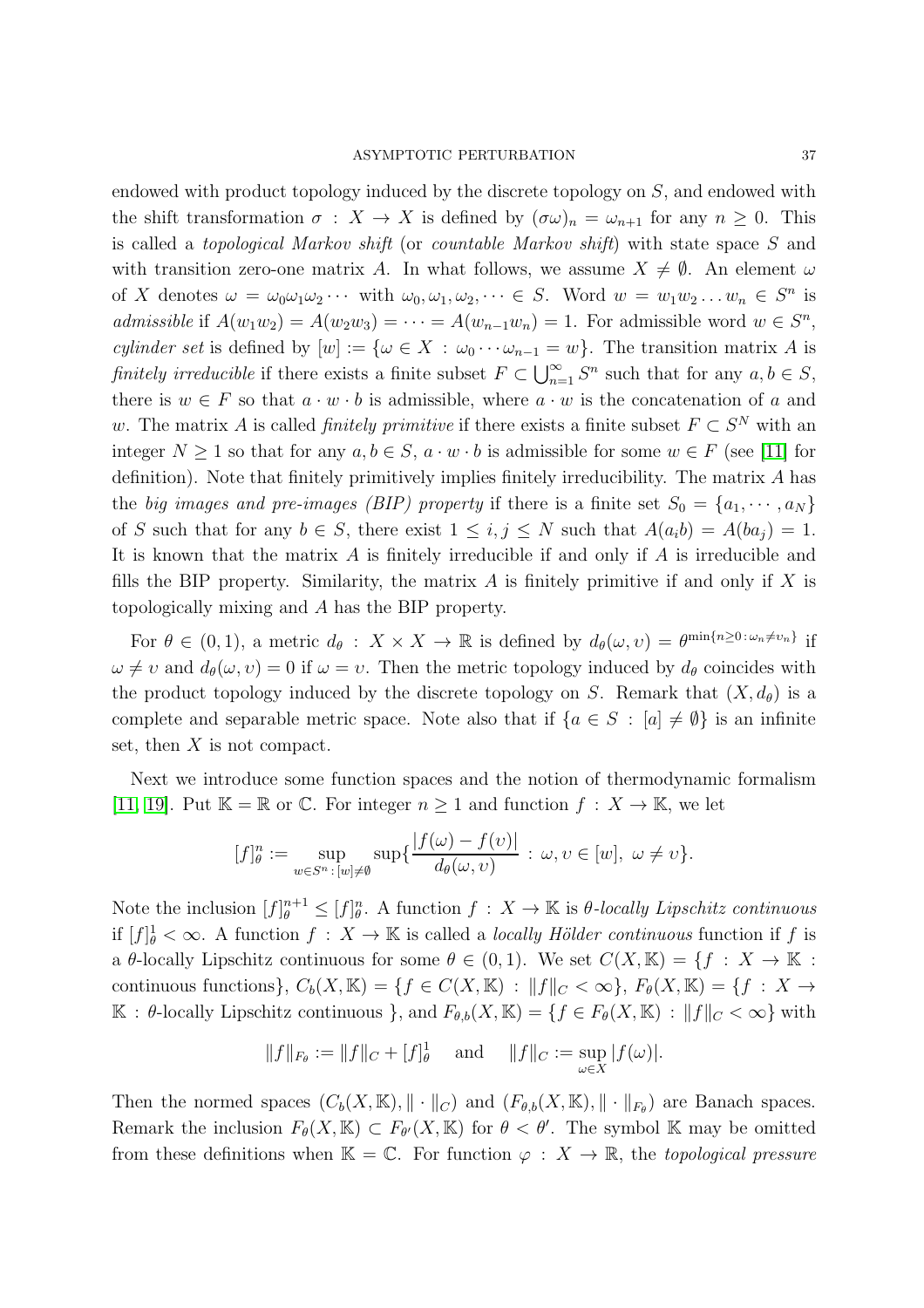$P(\varphi)$  of  $\varphi$  is given by

<span id="page-37-1"></span>(A.2) 
$$
P(\varphi) = \lim_{n \to \infty} \frac{1}{n} \log \sum_{w \in S^n : [w] \neq \emptyset} \exp(\sup_{\omega \in [w]} \sum_{k=0}^{n-1} \varphi(\sigma^k \omega))
$$

if it exists [\[11\]](#page-38-7). If the transition matrix of X is finitely irreducible and  $\varphi$  is in  $F_{\theta}(X,\mathbb{R})$ with  $P(\varphi) < \infty$ , then  $P(\varphi)$  coincides with the Gurevich pressure  $P_G(\varphi)$  of  $\varphi$  which is introduced in [\[17\]](#page-38-12).

A  $\sigma$ -invariant Borel probability measure  $\mu$  on X is said to be a *Gibbs measure* of the potential  $\varphi: X \to \mathbb{R}$  if there exist  $c \geq 1$  and  $P \in \mathbb{R}$  such that for any  $\omega \in X$  and  $n \geq 1$ 

$$
c^{-1} \le \frac{\mu([\omega_0 \omega_1 \dots \omega_{n-1}])}{\exp(-nP + \sum_{k=0}^{n-1} \varphi(\sigma^k \omega))} \le c.
$$

If A is finitely irreducible and  $\varphi$  is in  $F_{\theta}(X,\mathbb{R})$  with  $P(\varphi) < \infty$ , then the Gibbs measure of  $\varphi$  uniquely exists and P equals  $P(\varphi)$  [\[11\]](#page-38-7).

We end this section with the following result for transfer operators. For a real-valued function  $\varphi$  on X, the Ruelle operator  $\mathcal{L}_{\varphi}$  associated to  $\varphi$  is defined by

$$
\mathcal{L}_{\varphi}f(\omega) = \sum_{a \in S \,:\, A(a\omega_0) = 1} e^{\varphi(a \cdot \omega)} f(a \cdot \omega)
$$

if this series converges in  $\mathbb C$  for a complex-valued function f on X and for  $\omega \in X$ . It is known that if the incidence matrix is finitely irreducible and  $\varphi$  is in  $F_{\theta}(X,\mathbb{R})$  with finite topological pressure, then  $\mathcal{L}_{\varphi}$  becomes a bounded linear operator both on  $C_b(X)$ and  $F_{\theta,b}(X)$ . We state a version of Ruelle-Perron-Frobenius Theorem as follows.

<span id="page-37-0"></span>**Theorem A.1.** Let  $X$  be a countable Markov shift with finitely irreducible transition matrix and p the period of this matrix. Let  $\varphi \in F_{\theta}(X,\mathbb{R})$  with finite pressure. Then the Ruelle operator  $\mathcal{L}_{\varphi}: F_{\theta,b}(X) \to F_{\theta,b}(X)$  has the spectral decomposition

$$
\mathcal{L}_{\varphi}=\sum_{i=0}^{p-1}\lambda_i\mathcal{P}_i+\mathcal{R}
$$

such that the following  $(1)-(4)$  are satisfied:

- (1)  $\lambda_i = \lambda \exp(i2\pi\sqrt{-1}/p)$  is a simple eigenvalue of  $\mathcal{L}_{\varphi}: F_{\theta,b}(X) \to F_{\theta,b}(X)$  and  $\lambda$  is the spectral radius of this operator;
- (2)  $\mathcal{P}_i$  is the projection onto the one-dimensional eigenspace of  $\lambda_i$  and has the form

$$
\mathcal{P}_i f = \int_X f h_i \, d\nu_i,
$$

where  $h_i$  is the corresponding eigenfunction of the eigenvalue  $\lambda_i$  and  $\nu_i$  is the corresponding positive eigenvector of  $\lambda_i$  of the dual operator  $\mathcal{L}_{\varphi}^*$  :  $F_{\theta,b}(X)^* \to F_{\theta,b}(X)^*$  with  $\nu_i(h_i) = 1$ . In particular,  $h := h_0$  satisfies  $c^{-1} \leq h \leq c$  for some constant  $c \geq 1$  and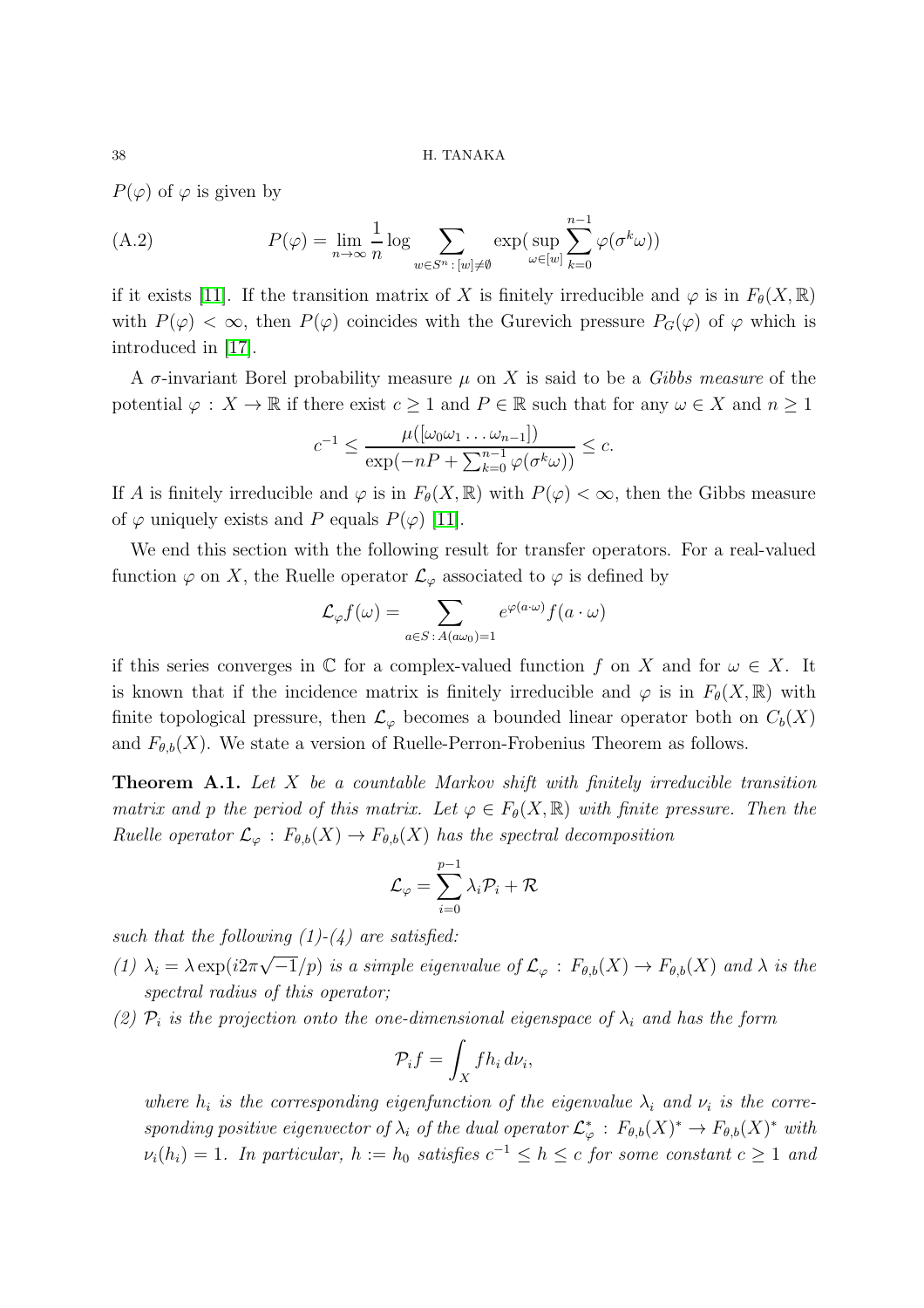$var_k \log h_0 \leq \sum_{i=k+1}^{\infty} \text{var}_i \varphi$  for any  $k \geq 1$ , where  $var_k f := \sup\{|f(\omega) - f(v)| : \omega_i =$  $v_i$  for any  $i = 0, 1, \ldots, k - 1$ . Moreover, the measure  $\nu := \nu_0$  is a Borel probability measure on X:

- (3)  $\mathcal{P}_i \mathcal{P}_j = \mathcal{P}_i \mathcal{R} = \mathcal{R} \mathcal{P}_i = \emptyset$  for  $i \neq j$  and the spectral radius of  $\mathcal{R} : F_{\theta,b}(X) \to F_{\theta,b}(X)$ is less than  $\lambda$ ;
- (4)  $P(\varphi)$  equals log  $\lambda$  and hv becomes the Gibbs measure of the potential  $\varphi$ .

The proof of this theorem is due to  $[1]$  (see also  $[20]$ ). Note that it is not hard to extend from the finitely primitive case to the finitely irreducible case.

## <span id="page-38-0"></span>**REFERENCES**

- <span id="page-38-13"></span><span id="page-38-5"></span>[1] Aaronson, J. and Denker, M.: Local limit theorems for partial sums of stationary sequences generated by Gibbs-Markov maps, Stoch. Dyn. 1, no. 2, 193237 (2001).
- <span id="page-38-11"></span>[2] Baladi, V.: Dynamical Zeta Functions and Dynamical Determinants for Hyperbolic Maps, Springer, (2016).
- <span id="page-38-6"></span>[3] Baladi, V.: Positive Transfer Operators and Decay of Correlations. World Scientific, (2000).
- [4] Bomfim, T., Castro, A.: Linear Response, and Consequences for Differentiability of Statistical Quantities and Multifractal Analysis, J. Stat. Phys. 174, 135-159 (2019).
- <span id="page-38-1"></span>[5] Bowen, R.: Equilibrium states and the ergodic theory of Anosov diffeomorphisms (Lecture Notes in Mathematics, 470). Springer-Verlag, Berlin, Hedelberg, New York, (1975).
- <span id="page-38-2"></span>[6] Gouëzel, S., Liverani, C.: Banach spaces adapted to Anosov systems, Erg. Th. Dynam. Sys., 26 1, 189–217 (2006).
- <span id="page-38-3"></span>[7] Kato, T.: Perturbation Theory for Linear Operators. Springer, Berlin (1995).
- <span id="page-38-4"></span>[8] Keller, G., Liverani, C.: Stability of the spectrum for transfer operators, Ann. Scuola Norm. Sup. Pisa Cl. Sci. (4), 28, 141–152 (1999).
- [9] Keller, G., Liverani, C.: Rare Events, Escape Rates and Quasistationarity : Some Exact Formulae. J. Stat. Phys. 135, 519–534 (2009).
- <span id="page-38-7"></span>[10] Kotani, M. and Sunada, T.: The pressure and higher correlations for an Anosov diffeomorphism, Ergod. Th. & Dynam. Sys. 21, 807–821 (2001).
- <span id="page-38-8"></span>[11] Mauldin, R. D. and Urbański, M.: Graph Directed Markov Systems : Geometry and dynamics of limit sets, Cambridge (2003).
- [12] Mauldin R. D. and Urbanski, M.: Conformal iterated function systems with applications to the geometry of continued fractions. Trans. Amer. Math. Soc. 351, 4995–5025 (1999).
- <span id="page-38-9"></span>[13] Parry, W., Pollicott, M.: Zeta functions and the periodic orbit structure of hyperbolic dynamics. Astérisque, pp. 187–188 (1990).
- [14] Roy, M., Urbański, M.: Regularity properties of Hausdorff dimension in infinite conformal iterated function systems, Ergod. Th. & Dynam. Sys. 25, 1961–1983 (2005).
- <span id="page-38-10"></span>[15] Roy, M., Urbański, M.: Real analyticity of Hausdorff dimension for higher dimensional graph directed Markov systems, Math. Z. 260, 153–175 (2008).
- <span id="page-38-12"></span>[16] Ruelle, D.: Thermodynamic Formalism. Addison-Wesley, (1978).
- [17] Sarig, O. M.: Phase transitions for countable Markov shifts, Comm. Math. Phys. 217, no. 3, 555–577 (2001).